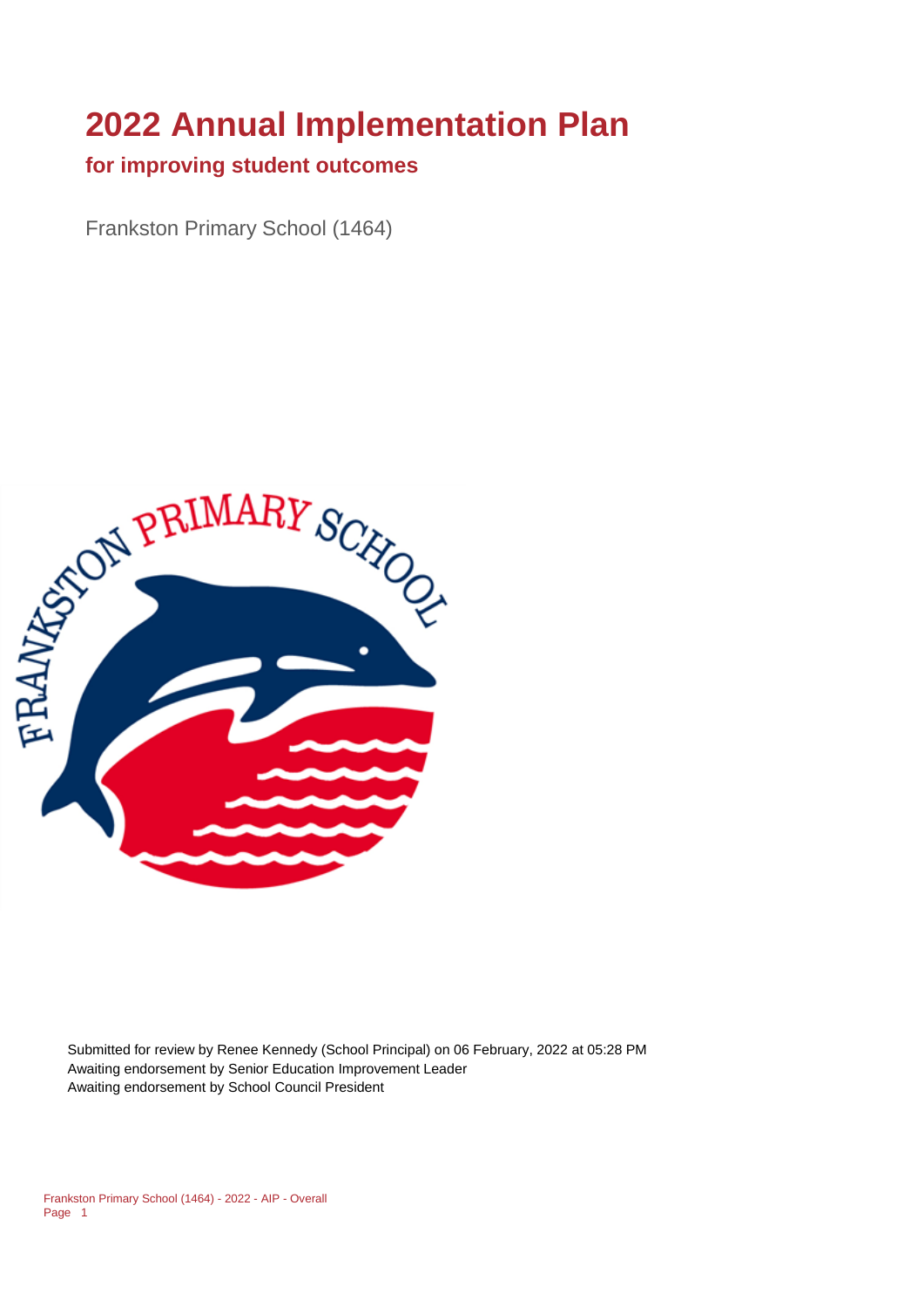## **Self-evaluation Summary - 2022**

|                                           | <b>FISO 2.0 Dimensions</b>                                                                                                                                                                                                       | <b>Self-evaluation Level</b> |
|-------------------------------------------|----------------------------------------------------------------------------------------------------------------------------------------------------------------------------------------------------------------------------------|------------------------------|
| <b>Teaching</b><br>and<br><b>Learning</b> | Documented teaching and learning program based on the Victorian<br>Curriculum and senior secondary pathways, incorporating extra-<br>curricula programs                                                                          |                              |
|                                           | Use of common and subject-specific high impact teaching and<br>learning strategies as part of a shared and responsive teaching and<br>learning model implemented through positive and supportive student-<br>staff relationships | Evolving                     |

| <b>Assessment</b> | Systematic use of assessment strategies and measurement practices<br>to obtain and provide feedback on student learning growth, attainment<br>and wellbeing capabilities | Evolving |
|-------------------|--------------------------------------------------------------------------------------------------------------------------------------------------------------------------|----------|
|                   | Systematic use of data and evidence to drive the prioritisation,<br>development, and implementation of actions in schools and<br>classrooms.                             |          |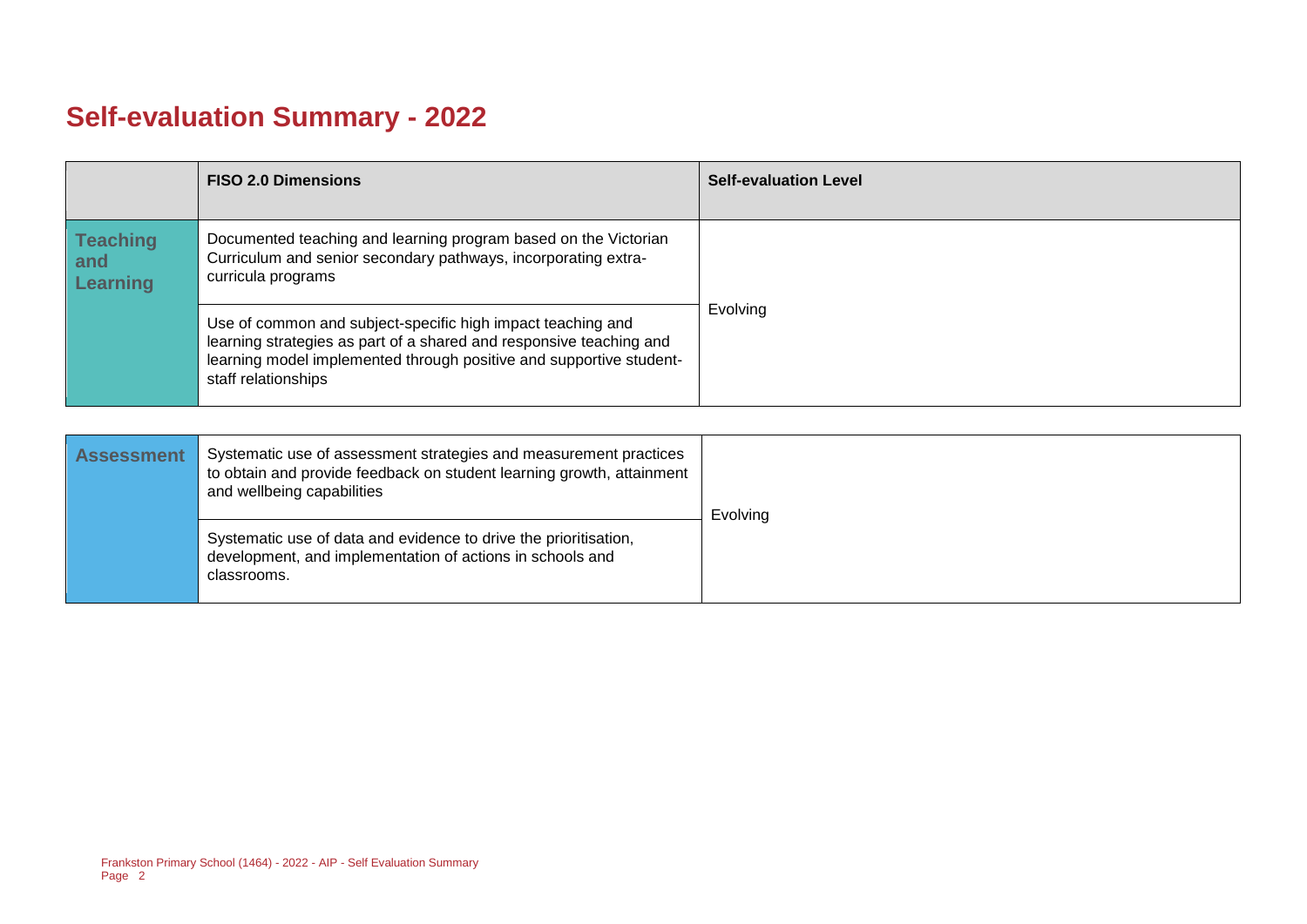| Leadership | The strategic direction and deployment of resources to create and<br>reflect shared goals and values; high expectations; and a positive,<br>safe and orderly learning environment | Embedding |
|------------|-----------------------------------------------------------------------------------------------------------------------------------------------------------------------------------|-----------|
|            | Shared development of a culture of respect and collaboration with<br>positive and supportive relationships between students and staff at the<br>core                              |           |

| <b>Engagement</b> | Activation of student voice and agency, including in leadership and<br>learning, to strengthen students' participation and engagement in<br>school                                    | Evolving |
|-------------------|---------------------------------------------------------------------------------------------------------------------------------------------------------------------------------------|----------|
|                   | Strong relationships and active partnerships between schools and<br>families/carers, communities, and organisations to strengthen<br>students' participation and engagement in school |          |

| <b>Support</b> | Responsive, tiered and contextualised approaches and strong<br>relationships to support student learning, wellbeing and inclusion                                         |          |
|----------------|---------------------------------------------------------------------------------------------------------------------------------------------------------------------------|----------|
|                | Effective use of resources and active partnerships with families/carers,<br>specialist providers and community organisations to provide<br>responsive support to students | Evolving |

| Enter your reflective comments | Please see reflective comments made in each sections FISO Self-Evaluation area for 2021 - these reflective comments<br>have assisted in directing our forward movements in 2022 - see 2021 AIP monitoring document attached. |
|--------------------------------|------------------------------------------------------------------------------------------------------------------------------------------------------------------------------------------------------------------------------|
|                                | Overall school data milestones in school practice improvement reflected in 2021 Staff Opinion Data as compared to similar<br>schools.<br>School Climate - 72%                                                                |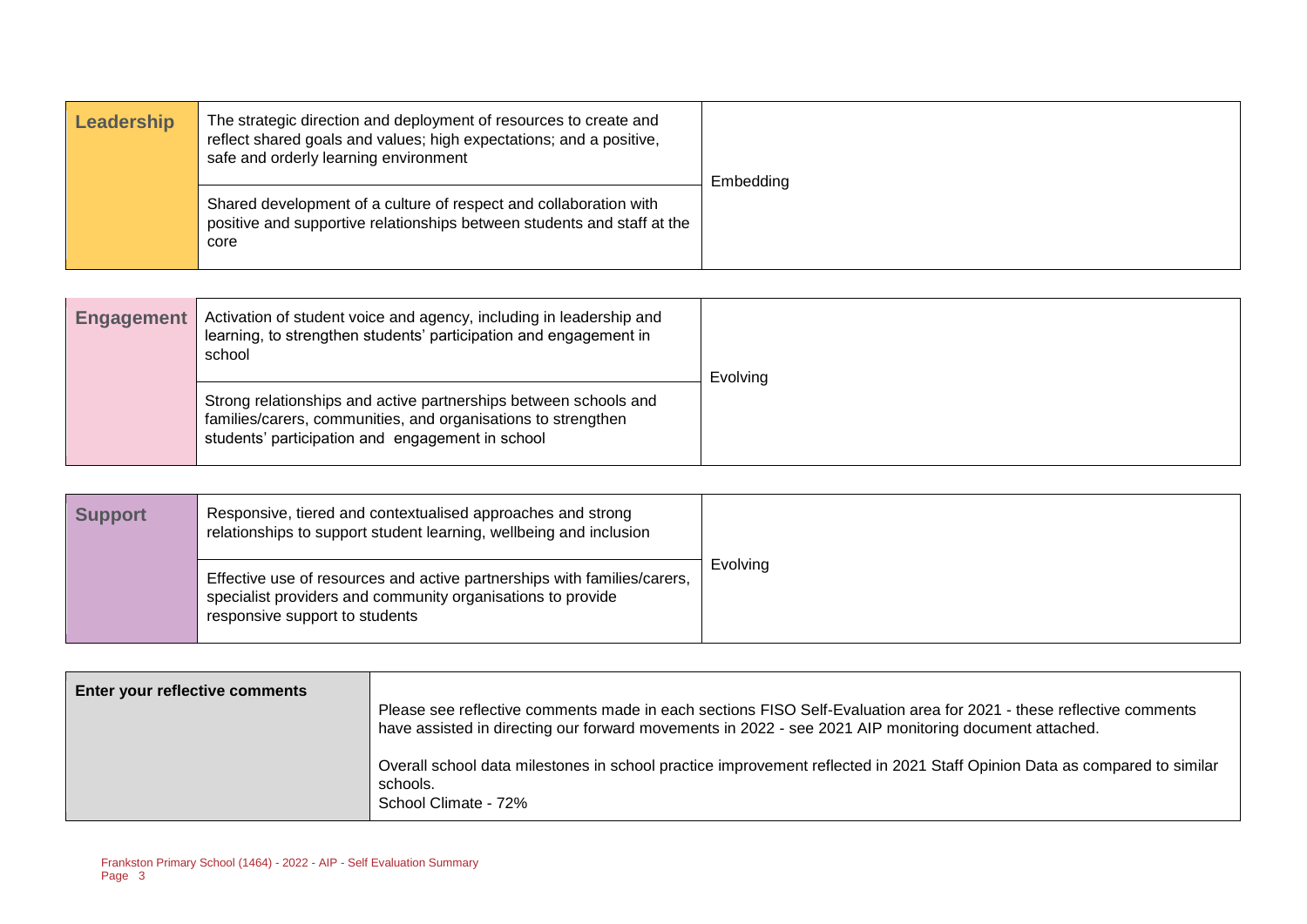|                                  | Leadership - 82%<br>Professional Learning - 82%<br>School Staff Wellbeing - 76%<br>Overall data milestones in school practice improvement reflected in 2021 Parent Opinion data as compared to similar<br>schools.<br>Parent Community Engagement - 78%<br>Effective Teaching - 80%<br>Parent Participation and Involvement - 75% - equal to state |
|----------------------------------|----------------------------------------------------------------------------------------------------------------------------------------------------------------------------------------------------------------------------------------------------------------------------------------------------------------------------------------------------|
|                                  |                                                                                                                                                                                                                                                                                                                                                    |
| <b>Considerations for 2022</b>   | Areas have been reflected on with comments through the end year 2021 AIP and with forward Action considerations for the<br>2022 year - see 2021 AIP Actions Outcomes and Monitoring document attached.                                                                                                                                             |
| Documents that support this plan | 2021 - AIP - Actions Outcomes and Monitoring.docx (0.2 MB)                                                                                                                                                                                                                                                                                         |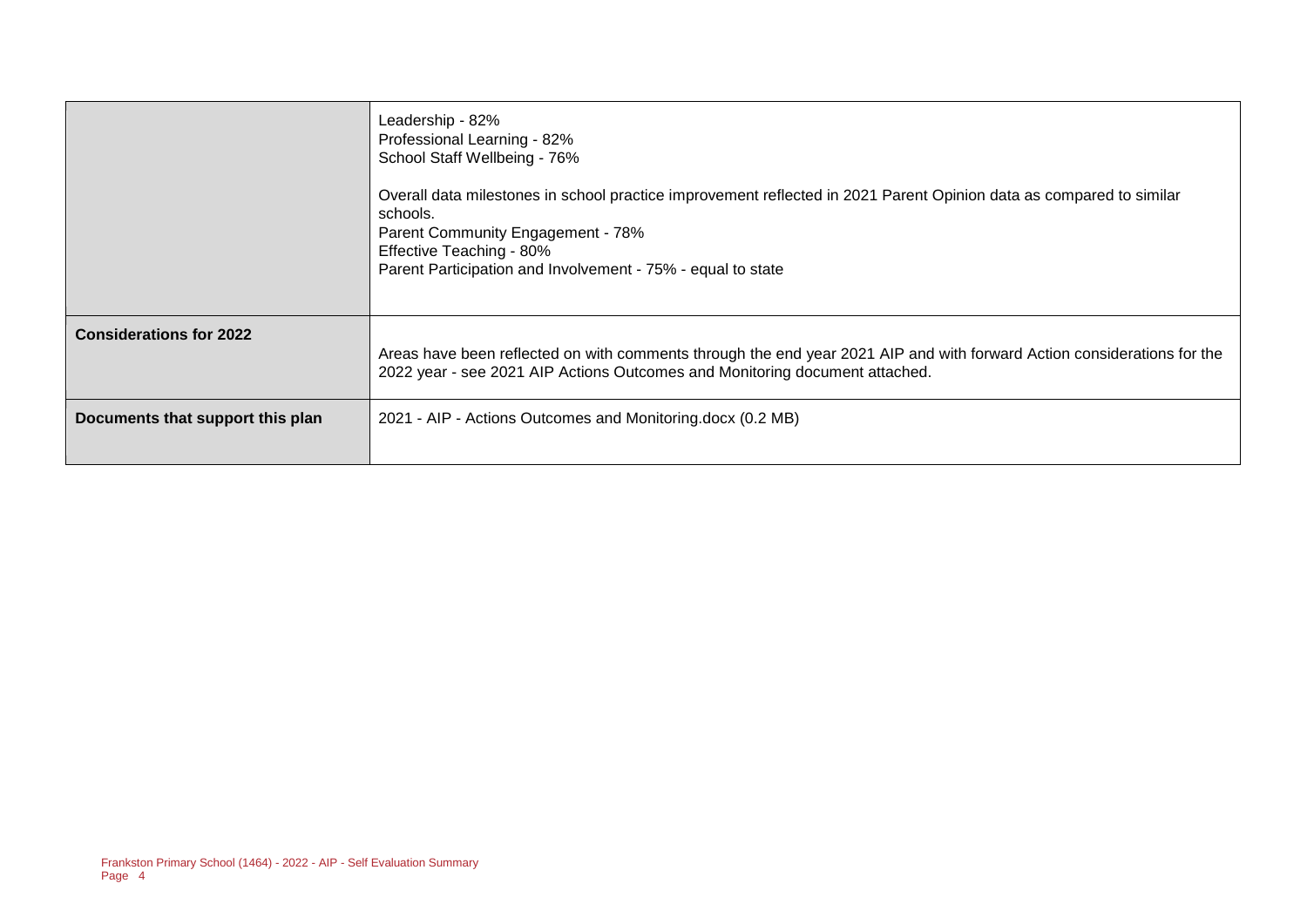### **SSP Goals Targets and KIS**

| Goal 1                                                         | <b>2022 Priorities Goal</b><br><br><br>Some of our students have thrived in the remote learning environment, others have maintained their learning progress,<br>and some need extra learning and wellbeing support despite the best efforts of their teachers and families. In 2022 we will<br>continue to focus on student learning - with an increased focus on numeracy - and student wellbeing through the 2022<br>Priorities Goal, a learning Key Improvement Strategy and a wellbeing Key Improvement Strategy. We will teach and<br>support each student at their point of need and in line with FISO. |  |  |
|----------------------------------------------------------------|---------------------------------------------------------------------------------------------------------------------------------------------------------------------------------------------------------------------------------------------------------------------------------------------------------------------------------------------------------------------------------------------------------------------------------------------------------------------------------------------------------------------------------------------------------------------------------------------------------------|--|--|
| Target 1.1                                                     | Support for the 2022 Priorities                                                                                                                                                                                                                                                                                                                                                                                                                                                                                                                                                                               |  |  |
| Key Improvement Strategy 1.a<br>Priority 2022 Dimension        | Learning - Support both those who need extra support and those who have thrived to continue to extend their learning,<br>especially in numeracy                                                                                                                                                                                                                                                                                                                                                                                                                                                               |  |  |
| <b>Key Improvement Strategy 1.b</b><br>Priority 2022 Dimension | Wellbeing - Effectively mobilise available resources to support students' wellbeing and mental health, especially the most<br>vulnerable                                                                                                                                                                                                                                                                                                                                                                                                                                                                      |  |  |
| Goal 2                                                         | Improve reading, writing and numeracy outcomes for all students.                                                                                                                                                                                                                                                                                                                                                                                                                                                                                                                                              |  |  |
| Target 2.1                                                     | • By 2022, the percentage of Year 5 students making high relative NAPLAN growth in reading will be at or above<br>25 per cent.<br>• By 2022, the percentage of students making high relative NAPLAN growth in writing will be at or above 25 per<br>cent.                                                                                                                                                                                                                                                                                                                                                     |  |  |
|                                                                | • By 2022, the percentage of students making high relative NAPLAN growth in numeracy will be at or above 25 per cent.                                                                                                                                                                                                                                                                                                                                                                                                                                                                                         |  |  |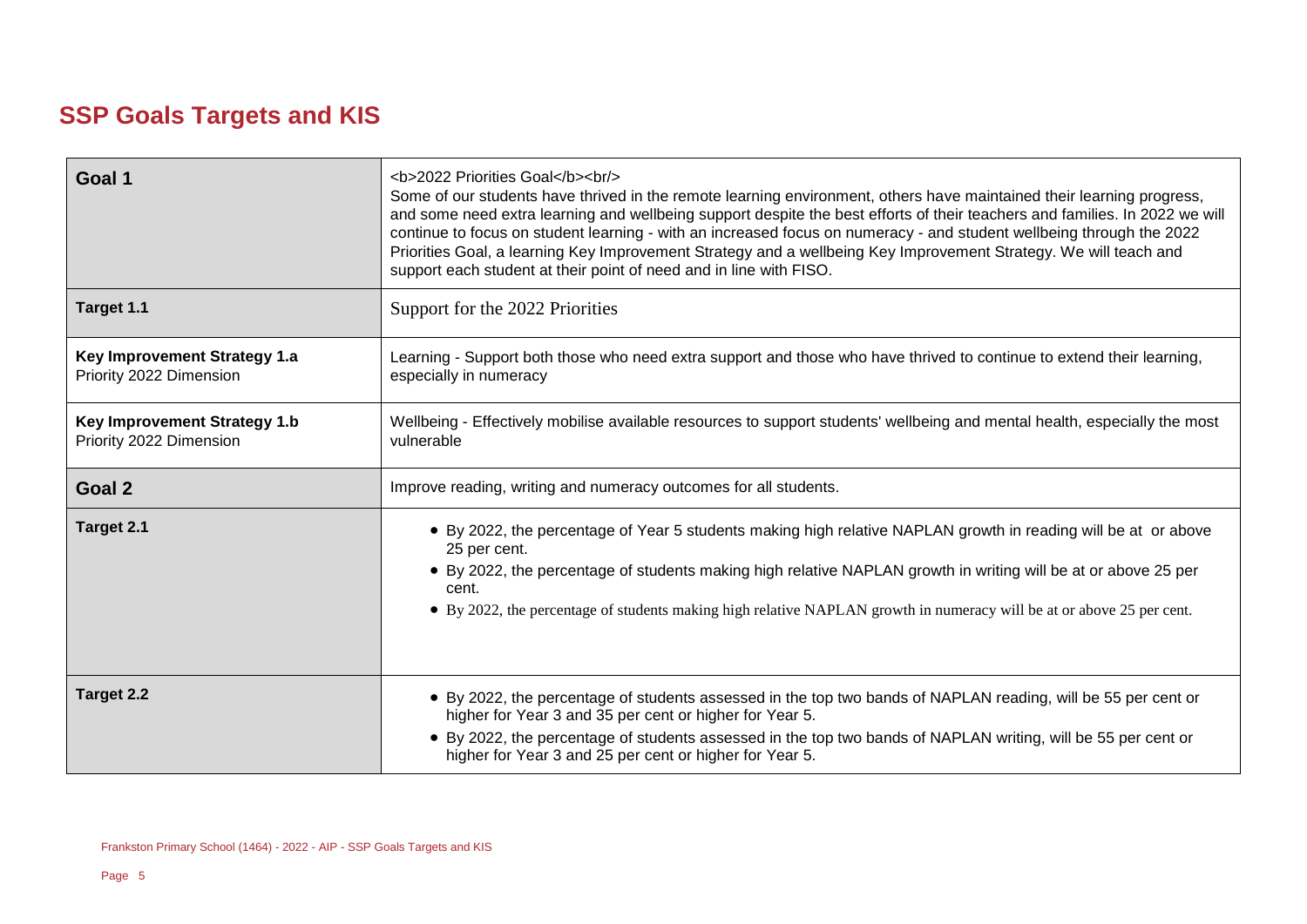|                                                                                          | • By 2022, the percentage of students assessed in the top two bands of NAPLAN numeracy, will be 30 per cent or<br>higher for Year 3 and 35 per cent or higher for Year 5.                                                                                                                                                                                                                                                                                 |
|------------------------------------------------------------------------------------------|-----------------------------------------------------------------------------------------------------------------------------------------------------------------------------------------------------------------------------------------------------------------------------------------------------------------------------------------------------------------------------------------------------------------------------------------------------------|
| Target 2.3                                                                               | • By 2022, the percentage of F-6 students assessed at or above the expected level in reading and viewing will be<br>at or above the 2018 benchmark.<br>• By 2022, the percentage of F-6 students assessed at or above the expected level in writing will be at or above the<br>2018 benchmark.<br>• By 2022, the percentage of F-6 students assessed at or above the expected level in all three Maths Strands will<br>be at or above the 2018 benchmark. |
| Target 2.4                                                                               | • Reading: PAT testing target (to be finalised by the school)<br>• Numeracy: PAT testing target (to be finalised by the school)                                                                                                                                                                                                                                                                                                                           |
| <b>Key Improvement Strategy 2.a</b><br><b>Building practice excellence</b>               | Develop and embed a whole school evidenced-based instructional model for reading, writing and numeracy.                                                                                                                                                                                                                                                                                                                                                   |
| <b>Key Improvement Strategy 2.b</b><br>Curriculum planning and assessment                | Develop and implement a consistent whole school approach to collecting, analysing and interpreting student achievement<br>data in order to inform planning and promote the teaching of students at their point of need.                                                                                                                                                                                                                                   |
| <b>Key Improvement Strategy 2.c</b><br>Evidence-based high-impact teaching<br>strategies | Build teacher capacity through the development of a whole school peer observation, coaching                                                                                                                                                                                                                                                                                                                                                               |
| Goal 3                                                                                   | To improve student engagement.                                                                                                                                                                                                                                                                                                                                                                                                                            |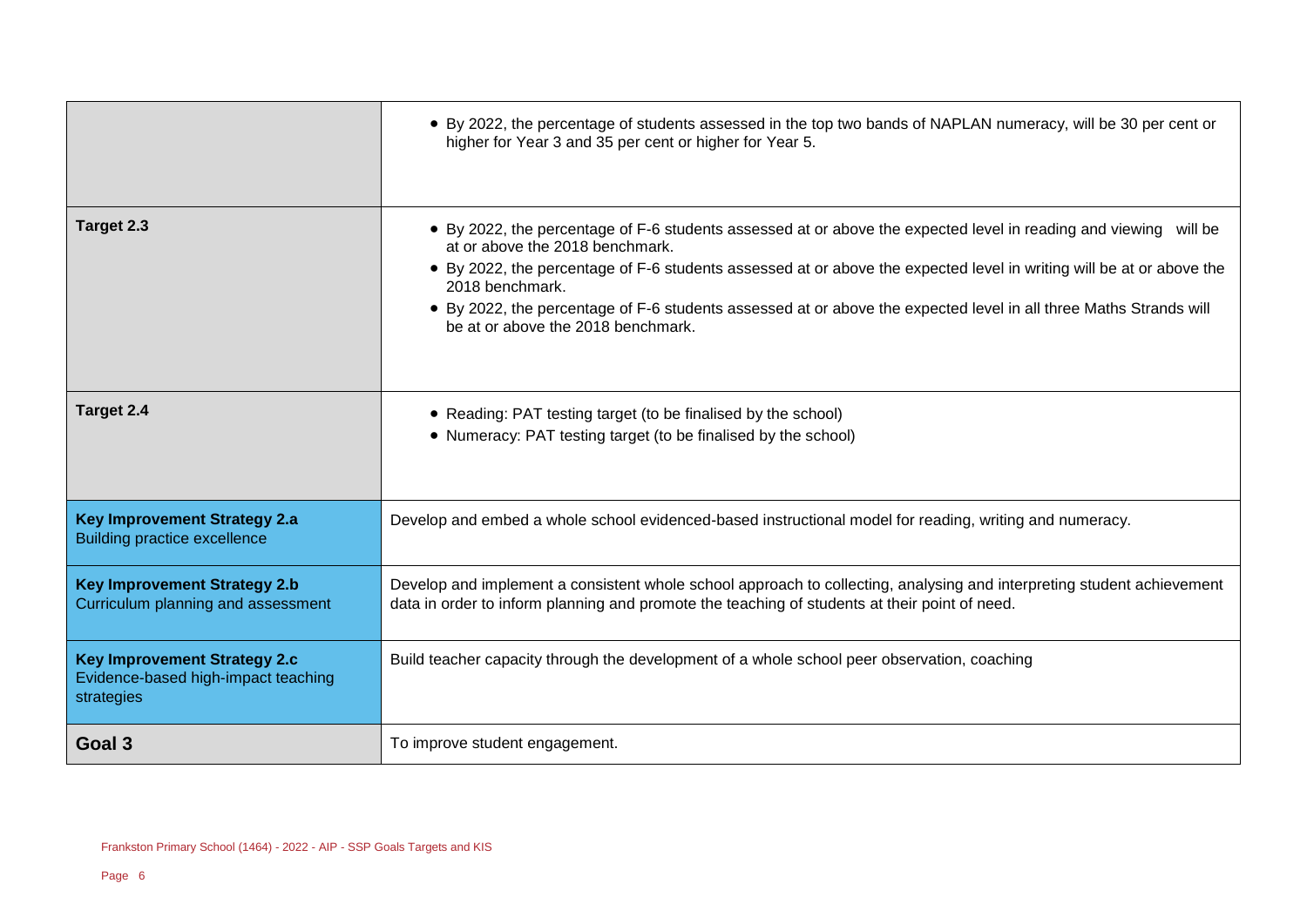| Target 3.1                                                                             | By 2022, the average number of absence days per student will be less than the school's 2015 - 2017 average of 17.14 absence days<br>per student. |
|----------------------------------------------------------------------------------------|--------------------------------------------------------------------------------------------------------------------------------------------------|
| Target 3.2                                                                             | By 2022, the Parent Opinion Survey score for 'Parent Participation and Involvement' will be at or above a 75 per cent approval rating.           |
| Target 3.3                                                                             | By 2022, the Parent Opinion Survey score for 'Teacher Communication' will be at or above an 85 per cent approval rating.                         |
| <b>Key Improvement Strategy 3.a</b><br>Setting expectations and promoting<br>inclusion | Develop a school attendance policy outlining clear strategies to improve student attendance.                                                     |
| <b>Key Improvement Strategy 3.b</b><br><b>Health and wellbeing</b>                     | Review, develop, implement and monitor consistent whole school student wellbeing approaches.                                                     |
| Key Improvement Strategy 3.c<br>Parents and carers as partners                         | Develop a 'parent as partners' plan (or similar), focusing on improved communication, engagement and parent<br>participation.                    |
| Goal 4                                                                                 | To improve Language Learning outcomes for all students through a Language Program.                                                               |
| Target 4.1                                                                             | Language Program to be staffed through a qualified Langauge Teacher.                                                                             |
| <b>Key Improvement Strategy 4.a</b><br><b>Building practice excellence</b>             | Develop a school Language Program through a qualified Language Teacher.                                                                          |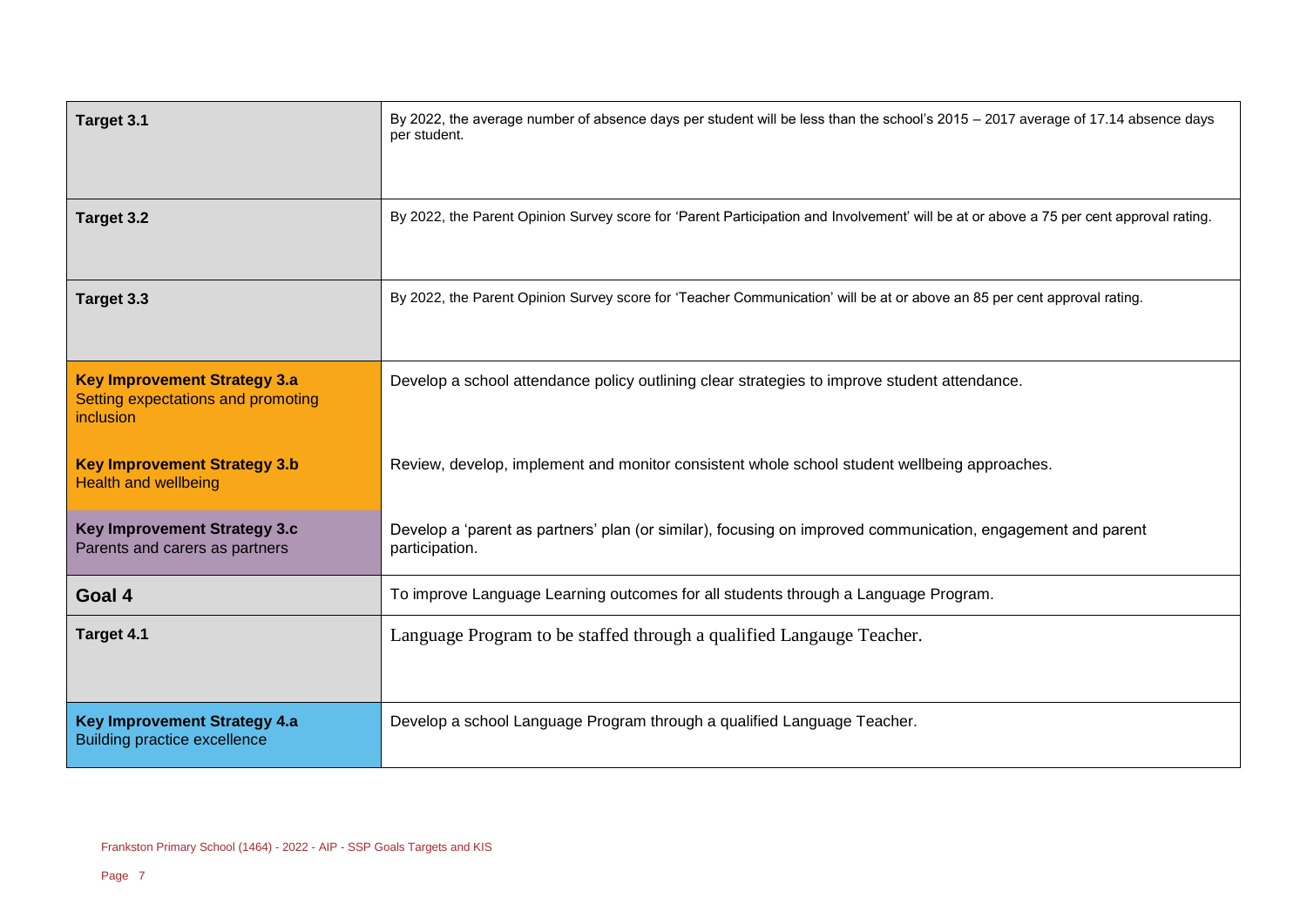Frankston Primary School (1464) - 2022 - AIP - SSP Goals Targets and KIS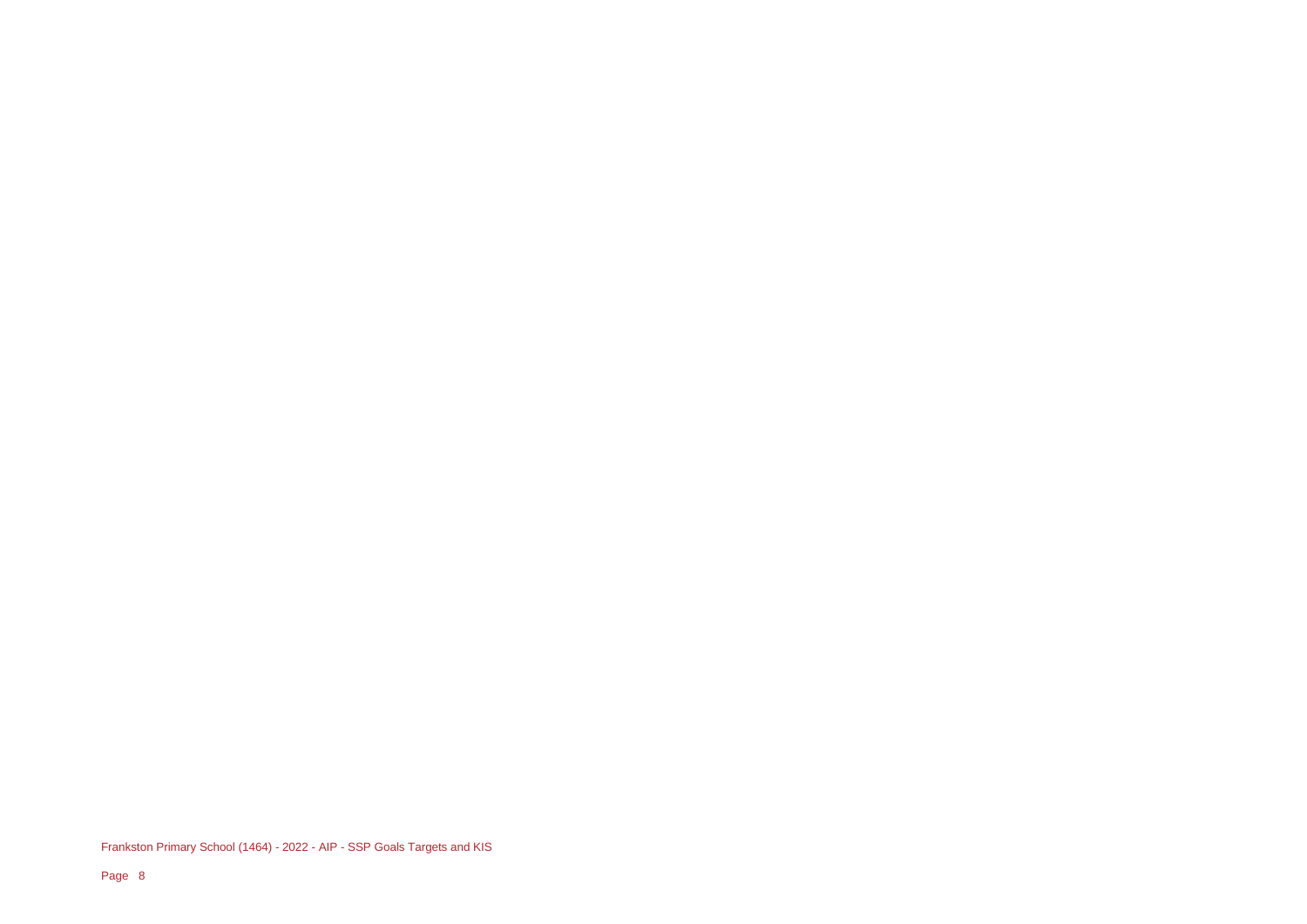### **Select Annual Goals and KIS**

| <b>Four Year Strategic Goals</b>                                                                                                                                                              | Is this<br>selected for<br>focus this<br>year? | <b>Four Year Strategic Targets</b> | 12 month target<br>The 12 month target is an incremental step<br>towards meeting the 4-year target, using the<br>same data set.                                                                                                                                                                                                                                                                                                                                                                                                                                                                                                                                                                                                                                                                                              |
|-----------------------------------------------------------------------------------------------------------------------------------------------------------------------------------------------|------------------------------------------------|------------------------------------|------------------------------------------------------------------------------------------------------------------------------------------------------------------------------------------------------------------------------------------------------------------------------------------------------------------------------------------------------------------------------------------------------------------------------------------------------------------------------------------------------------------------------------------------------------------------------------------------------------------------------------------------------------------------------------------------------------------------------------------------------------------------------------------------------------------------------|
| <b>2022 Priorities Goal</b><br><br><br>Some of our students have thrived in<br>the remote learning environment,<br>others have maintained their learning<br>progress, and some need extra<br> | Yes                                            | Support for the 2022 Priorities    | 1. Student Learning - 12 month target<br>(a) At the end of Semester Two, students<br>in Grade 2 - 6 will reflect 12 month<br>learning growth improvement in each<br>PAT Reading and Numeracy Scale<br>Score.<br>(b) At the end of Semester Two, we will<br>increase the overall percentage of<br>students above level against the Victorian<br>Curriculum in English - Reading.<br>(c) At the end of Semester Two, we will<br>increase the overall percentage of<br>students above level against the Victorian<br>Curriculum in Mathematics - Number and<br>Algebra.<br>2. Student Wellbeing - 12 month target<br>(a) Student Opinion Survey Indicators will<br>show growth in the following areas in<br>2022:<br>* Emotional Awareness and Regulation<br>from 74% in 2021 to 80%.<br>* Student Voice and Agency from 73% in |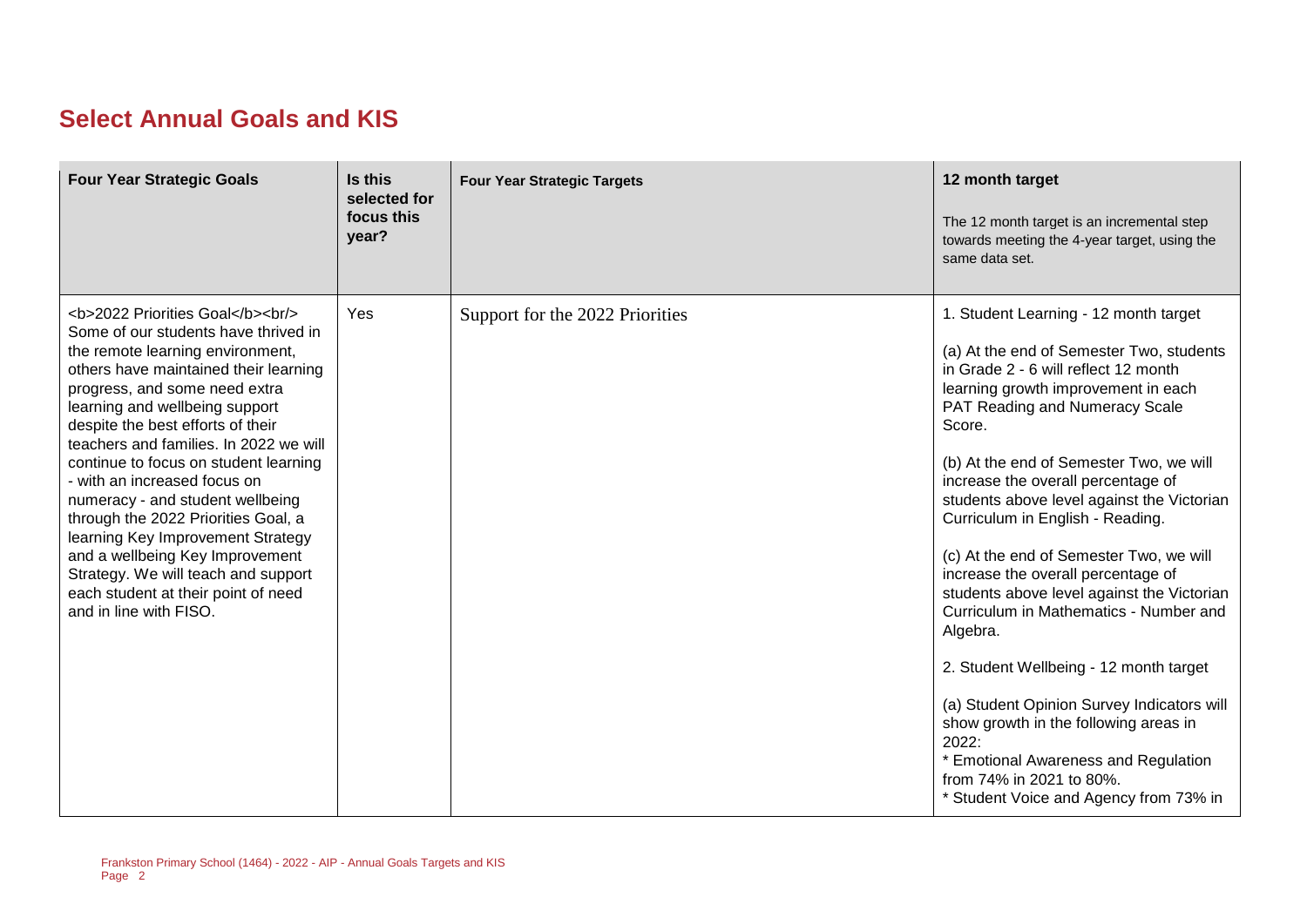|                                                                     |           |                                                                                                                                                                                                                                                                                                                                                                                                                                                                                                                                            | 2021 to 80% in 2022.<br>* Sense of Connectedness from 83% in<br>2021 to 87% in 2022.<br>* Non-Experience of Bullying will remain<br>above 90% in 2022.<br>* Managing Bullying will increase to 90%<br>in 2022.<br>* Attitude to Attendance will remain above<br>90% in 2022<br>(d) The 2022 average number of days<br>absent YTD per student will be less than<br>13.5 days. |
|---------------------------------------------------------------------|-----------|--------------------------------------------------------------------------------------------------------------------------------------------------------------------------------------------------------------------------------------------------------------------------------------------------------------------------------------------------------------------------------------------------------------------------------------------------------------------------------------------------------------------------------------------|------------------------------------------------------------------------------------------------------------------------------------------------------------------------------------------------------------------------------------------------------------------------------------------------------------------------------------------------------------------------------|
| Improve reading, writing and<br>numeracy outcomes for all students. | <b>No</b> | • By 2022, the percentage of Year 5 students making high<br>relative NAPLAN growth in reading will be at or above 25<br>per cent.<br>• By 2022, the percentage of students making high relative<br>NAPLAN growth in writing will be at or above 25 per cent.<br>• By 2022, the percentage of students making high relative<br>NAPLAN growth in numeracy will be at or above 25 per cent.                                                                                                                                                   |                                                                                                                                                                                                                                                                                                                                                                              |
|                                                                     |           | • By 2022, the percentage of students assessed in the top<br>two bands of NAPLAN reading, will be 55 per cent or<br>higher for Year 3 and 35 per cent or higher for Year 5.<br>• By 2022, the percentage of students assessed in the top<br>two bands of NAPLAN writing, will be 55 per cent or higher<br>for Year 3 and 25 per cent or higher for Year 5.<br>• By 2022, the percentage of students assessed in the top<br>two bands of NAPLAN numeracy, will be 30 per cent or<br>higher for Year 3 and 35 per cent or higher for Year 5. |                                                                                                                                                                                                                                                                                                                                                                              |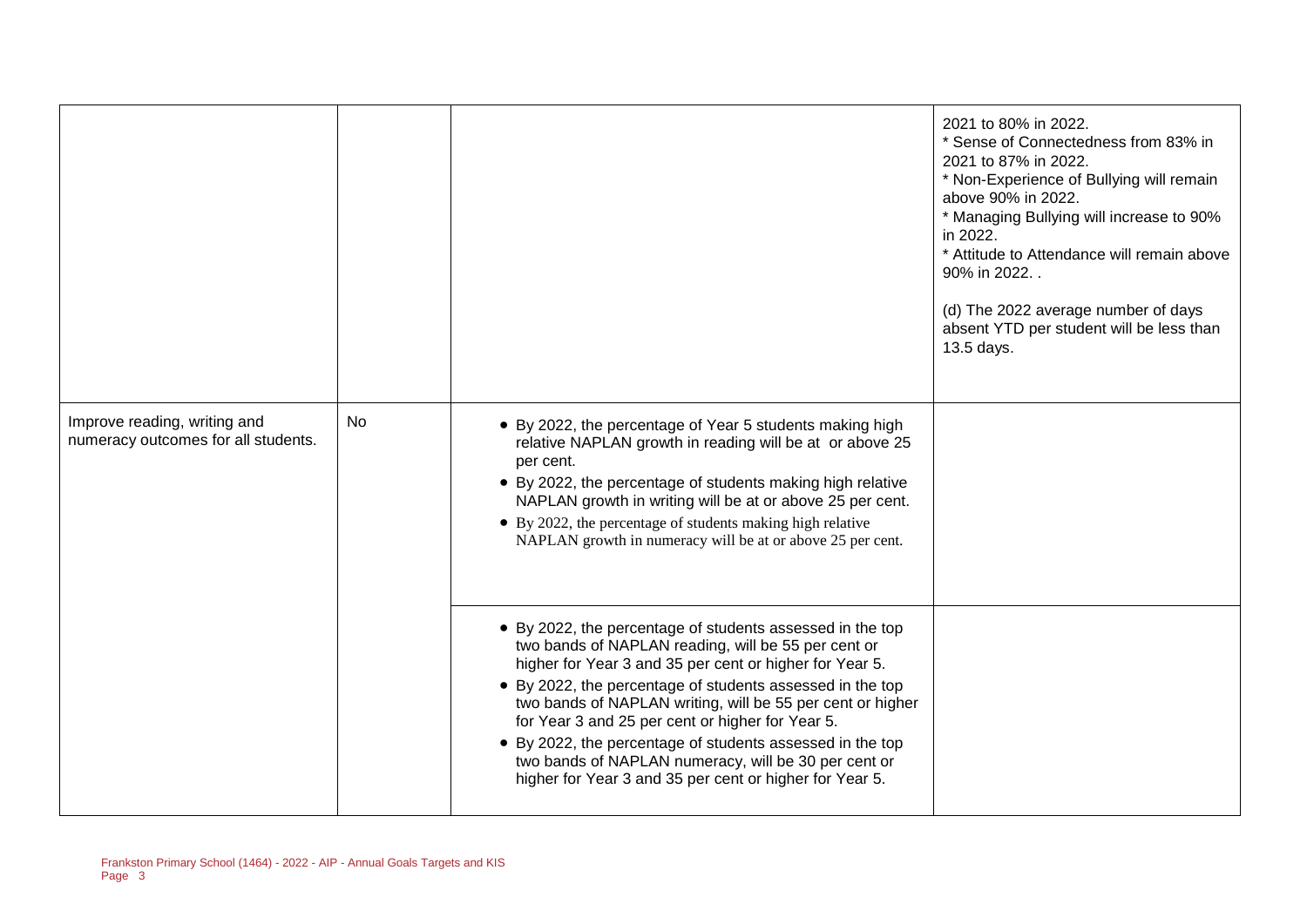|                                |    | • By 2022, the percentage of F-6 students assessed at or<br>above the expected level in reading and viewing will be at<br>or above the 2018 benchmark.<br>• By 2022, the percentage of F-6 students assessed at or<br>above the expected level in writing will be at or above the<br>2018 benchmark.<br>• By 2022, the percentage of F-6 students assessed at or<br>above the expected level in all three Maths Strands will be<br>at or above the 2018 benchmark. |  |
|--------------------------------|----|--------------------------------------------------------------------------------------------------------------------------------------------------------------------------------------------------------------------------------------------------------------------------------------------------------------------------------------------------------------------------------------------------------------------------------------------------------------------|--|
|                                |    | • Reading: PAT testing target (to be finalised by the school)<br>• Numeracy: PAT testing target (to be finalised by the<br>school)                                                                                                                                                                                                                                                                                                                                 |  |
| To improve student engagement. | No | By 2022, the average number of absence days per student will be less<br>than the school's $2015 - 2017$ average of 17.14 absence days per student.                                                                                                                                                                                                                                                                                                                 |  |
|                                |    | By 2022, the Parent Opinion Survey score for 'Parent Participation and<br>Involvement' will be at or above a 75 per cent approval rating.                                                                                                                                                                                                                                                                                                                          |  |
|                                |    | By 2022, the Parent Opinion Survey score for 'Teacher Communication'<br>will be at or above an 85 per cent approval rating.                                                                                                                                                                                                                                                                                                                                        |  |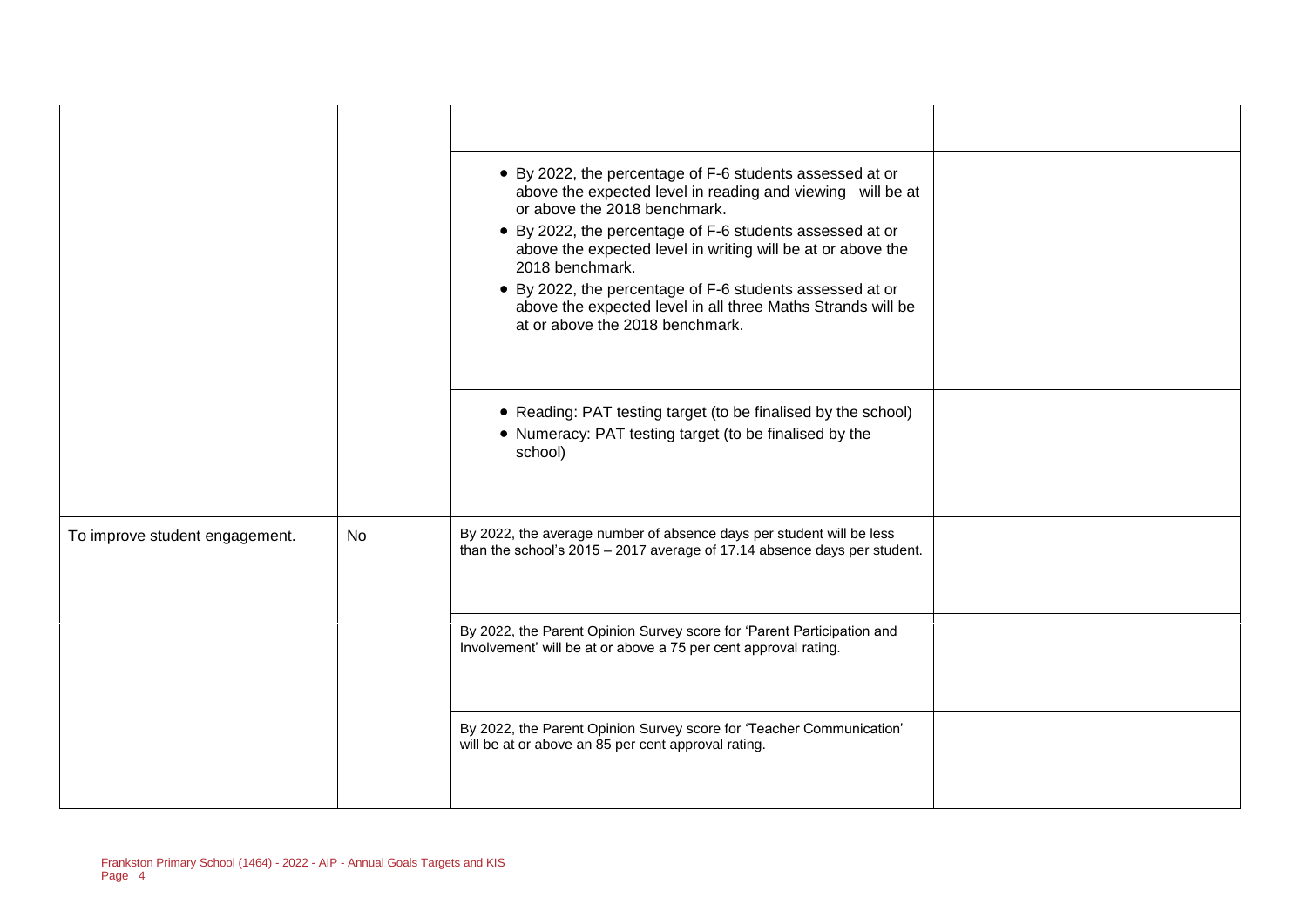| No<br>To improve Language Learning<br>outcomes for all students through a<br>Language Program. | Language Program to be staffed through a qualified Langauge<br>Teacher. |  |
|------------------------------------------------------------------------------------------------|-------------------------------------------------------------------------|--|
|------------------------------------------------------------------------------------------------|-------------------------------------------------------------------------|--|

| Goal 1              | <b>2022 Priorities Goal</b><br><br><br>Some of our students have thrived in the remote learning environment, others have maintained their learning progress, and<br>some need extra learning and wellbeing support despite the best efforts of their teachers and families. In 2022 we will continue<br>to focus on student learning - with an increased focus on numeracy - and student wellbeing through the 2022 Priorities Goal, a<br>learning Key Improvement Strategy and a wellbeing Key Improvement Strategy. We will teach and support each student at<br>their point of need and in line with FISO. |  |  |  |
|---------------------|---------------------------------------------------------------------------------------------------------------------------------------------------------------------------------------------------------------------------------------------------------------------------------------------------------------------------------------------------------------------------------------------------------------------------------------------------------------------------------------------------------------------------------------------------------------------------------------------------------------|--|--|--|
| 12 Month Target 1.1 | 1. Student Learning - 12 month target                                                                                                                                                                                                                                                                                                                                                                                                                                                                                                                                                                         |  |  |  |
|                     | (a) At the end of Semester Two, students in Grade 2 - 6 will reflect 12 month learning growth improvement in each PAT<br>Reading and Numeracy Scale Score.                                                                                                                                                                                                                                                                                                                                                                                                                                                    |  |  |  |
|                     | (b) At the end of Semester Two, we will increase the overall percentage of students above level against the Victorian<br>Curriculum in English - Reading.                                                                                                                                                                                                                                                                                                                                                                                                                                                     |  |  |  |
|                     | (c) At the end of Semester Two, we will increase the overall percentage of students above level against the Victorian<br>Curriculum in Mathematics - Number and Algebra.                                                                                                                                                                                                                                                                                                                                                                                                                                      |  |  |  |
|                     | 2. Student Wellbeing - 12 month target                                                                                                                                                                                                                                                                                                                                                                                                                                                                                                                                                                        |  |  |  |
|                     | (a) Student Opinion Survey Indicators will show growth in the following areas in 2022:<br>* Emotional Awareness and Regulation from 74% in 2021 to 80%.<br>* Student Voice and Agency from 73% in 2021 to 80% in 2022.<br>* Sense of Connectedness from 83% in 2021 to 87% in 2022.<br>* Non-Experience of Bullying will remain above 90% in 2022.<br>* Managing Bullying will increase to 90% in 2022.<br>* Attitude to Attendance will remain above 90% in 2022                                                                                                                                             |  |  |  |
|                     | (d) The 2022 average number of days absent YTD per student will be less than 13.5 days.                                                                                                                                                                                                                                                                                                                                                                                                                                                                                                                       |  |  |  |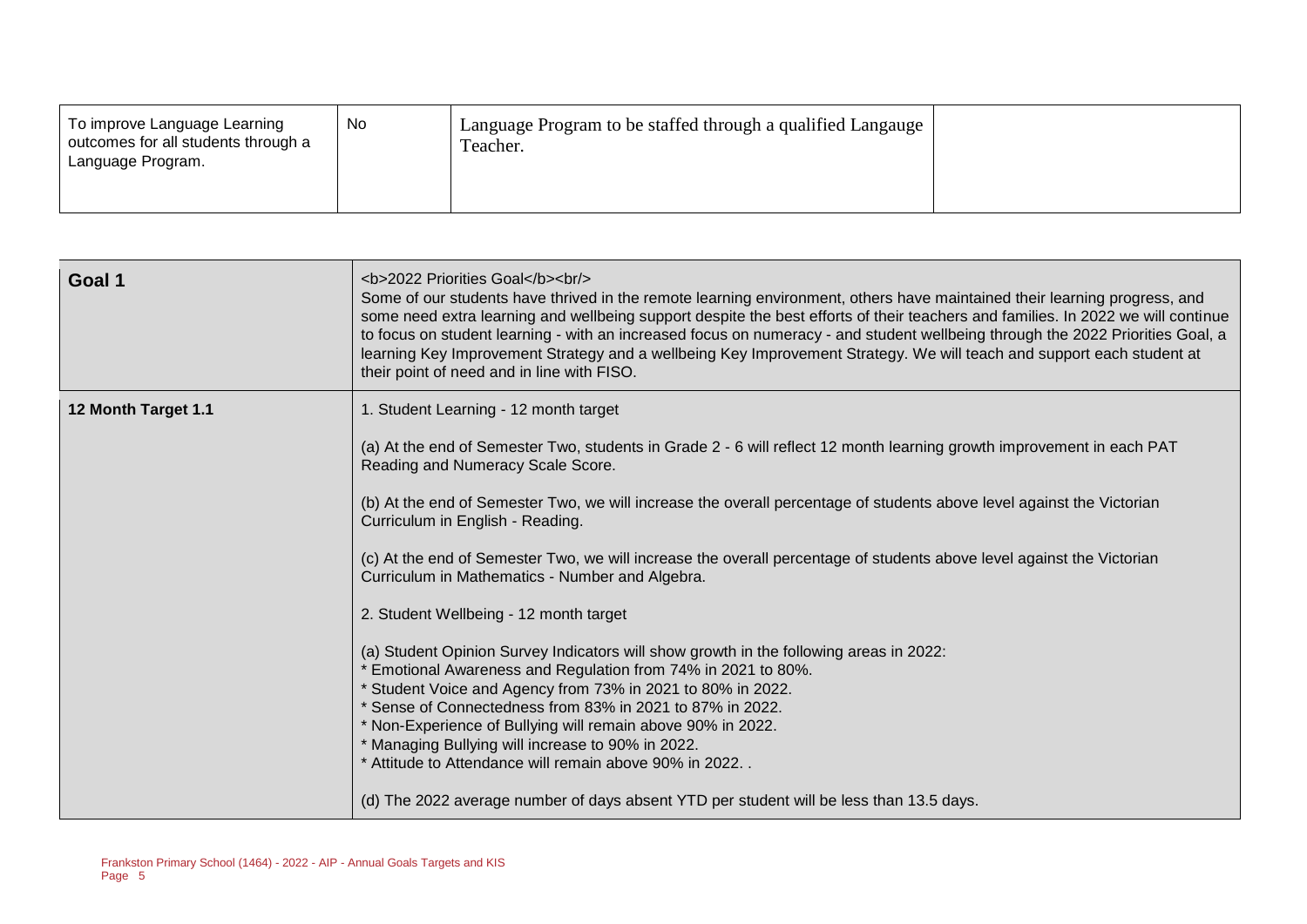| <b>Key Improvement Strategies</b>                                                                                                                                                                                                                                                         |                                                                                                                                                 | Is this KIS selected for focus this<br>year? |
|-------------------------------------------------------------------------------------------------------------------------------------------------------------------------------------------------------------------------------------------------------------------------------------------|-------------------------------------------------------------------------------------------------------------------------------------------------|----------------------------------------------|
| KIS <sub>1</sub><br>Priority 2022 Dimension                                                                                                                                                                                                                                               | Learning - Support both those who need extra support and those who have thrived to<br>continue to extend their learning, especially in numeracy | Yes                                          |
| KIS <sub>2</sub><br>Priority 2022 Dimension                                                                                                                                                                                                                                               | Wellbeing - Effectively mobilise available resources to support students' wellbeing and<br>mental health, especially the most vulnerable        | Yes                                          |
| Explain why the school has selected this<br>KIS as a focus for this year. Please make<br>reference to the self-evaluation, relevant<br>school data, the progress against School<br>Strategic Plan (SSP) goals, targets, and the<br>diagnosis of issues requiring particular<br>attention. | Please leave this field empty. Schools are not required to provide a rationale as this is in line with system priorities for 2022.              |                                              |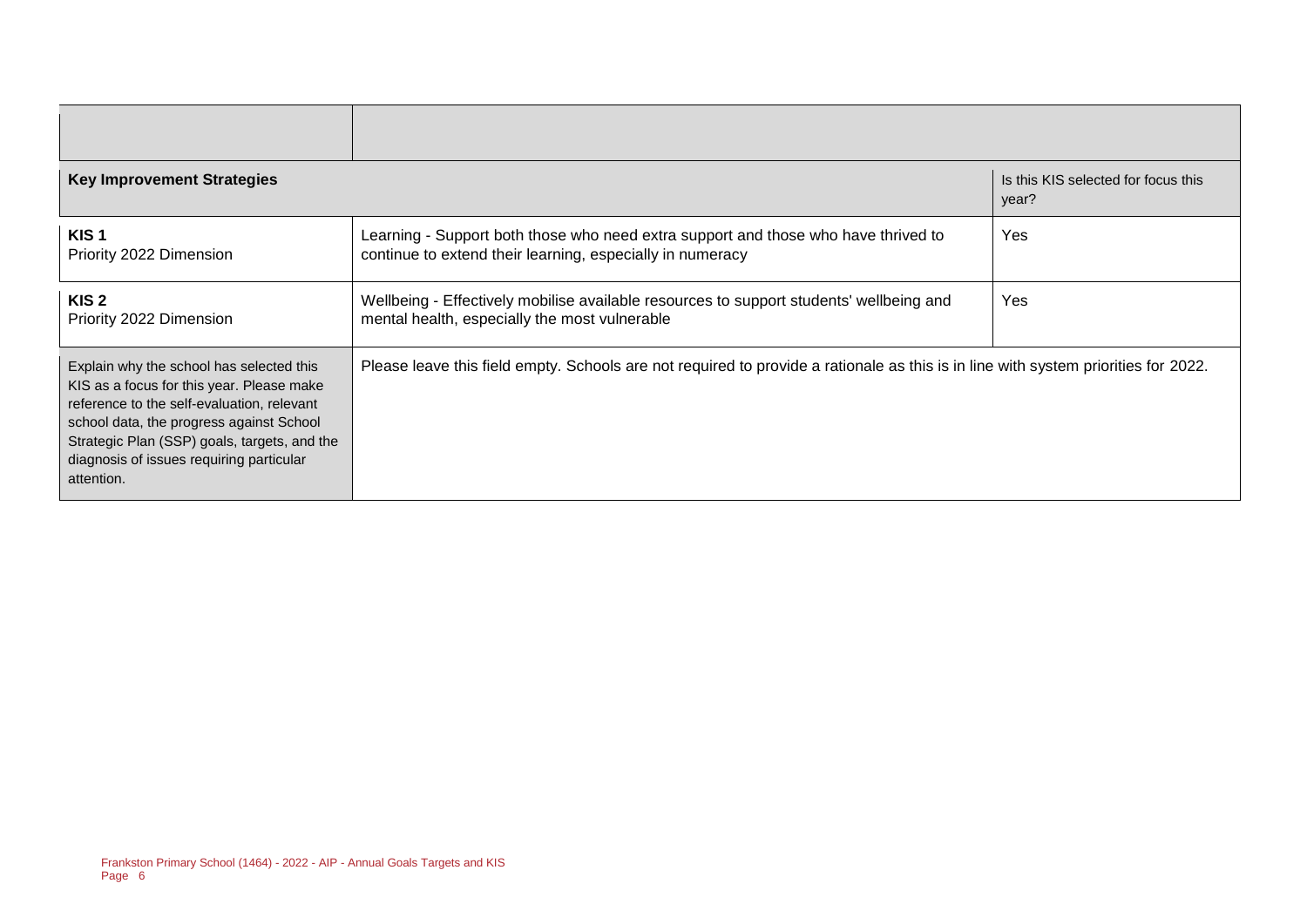### **Define Actions, Outcomes and Activities**

| Goal 1                                      | <b>2022 Priorities Goal</b><br>Some of our students have thrived in the remote learning environment, others have maintained their learning progress, and some<br>need extra learning and wellbeing support despite the best efforts of their teachers and families. In 2022 we will continue to focus on<br>student learning - with an increased focus on numeracy - and student wellbeing through the 2022 Priorities Goal, a learning Key<br>Improvement Strategy and a wellbeing Key Improvement Strategy. We will teach and support each student at their point of need and<br>in line with FISO.                                                                                                                                                                                                                                                                                                                                                                                                                                                                                                                                                |
|---------------------------------------------|------------------------------------------------------------------------------------------------------------------------------------------------------------------------------------------------------------------------------------------------------------------------------------------------------------------------------------------------------------------------------------------------------------------------------------------------------------------------------------------------------------------------------------------------------------------------------------------------------------------------------------------------------------------------------------------------------------------------------------------------------------------------------------------------------------------------------------------------------------------------------------------------------------------------------------------------------------------------------------------------------------------------------------------------------------------------------------------------------------------------------------------------------|
| 12 Month Target 1.1                         | 1. Student Learning - 12 month target<br>(a) At the end of Semester Two, students in Grade 2 - 6 will reflect 12 month learning growth improvement in each PAT Reading and<br>Numeracy Scale Score.<br>(b) At the end of Semester Two, we will increase the overall percentage of students above level against the Victorian Curriculum in<br>English - Reading.<br>(c) At the end of Semester Two, we will increase the overall percentage of students above level against the Victorian Curriculum in<br>Mathematics - Number and Algebra.<br>2. Student Wellbeing - 12 month target<br>(a) Student Opinion Survey Indicators will show growth in the following areas in 2022:<br>* Emotional Awareness and Regulation from 74% in 2021 to 80%.<br>* Student Voice and Agency from 73% in 2021 to 80% in 2022.<br>Sense of Connectedness from 83% in 2021 to 87% in 2022.<br>* Non-Experience of Bullying will remain above 90% in 2022.<br>* Managing Bullying will increase to 90% in 2022.<br>* Attitude to Attendance will remain above 90% in 2022<br>(d) The 2022 average number of days absent YTD per student will be less than 13.5 days. |
| KIS <sub>1</sub><br>Priority 2022 Dimension | Learning - Support both those who need extra support and those who have thrived to continue to extend their learning, especially in<br>numeracy                                                                                                                                                                                                                                                                                                                                                                                                                                                                                                                                                                                                                                                                                                                                                                                                                                                                                                                                                                                                      |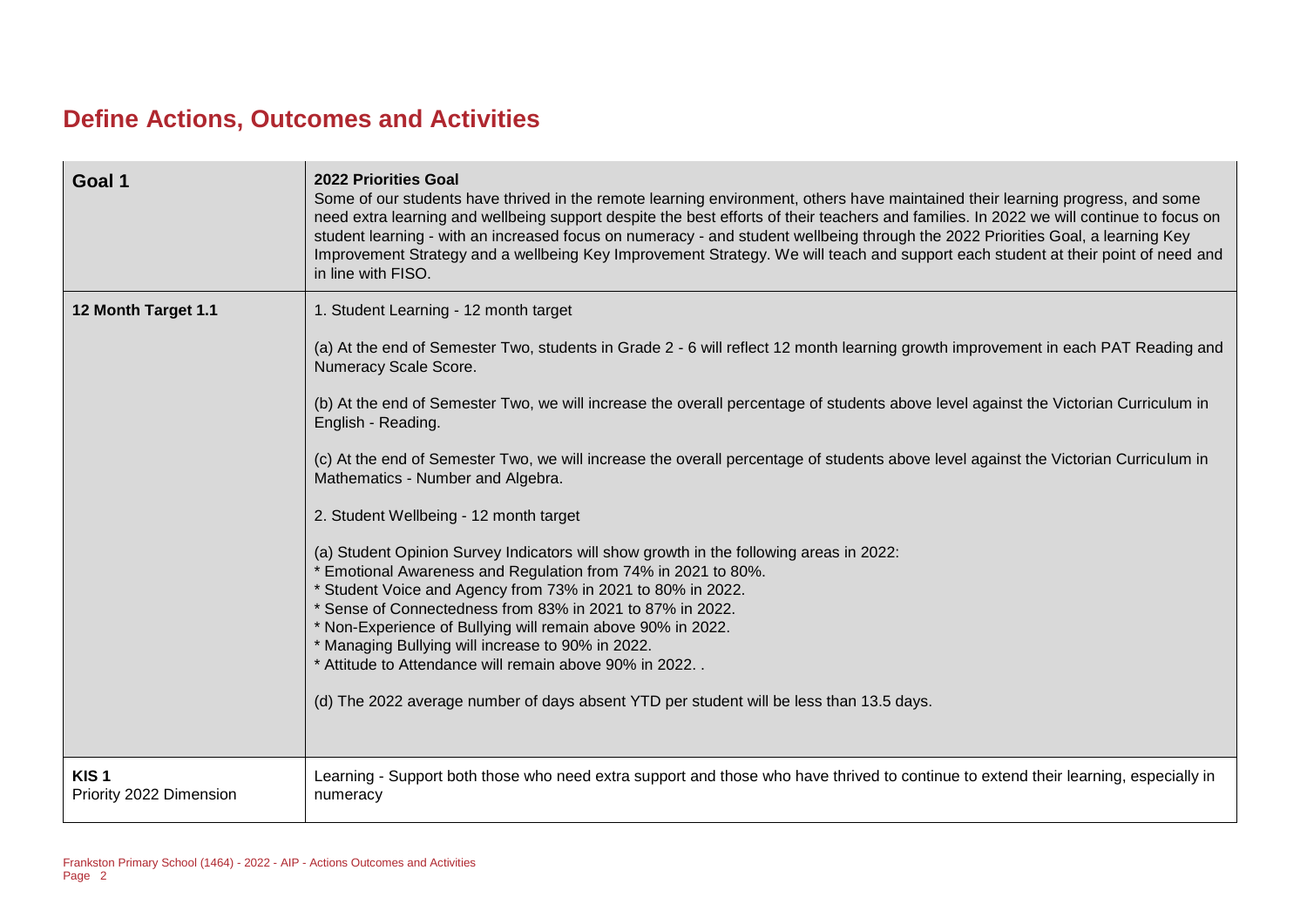| <b>Actions</b>  | (a) Embed the whole school instructional model in Reading and Numeracy.                                                                                                                                                                                                                                                                                                                                                                                                                                                                                                                                                                       |
|-----------------|-----------------------------------------------------------------------------------------------------------------------------------------------------------------------------------------------------------------------------------------------------------------------------------------------------------------------------------------------------------------------------------------------------------------------------------------------------------------------------------------------------------------------------------------------------------------------------------------------------------------------------------------------|
|                 | (b) Build teacher capability in data literacy to inform teaching and learning that is targeted at meeting individual student leaning<br>needs.                                                                                                                                                                                                                                                                                                                                                                                                                                                                                                |
|                 | (c) Build teacher practice capability through embedding and strengthening the school-wide approach to coaching and peer<br>observation.                                                                                                                                                                                                                                                                                                                                                                                                                                                                                                       |
|                 | (d) Develop a multi-tiered response to intervention in literacy and numeracy (TLI).                                                                                                                                                                                                                                                                                                                                                                                                                                                                                                                                                           |
|                 | (d) Establish PLC structures to support teacher collaboration and reflection to strengthen teaching practice.                                                                                                                                                                                                                                                                                                                                                                                                                                                                                                                                 |
| <b>Outcomes</b> | <b>Instructional Model:</b><br>* Teaching Teams will collaboratively plan units of work with a focus on differentiation and meeting the needs of students using<br>Frankston PS curriculum planning documentation, with particular focus on Reading and Mathematics.<br>* Teachers will consistently and explicitly implement the school's Reading and Numeracy instructional model with whole school<br>consistency and common language.<br>* Teachers will demonstrate the confidence and skills in which they are incorporating high impact teaching strategies into classroom<br>practice that underpin the school's Instructional Model. |
|                 | Data Literacy:<br>* Teachers work individually and in Teaching Teams to confidently analyse student data, assess the need to adapt teacher<br>classroom practice, refine approaches to assessment, curriculum planning and learning and teaching.<br>* Teachers will implement differentiated teaching and learning to meet individual student learning needs.<br>* Teaching Teams will complete Team weekly and 5 Weekly data review cycles                                                                                                                                                                                                  |
|                 | Coaching:<br>* Structured mentoring and coaching systems established across the school that support the building of teacher classroom practice.<br>* Teachers will have had the opportunity to engage in peer observations, mentoring, coaching with a focus on building capabilities in<br>curriculum planning, data literacy and classroom teaching practice.                                                                                                                                                                                                                                                                               |
|                 | TLI:<br>* Tutors will provide targeted academic support to students in Reading and Mathematics.                                                                                                                                                                                                                                                                                                                                                                                                                                                                                                                                               |
|                 | PLC Approach:<br>* School leaders will complete PLC training<br>* Leaders will support teaching teams in the set up of PLC structures.                                                                                                                                                                                                                                                                                                                                                                                                                                                                                                        |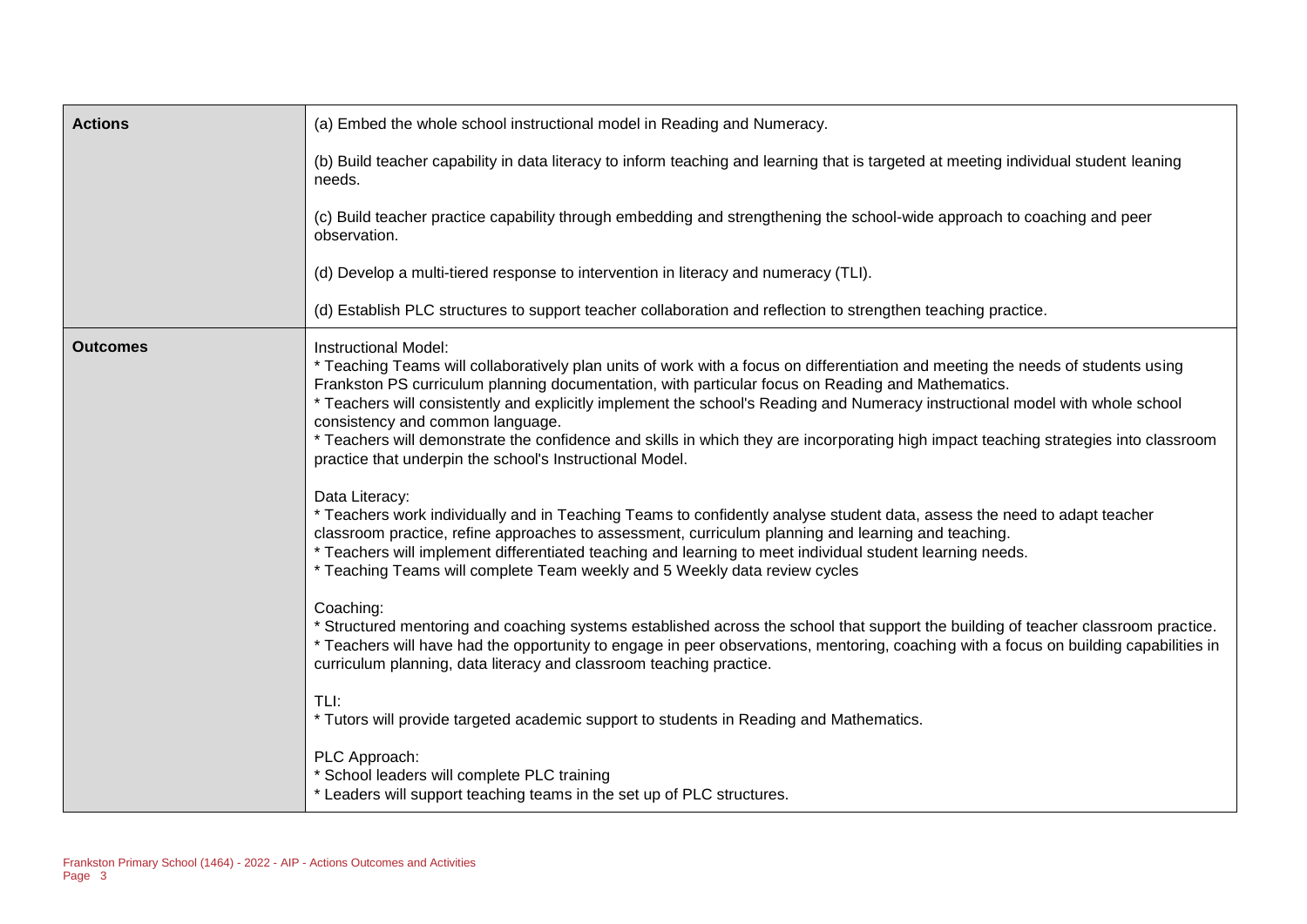| <b>Success Indicators</b> | Early Indicators:<br>* Teaching Team curriculum documentation will show effective planning for differentiation<br>* Formative and summative assessment rubrics will show student learning growth in reading and mathematics<br>* Effective completion of teacher learning cycles through coaching and peer observation<br>* Effective completion of Team weekly and 5 Weekly data reviews.                                                                                                                                                                                                                                                                    |
|---------------------------|---------------------------------------------------------------------------------------------------------------------------------------------------------------------------------------------------------------------------------------------------------------------------------------------------------------------------------------------------------------------------------------------------------------------------------------------------------------------------------------------------------------------------------------------------------------------------------------------------------------------------------------------------------------|
|                           | <b>Student Achievement Data:</b><br><b>Tutoring Learning Support - Reading:</b><br>(a) 90% of students in the Reading tutor learning program will demonstrate 'moderate/high' learning progress in DIBELS every 4 - 5<br>PM review cycle.                                                                                                                                                                                                                                                                                                                                                                                                                     |
|                           | Tutor Learning Support - Numeracy:<br>(b) 90% of students in the Numeracy tutor learning program will demonstrate 'moderate/high' learning progress from their pre-test to<br>their post-test cycle.                                                                                                                                                                                                                                                                                                                                                                                                                                                          |
|                           | Late Indicators:                                                                                                                                                                                                                                                                                                                                                                                                                                                                                                                                                                                                                                              |
|                           | Staff Opinion Survey increase in 2022:<br>* Teacher Collaboration - increase to 70%.<br>* Academic Emphasis - increase to 70%.<br>* Collective Efficacy - increase to 70%<br>* School Leadership endorsement - increase to 85%<br>* Professional Learning endorsement - increase to 85%<br>* Teaching and Learning - Practice Improvement endorsement - increase to 85%<br>* Teaching and Learning - Planning endorsement - increase to 80%<br>* Teaching and Learning - Implementation endorsement - increase to 80%<br>* Teaching and Learning - Evaluation endorsement - increase to 80%<br>* Understand Formative Assessment - increase from 67% in 2021. |
|                           | * Monitor Effectiveness Using Data - increase to 86% in 2022.<br>* Skills to Measure Impact - increase to 86% in 2022.<br>* Understand How to Analyse Data - increase to 65% in 2022.                                                                                                                                                                                                                                                                                                                                                                                                                                                                         |
|                           | <b>Student Achievement Data</b><br>(a) At the end of Semester One, Prep DIBELS benchmark data will reflect a reduction in the % of students in the bottom two bands.<br>(b) At the end of Semester One, Year One and Two DIBELS benchmark data will reflect an increase in the % of students in the top                                                                                                                                                                                                                                                                                                                                                       |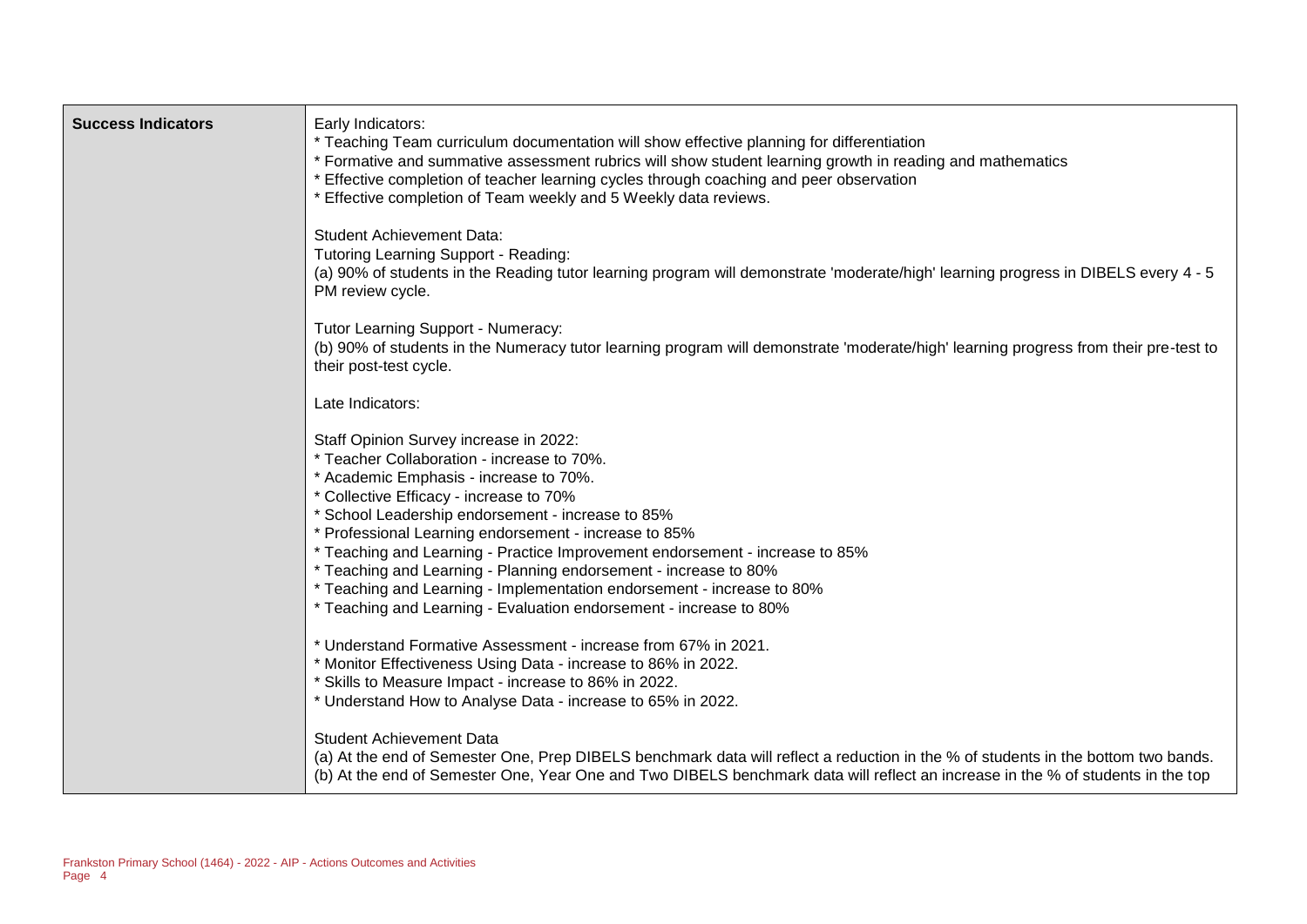|                                                                                                                                                                                                                                                                                                                                                                                                                                                                                                                                                                                                                                                                                                                                                                                                                                                                                                                                                                                                                                                                                                                                                                                                                                                                                                                                                                                                                                                                                                                                                                                                      | two bands.<br>(c) At the end of Semester One, Year 2 - 6 students will reflect 6 months learning growth in PAT Reading and Numeracy |                                                                                                                                                                     |                                 |                                  |                                                                                                                                                                                                                                                                 |
|------------------------------------------------------------------------------------------------------------------------------------------------------------------------------------------------------------------------------------------------------------------------------------------------------------------------------------------------------------------------------------------------------------------------------------------------------------------------------------------------------------------------------------------------------------------------------------------------------------------------------------------------------------------------------------------------------------------------------------------------------------------------------------------------------------------------------------------------------------------------------------------------------------------------------------------------------------------------------------------------------------------------------------------------------------------------------------------------------------------------------------------------------------------------------------------------------------------------------------------------------------------------------------------------------------------------------------------------------------------------------------------------------------------------------------------------------------------------------------------------------------------------------------------------------------------------------------------------------|-------------------------------------------------------------------------------------------------------------------------------------|---------------------------------------------------------------------------------------------------------------------------------------------------------------------|---------------------------------|----------------------------------|-----------------------------------------------------------------------------------------------------------------------------------------------------------------------------------------------------------------------------------------------------------------|
| <b>Activities and Milestones</b>                                                                                                                                                                                                                                                                                                                                                                                                                                                                                                                                                                                                                                                                                                                                                                                                                                                                                                                                                                                                                                                                                                                                                                                                                                                                                                                                                                                                                                                                                                                                                                     |                                                                                                                                     | <b>People Responsible</b>                                                                                                                                           | Is this a PL<br><b>Priority</b> | When                             | <b>Funding Streams</b>                                                                                                                                                                                                                                          |
| Instructional Model - High Impact Teaching Strategies<br>Refine and embed Reading Instructional Model<br>* P - 2 Instructional Model - refine and embed implementation of<br>2nd literacy hour<br>* 3 - 6 Instructional Model - refine and embed Instructional Model<br>* Student Learning Data - build and further develop teacher use of<br>student learning data (formative and summative) to inform learning<br>and teaching<br>* Curriculum Planning - further build Team collaborative and<br>targeted curriculum planning catering for differentiated student<br>learning<br>* Coaching and Peer Observation - implement structures that<br>support teacher learning cycle<br>* Professional Learning - schedule and organise with focus on<br>building and refining teacher practice<br>* Review and purchase resourcing requirements supporting<br>learning and teaching.<br>Implementation of Numeracy Instructional Model<br>* Review effective classroom timetabling of Maths P - 6<br>* Professional learning - schedule and organise PMSS teacher<br>professional learning focused on building teacher knowledge and<br>practice<br>* Curriculum Planning - build and support Team collaborative and<br>targeted curriculum planning catering for differentiated student<br>learning (Booker, Top Ten Resource, Peter Sullivan resources)<br>* Coaching and Peer Observation - implement structures that<br>support teacher learning cycle<br>* Student Learning Data - build and further develop teacher use of<br>student learning data (formative and summative) to inform learning |                                                                                                                                     | $\triangleright$ Learning Specialist(s)<br>$\overline{\mathbf{M}}$ Literacy Support<br>■ Numeracy Leader<br>$\triangleright$ Principal<br>☑ School Improvement Team | $\overline{M}$ PLP<br>Priority  | from:<br>Term 1<br>to:<br>Term 4 | \$29,000.00<br>$\triangleright$ Equity funding will<br>be used<br>$\triangleright$ Disability Inclusion<br>Tier 2 Funding will be<br>used<br>$\Box$ Schools Mental<br><b>Health Menu items</b><br>will be used which<br>may include DET<br>funded or free items |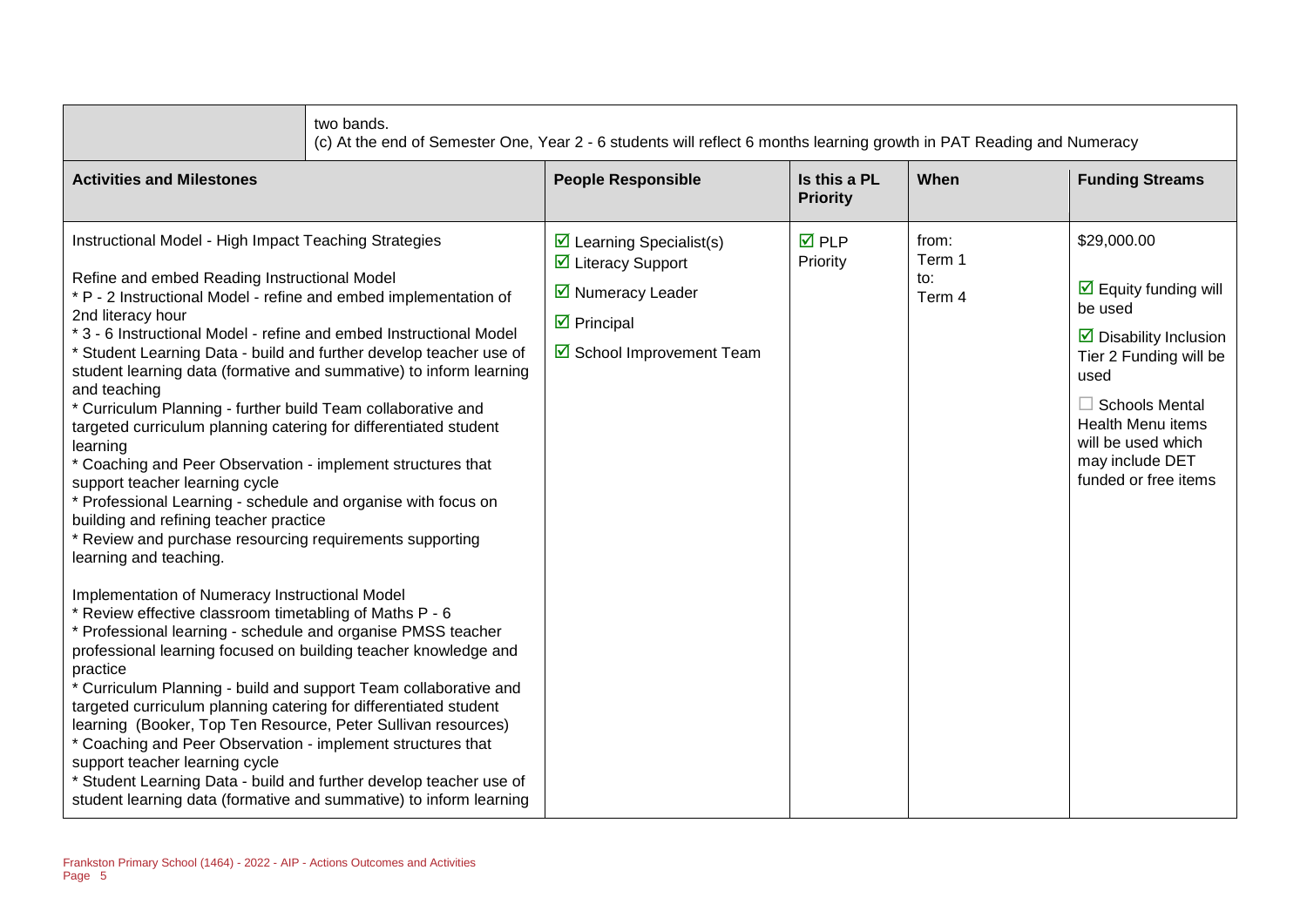| and teaching<br>* Review and purchase resourcing requirements supporting<br>learning and teaching.                                                                                                                                                                                                                                                                                                                                                                                                                                                                                                                                                                                                                                                                                                                                                                                                                                                                                                                                                                                                                                                                                                                               |                                                                                                                                         |                                |                                  |                                                                                                                                                                                                                                                                        |
|----------------------------------------------------------------------------------------------------------------------------------------------------------------------------------------------------------------------------------------------------------------------------------------------------------------------------------------------------------------------------------------------------------------------------------------------------------------------------------------------------------------------------------------------------------------------------------------------------------------------------------------------------------------------------------------------------------------------------------------------------------------------------------------------------------------------------------------------------------------------------------------------------------------------------------------------------------------------------------------------------------------------------------------------------------------------------------------------------------------------------------------------------------------------------------------------------------------------------------|-----------------------------------------------------------------------------------------------------------------------------------------|--------------------------------|----------------------------------|------------------------------------------------------------------------------------------------------------------------------------------------------------------------------------------------------------------------------------------------------------------------|
| Data Literacy - Evaluating Impact on Learning<br>* Schedule and organise professional learning to further build<br>teacher capacity in data literacy - formative and summative -<br>collecting, analysing, responding to and monitoring data throughout<br>the year (NAPLAN, PAT, DIBELS, EOI, MOI, maths pre and post<br>test, reading and maths rubrics).<br>* Data Review Cycles - refine Team Weekly and Five Weekly<br>Team Data Review Cycles - review data cycles and refine use of<br>data / effectiveness of conversation for supporting student learning<br>achievement.<br>* Data Walls - begin implementation of digital Data Wall to assist in<br>informing data review discussions, planning, monitoring and<br>tracking of students - triangulate with teacher judgement.<br>* Assessment Schedule - implementation of whole school<br>assessment schedule.<br>* Reading and Numeracy Rubric - build the relationship between<br>rubric student learning progress updates, Data Wall and<br>collaborative planning for student learning.<br>* Learner Agency 3 - 6 - begin implementation of student learner<br>agency focused on goal setting, self evaluation of learning using<br>Reading and Numeracy Rubric. | $\triangleright$ Learning Specialist(s)<br>$\overline{\mathbf{M}}$ PLT Leaders<br>$\triangleright$ Principal<br>School Improvement Team | $\overline{M}$ PLP<br>Priority | from:<br>Term 1<br>to:<br>Term 4 | \$15,000.00<br>$\overline{\mathbf{M}}$ Equity funding will<br>be used<br>$\triangleright$ Disability Inclusion<br>Tier 2 Funding will be<br>used<br>$\Box$ Schools Mental<br><b>Health Menu items</b><br>will be used which<br>may include DET<br>funded or free items |
| Coaching - Build Practice Excellence<br>* Staffing - implement staffing to support LS coaching and peer                                                                                                                                                                                                                                                                                                                                                                                                                                                                                                                                                                                                                                                                                                                                                                                                                                                                                                                                                                                                                                                                                                                          | $\triangleright$ Learning Specialist(s)<br>$\triangleright$ Principal                                                                   | $\Box$ PLP<br>Priority         | from:<br>Term 1                  | \$73,000.00                                                                                                                                                                                                                                                            |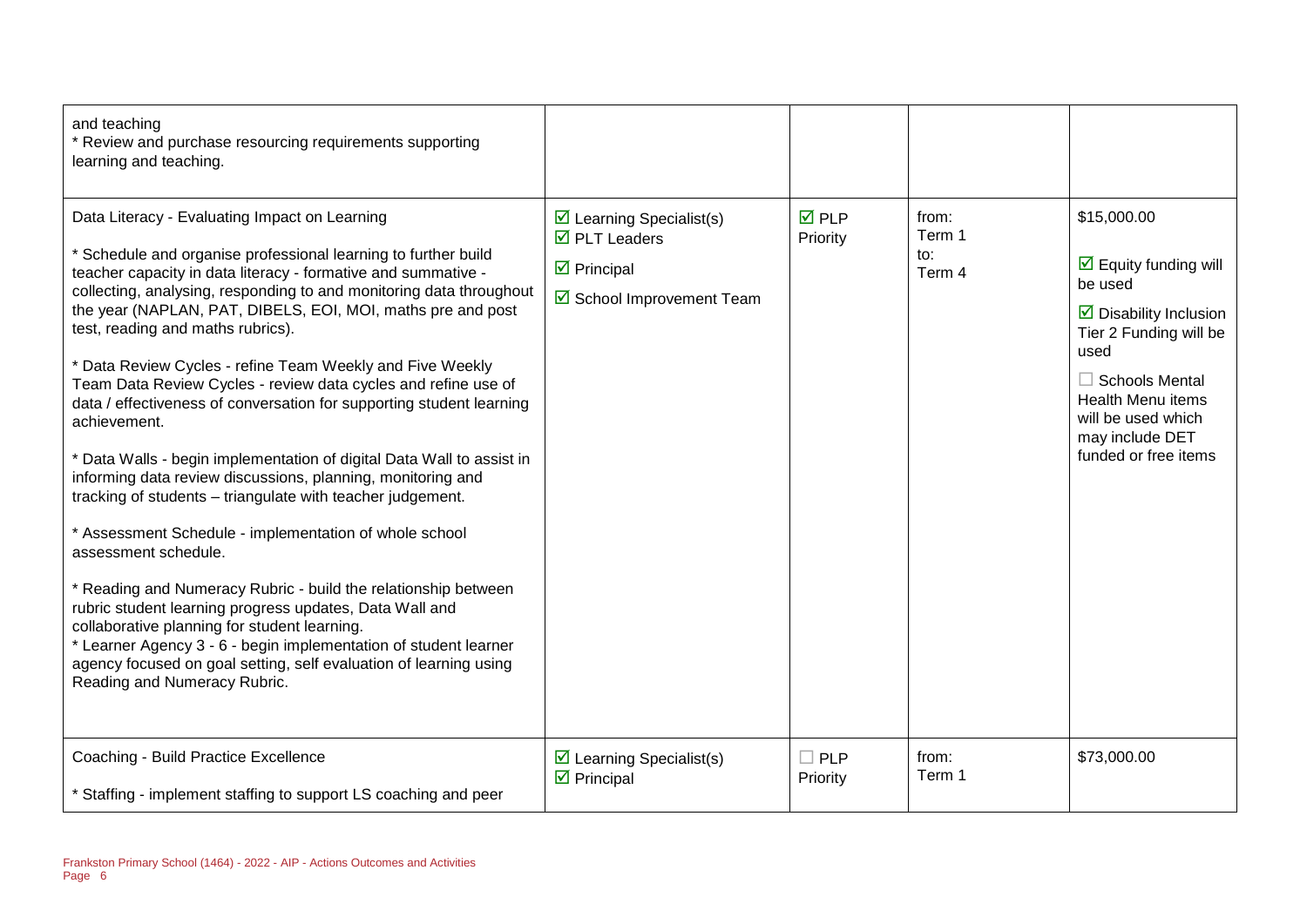| observation - LS 0.4 and 0.2 teacher release.<br>* Commit and implement coaching and peer observation model -<br>complete teacher learning cycle Term 1 - Term 4.<br>* Building Leadership Development - 2 x leadership complete<br>GROWTH coaching training (D & I LS and 5/6 PLT leader).<br>* Coaching Culture - further build coaching culture that supports<br>high level development of teacher practice.                                                                                                                                                                                                                                                                                                                                                                                                                                                                                                                                                                                                                                                                                                                                                                       | $\overline{\mathbf{M}}$ Team Leader(s)                                                                                 |                           | to:<br>Term 4                    | $\boxtimes$ Equity funding will<br>be used<br>$\triangleright$ Disability Inclusion<br>Tier 2 Funding will be<br>used<br>$\Box$ Schools Mental<br><b>Health Menu items</b><br>will be used which<br>may include DET<br>funded or free items |
|---------------------------------------------------------------------------------------------------------------------------------------------------------------------------------------------------------------------------------------------------------------------------------------------------------------------------------------------------------------------------------------------------------------------------------------------------------------------------------------------------------------------------------------------------------------------------------------------------------------------------------------------------------------------------------------------------------------------------------------------------------------------------------------------------------------------------------------------------------------------------------------------------------------------------------------------------------------------------------------------------------------------------------------------------------------------------------------------------------------------------------------------------------------------------------------|------------------------------------------------------------------------------------------------------------------------|---------------------------|----------------------------------|---------------------------------------------------------------------------------------------------------------------------------------------------------------------------------------------------------------------------------------------|
| Tutoring Learning - Intervention & Extension<br>Literacy - Reading Focus Semester One<br>* Staffing - employ TLI Literacy Teacher 1.0<br>* Monitor impact on learning Intervention - monitoring intervention<br>student learning growth - continue structures in monitoring student<br>learning growth (DIBELS PM and Benchmarking, cohort tracking<br>(TLI assessment schedule)<br>* Tier 2 support - continue support for students within classroom<br>learning environment and informing classroom learning and<br>teaching, including student IEPs<br>* Maintain / Extension - continue learning program supporting<br>identified high performing students to maintain or excel in their<br>learning growth.<br>Numeracy - Numeracy Focus Semester One<br>* Staffing - employ TLI Numeracy Teacher 0.6<br>* Intervention Model - implement Numeracy Intervention Model<br>informed by Peter Sullivan research.<br>* Develop Numeracy Intervention timetable<br>* Monitor impact on learning Intervention - monitoring student<br>learning growth through implementation of maths pre and post<br>testing schedule.<br>* Review intervention model - continue to review and refine | $\triangleright$ Learning Specialist(s)<br>☑ Numeracy Support<br>$\triangleright$ Principal<br>School Improvement Team | $\square$ PLP<br>Priority | from:<br>Term 1<br>to:<br>Term 4 | \$31,500.00<br>$\boxdot$ Equity funding will<br>be used<br>$\Box$ Disability Inclusion<br>Tier 2 Funding will be<br>used<br>$\Box$ Schools Mental<br>Health Menu items<br>will be used which<br>may include DET<br>funded or free items     |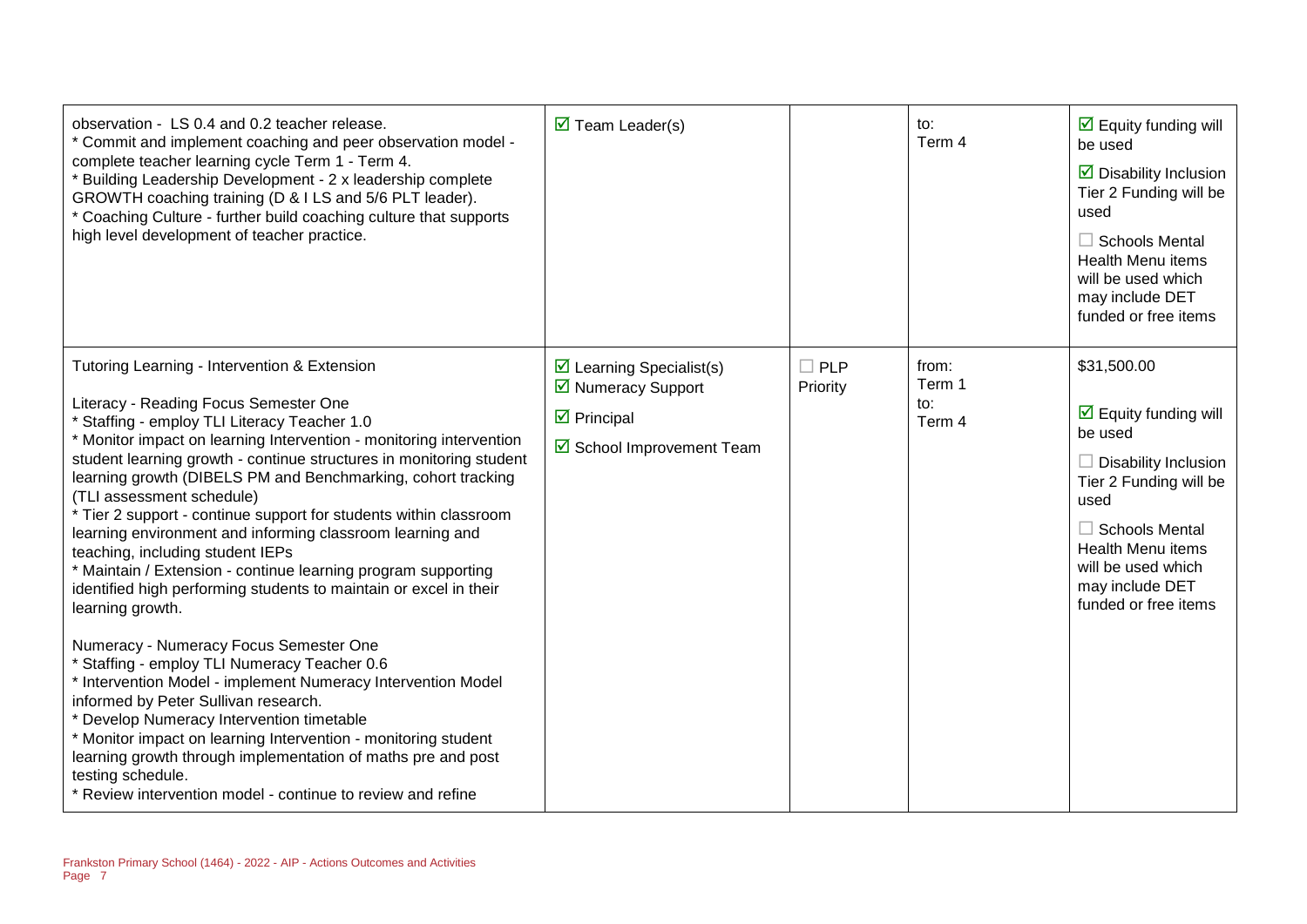| numeracy intervention model through Semester One.                                                                                                                    |                                                                                                                                                                                                                                                                                                                                                                                                                                                                                                                                            |                                                                                             |                                |                                  |                                                                                                                                                                                                                                            |
|----------------------------------------------------------------------------------------------------------------------------------------------------------------------|--------------------------------------------------------------------------------------------------------------------------------------------------------------------------------------------------------------------------------------------------------------------------------------------------------------------------------------------------------------------------------------------------------------------------------------------------------------------------------------------------------------------------------------------|---------------------------------------------------------------------------------------------|--------------------------------|----------------------------------|--------------------------------------------------------------------------------------------------------------------------------------------------------------------------------------------------------------------------------------------|
| PLC Approach - Build Practice Excellence<br>* School leaders will complete PLC training<br>* Leaders will support teaching teams in the set up of PLC<br>structures. |                                                                                                                                                                                                                                                                                                                                                                                                                                                                                                                                            | $\overline{\boxtimes}$ PLC Leaders<br>$\triangleright$ Principal<br>School Improvement Team | $\overline{M}$ PLP<br>Priority | from:<br>Term 3<br>to:<br>Term 4 | \$2,000.00<br>$\Box$ Equity funding will<br>be used<br>$\Box$ Disability Inclusion<br>Tier 2 Funding will be<br>used<br>$\Box$ Schools Mental<br><b>Health Menu items</b><br>will be used which<br>may include DET<br>funded or free items |
| KIS <sub>2</sub><br>Priority 2022 Dimension                                                                                                                          | Wellbeing - Effectively mobilise available resources to support students' wellbeing and mental health, especially the most vulnerable                                                                                                                                                                                                                                                                                                                                                                                                      |                                                                                             |                                |                                  |                                                                                                                                                                                                                                            |
| <b>Actions</b>                                                                                                                                                       | (a) Refine and embed a whole school approach to student social and emotional wellbeing.<br>(b) Establish student focus groups to promote student voice and proactively seek feedback on the promotion of student wellbeing<br>and positive mental health.<br>(c) Embed a range of approaches to maintain improved student attendance.<br>(d) Establish clear processes and school wide procedures that support the implementation of the new Disability and Inclusion model.                                                               |                                                                                             |                                |                                  |                                                                                                                                                                                                                                            |
| <b>Outcomes</b>                                                                                                                                                      | Social and Emotional Wellbeing<br>* A developed clear framework and documentation that outlines the school's focused approach connecting school values, student<br>positive behaviours and support of social and emotional learning - underpinned within a Restorative Respectful Relationships<br>Framework of a positive relational school.<br>Embeded Restorative Practice culture and practice within classrooms and whole school.<br>* Teachers will plan for and implement social and emotional learning practice within classrooms. |                                                                                             |                                |                                  |                                                                                                                                                                                                                                            |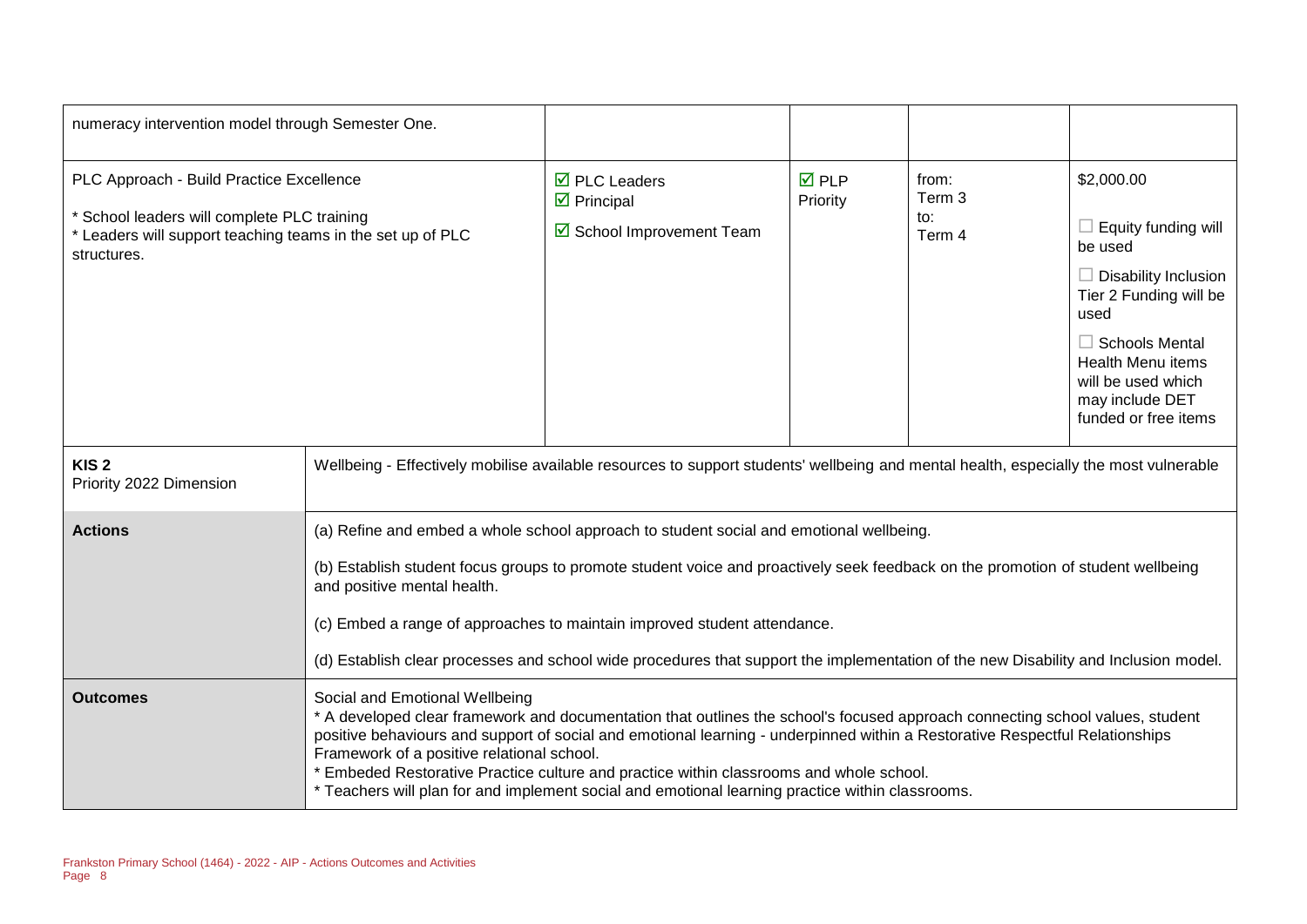|                                  | <b>Student Attendance</b><br>* Wellbeing Team will directly support the continued focus on improved student attendance and connectedness to school.<br>Student Voice positively impacting student wellbeing and mental health<br>* Wellbeing Team will develop and implement structured student voice forum groups established across the school that support<br>student wellbeing and mental health.<br>Implementation of Disability and Inclusion Model<br>* Developed clear understandings and practice that supports the school in high level work in disability and inclusion<br>* Defined and established clear role and responsibility for Disability and Inclusion Learning Specialist<br>* Teachers will reflect developed knowledge and understanding of the learning needs of identified Tier 2 students and implement<br>effective IEPs responding to targeted student needs.                                                                                                                                                                                                                                                                                                                                            |                           |                                 |      |                        |
|----------------------------------|--------------------------------------------------------------------------------------------------------------------------------------------------------------------------------------------------------------------------------------------------------------------------------------------------------------------------------------------------------------------------------------------------------------------------------------------------------------------------------------------------------------------------------------------------------------------------------------------------------------------------------------------------------------------------------------------------------------------------------------------------------------------------------------------------------------------------------------------------------------------------------------------------------------------------------------------------------------------------------------------------------------------------------------------------------------------------------------------------------------------------------------------------------------------------------------------------------------------------------------|---------------------------|---------------------------------|------|------------------------|
| <b>Success Indicators</b>        | Early Indicators:<br>* Teaching Team curriculum documentation will show effective planning for building and focusing on student social and emotional<br>learning<br>* Classroom teacher implementation of Restorative Practices and the curriculum of Respectful Relationships<br>* Daily and regular circle time evident in every classroom<br>* Teachers and Leaders implement effective restorative language daily within classrooms and across school<br>* High student attendance rates maintained monitored through Panorama Report<br>Kids Matter and School-Based Student Surveys:<br>* 2022 School-based student surveys and student forum groups will reflect positive post-test improved level endorsement of student<br>health and wellbeing improvement each term.<br>Late Indicators - as per 12 month targets.<br><b>Student Opinion Survey Indicators:</b><br>* Emotional Awareness and Regulation increases from 74% in 2021 to 80% in 2022.<br>* Student Voice and Agency increases from 73% in 2021 to 80% in 2022.<br>* Sense of Connectedness will improve from 83% in 2021 to 87% in 2022.<br>* Non-Experience of Bullying will remain above 90% in 2022.<br>* Managing Bullying will increase to 90% in 2022. |                           |                                 |      |                        |
| <b>Activities and Milestones</b> |                                                                                                                                                                                                                                                                                                                                                                                                                                                                                                                                                                                                                                                                                                                                                                                                                                                                                                                                                                                                                                                                                                                                                                                                                                      | <b>People Responsible</b> | Is this a PL<br><b>Priority</b> | When | <b>Funding Streams</b> |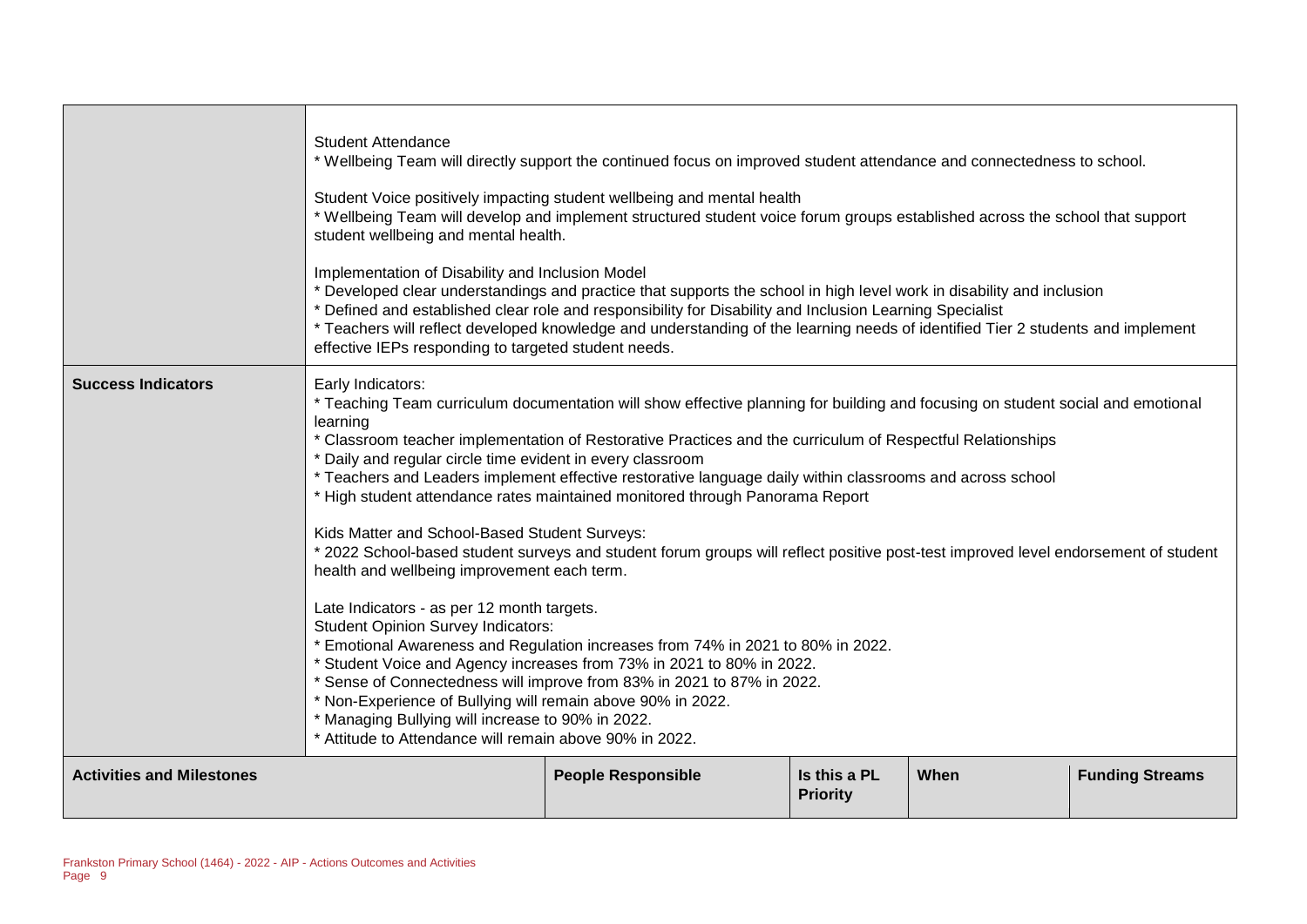| Social and Emotional Learning -<br>Establish Wellbeing Team and regular meeting schedule<br>Develop a clear framework and documentation that outlines the<br>school's social and emotional approach underpinned within a<br>Restorative Practice Framework and our school values, supporting<br>student positive behaviours through Respectful Relationships,<br>Zones of Regulation and supports in social and emotional learning<br>Embed and refine work in Restorative Practice, Respectful<br>Relationships, Circle Time, Zones of Regulation<br>* Implement Green Room - to effectively support students in their<br>social and emotional development<br>* Management and clear BMP strategies for Tier 2 and Tier 3<br>behaviour students<br>* Review data collection for yard - utilise to support student<br>behaviour development. Review Sentral and how Sentral data can<br>be used more effectively for monitoring student behaviour and<br>establishing supports for positive yard environment. | ☑ Assistant Principal<br>$\triangleright$ Learning Specialist(s)<br>$\triangleright$ Principal<br>School Improvement Team | $\overline{M}$ PLP<br>Priority | from:<br>Term 1<br>to:<br>Term 4 | \$7,000.00<br>$\triangleright$ Equity funding will<br>be used<br>$\Box$ Disability Inclusion<br>Tier 2 Funding will be<br>used<br>$\Box$ Schools Mental<br><b>Health Menu items</b><br>will be used which<br>may include DET<br>funded or free items |
|---------------------------------------------------------------------------------------------------------------------------------------------------------------------------------------------------------------------------------------------------------------------------------------------------------------------------------------------------------------------------------------------------------------------------------------------------------------------------------------------------------------------------------------------------------------------------------------------------------------------------------------------------------------------------------------------------------------------------------------------------------------------------------------------------------------------------------------------------------------------------------------------------------------------------------------------------------------------------------------------------------------|---------------------------------------------------------------------------------------------------------------------------|--------------------------------|----------------------------------|------------------------------------------------------------------------------------------------------------------------------------------------------------------------------------------------------------------------------------------------------|
| Student Focus Groups - Student Voice<br>* Complete Kids Matter Surveys P - 2 and 3 - 6 - Kids Matter<br>Surveys<br>* Use Kids Matter Survey data to inform student forum groups and<br>social/emotional groups (Engagement Program) - to start<br>beginning of Term 1.<br>* Kids Matter data - to be turned into bar graph with view of overall<br>pre and post survey school data to guide whole school, as well as<br>cohort and class data.<br>* Student Leadership - build student leadership (SRC and 5/6<br>leaders).<br>* Implementation of Student Health Ambassador forum groups.                                                                                                                                                                                                                                                                                                                                                                                                                    | ☑ Assistant Principal<br>$\triangleright$ Learning Specialist(s)                                                          | $\Box$ PLP<br>Priority         | from:<br>Term 1<br>to:<br>Term 4 | \$0.00<br>Equity funding will<br>be used<br>$\Box$ Disability Inclusion<br>Tier 2 Funding will be<br>used<br>$\Box$ Schools Mental<br><b>Health Menu items</b><br>will be used which<br>may include DET<br>funded or free items                      |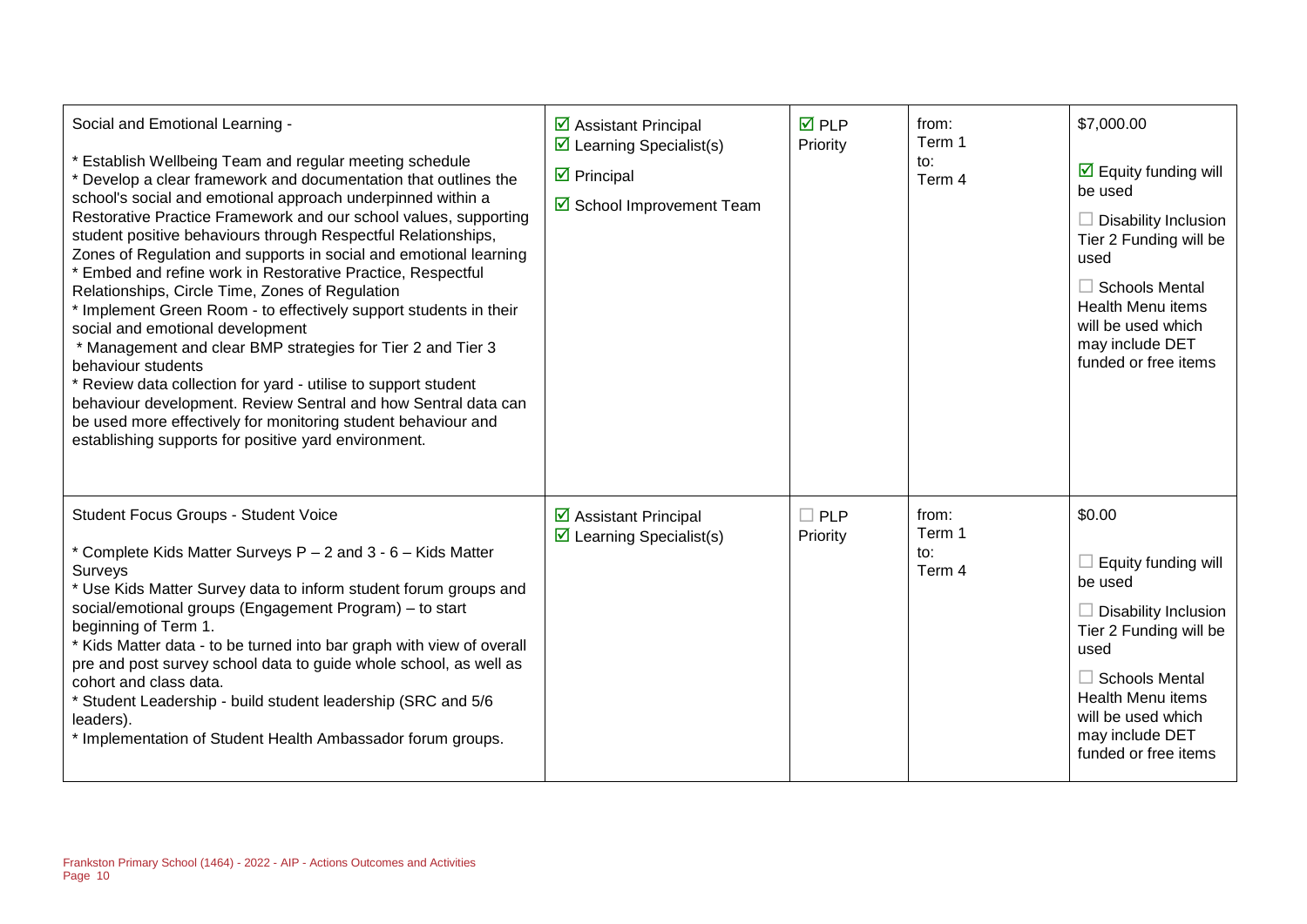| <b>Student Attendance</b><br>* Parent Communication - Team messaging to occur on regular<br>intervals to remind parents of attendance.<br>* Absence Card - develop absence card for each student to go<br>home at least once a term as a reminder to parents of own child's<br>attendance<br>* Term 1 Parent Teacher Interviews - flagging of concerned<br>students.<br>* Weekly monitoring of students - students identified and<br>individual IEP Attendance plans developed with AP of high risk<br>attendance students.<br>* Whole School Celebrations - develop schedule for on-going<br>celebrations of attendance and positive rewards<br>Attendance Data Wall - develop - assist with monitoring<br>* Attendance certificates Semester One and Semester Two - ALL<br>students showing improved attendance results | ☑ Assistant Principal<br>$\triangleright$ Learning Specialist(s)<br>School Improvement Team | $\Box$ PLP<br>Priority   | from:<br>Term 1<br>to:<br>Term 4 | \$0.00<br>$\Box$ Equity funding will<br>be used<br>$\Box$ Disability Inclusion<br>Tier 2 Funding will be<br>used<br>$\Box$ Schools Mental<br><b>Health Menu items</b><br>will be used which<br>may include DET<br>funded or free items   |
|---------------------------------------------------------------------------------------------------------------------------------------------------------------------------------------------------------------------------------------------------------------------------------------------------------------------------------------------------------------------------------------------------------------------------------------------------------------------------------------------------------------------------------------------------------------------------------------------------------------------------------------------------------------------------------------------------------------------------------------------------------------------------------------------------------------------------|---------------------------------------------------------------------------------------------|--------------------------|----------------------------------|------------------------------------------------------------------------------------------------------------------------------------------------------------------------------------------------------------------------------------------|
| Disability and Inclusion Model -<br>* Staffing - employment of Disability and Inclusion LS 1.0<br>* Staffing - employment of ES staff member to support Tier 2<br>student learning needs within classroom.<br>* Professional Learning - build teacher and ES knowledge in D & I<br>process and capability in IEP development, SSG protocols, review<br>and monitoring of required adjustments to support student learning<br>* Professional Learning - build staff capability in supporting wide<br>range of learning difficulties through suite of targeted evidence-<br>based professional learning.<br>* Support of staff through CRT release<br>* Additional Funds - to fund as required through first year<br>implementation.                                                                                        | $\triangleright$ Assistant Principal<br>$\triangleright$ Learning Specialist(s)             | $\nabla$ PLP<br>Priority | from:<br>Term 1<br>to:<br>Term 4 | \$195,481.00<br>Equity funding will<br>be used<br>$\triangleright$ Disability Inclusion<br>Tier 2 Funding will be<br>used<br>$\Box$ Schools Mental<br>Health Menu items<br>will be used which<br>may include DET<br>funded or free items |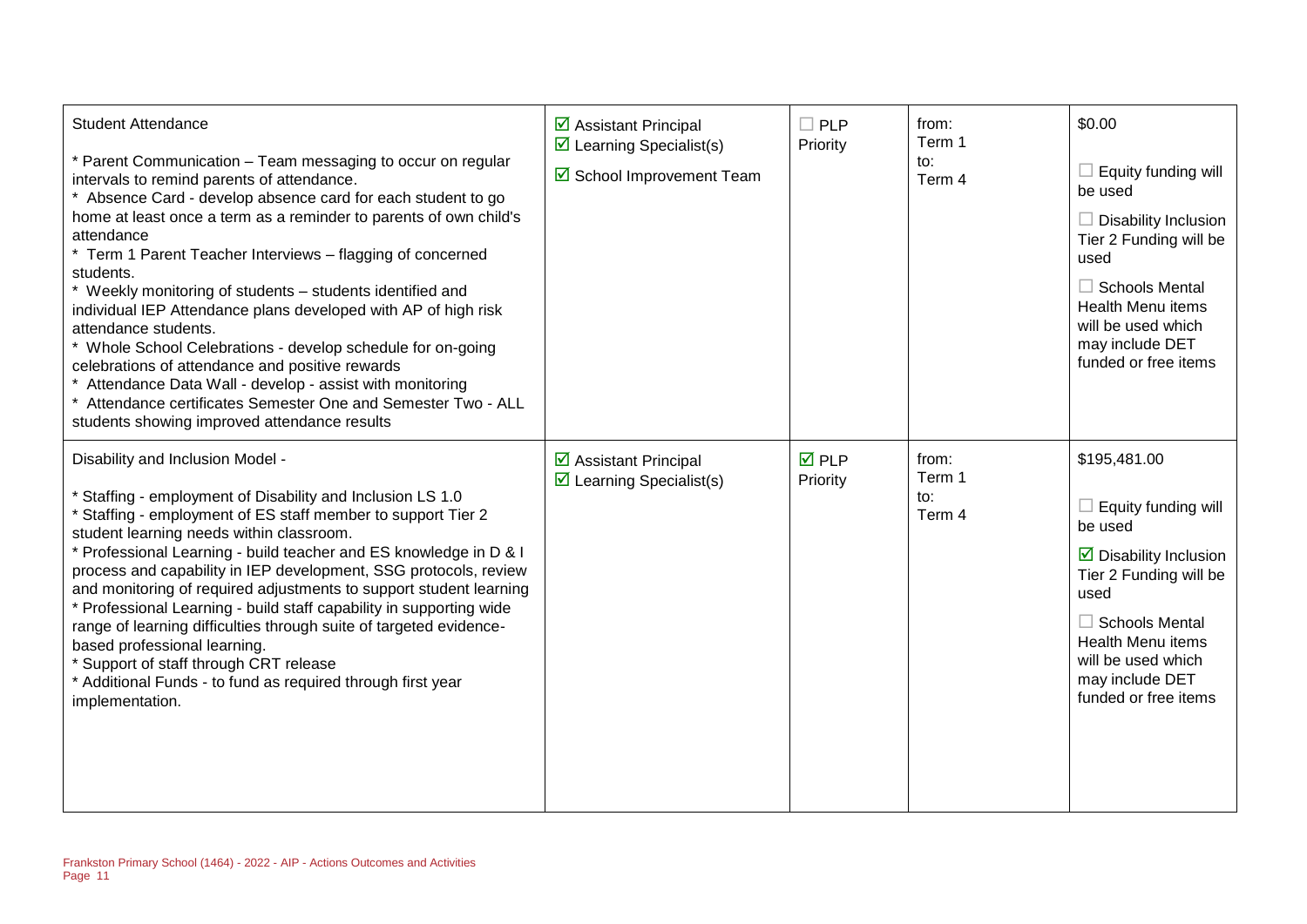Frankston Primary School (1464) - 2022 - AIP - Actions Outcomes and Activities Page 12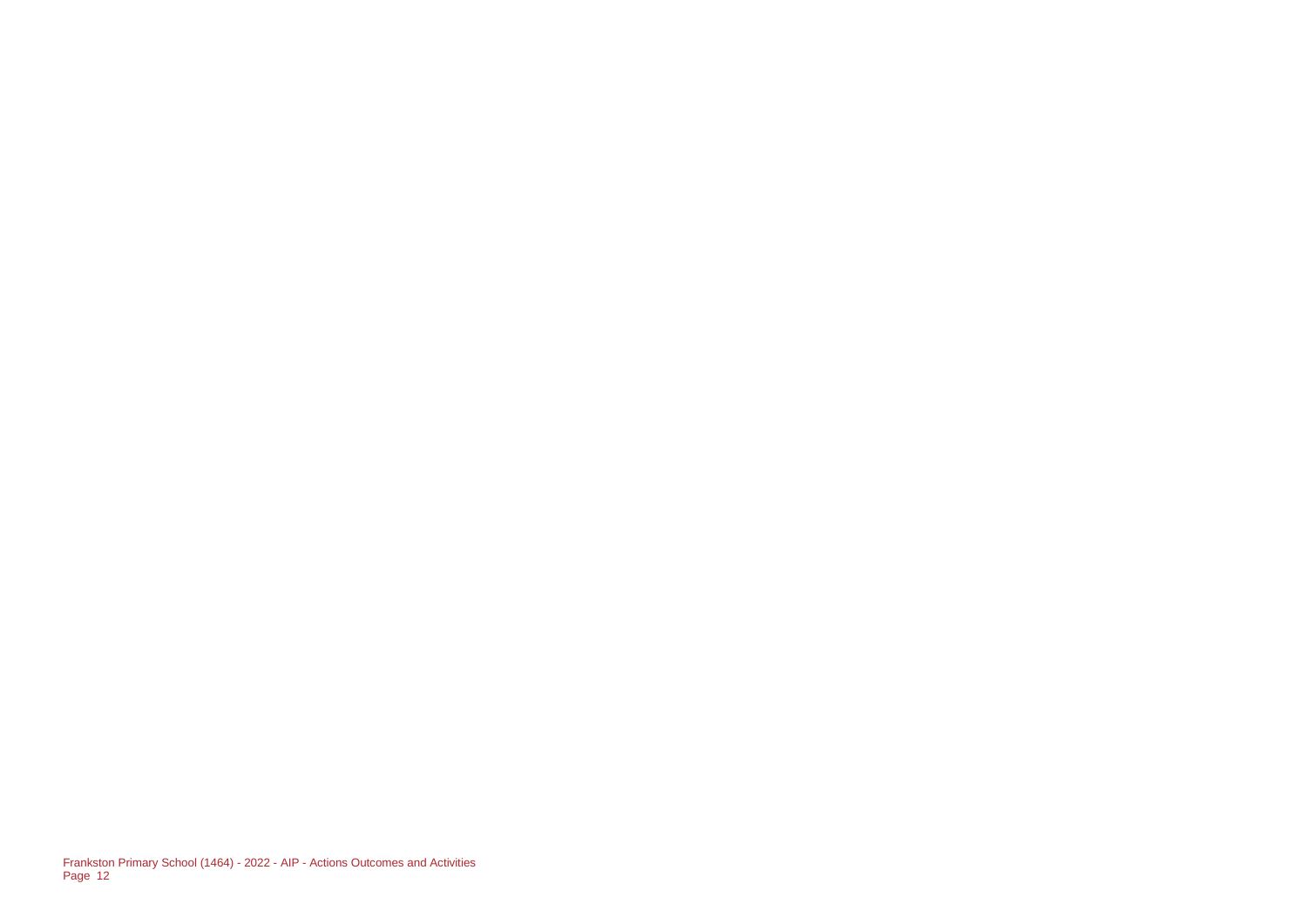### **Funding Planner**

### Summary of Budget and Allocated Funding

| <b>Summary of Budget</b>            | School's total funding (\$) | <b>Funding Allocated in activities (\$)</b> | Still available/shortfall |
|-------------------------------------|-----------------------------|---------------------------------------------|---------------------------|
| <b>Equity Funding</b>               | \$200,128.00                | \$199,985.00                                | \$143.00                  |
| Disability Inclusion Tier 2 Funding | \$210,289.00                | \$211,981.00                                | $-$1,692.00$              |
| Schools Mental Health Fund and Menu | \$0.00                      | \$0.00                                      | \$0.00                    |
| <b>Total</b>                        | \$410,417.00                | \$411,966.00                                | $-$1,549.00$              |

### Activities and Milestones – Total Budget

| <b>Activities and Milestones</b>                                                                                                                                                                                                                                                                                                                                                                                                                                                                                                                                                                                                                                                                                                                                                                                             | <b>Budget</b> |
|------------------------------------------------------------------------------------------------------------------------------------------------------------------------------------------------------------------------------------------------------------------------------------------------------------------------------------------------------------------------------------------------------------------------------------------------------------------------------------------------------------------------------------------------------------------------------------------------------------------------------------------------------------------------------------------------------------------------------------------------------------------------------------------------------------------------------|---------------|
| Instructional Model - High Impact Teaching Strategies                                                                                                                                                                                                                                                                                                                                                                                                                                                                                                                                                                                                                                                                                                                                                                        | \$29,000.00   |
| Refine and embed Reading Instructional Model<br>* P - 2 Instructional Model - refine and embed<br>implementation of 2nd literacy hour<br>* 3 - 6 Instructional Model - refine and embed Instructional<br>Model<br>* Student Learning Data - build and further develop teacher<br>use of student learning data (formative and summative) to<br>inform learning and teaching<br>* Curriculum Planning - further build Team collaborative<br>and targeted curriculum planning catering for differentiated<br>student learning<br>* Coaching and Peer Observation - implement structures<br>that support teacher learning cycle<br>* Professional Learning - schedule and organise with focus<br>on building and refining teacher practice<br>* Review and purchase resourcing requirements supporting<br>learning and teaching. |               |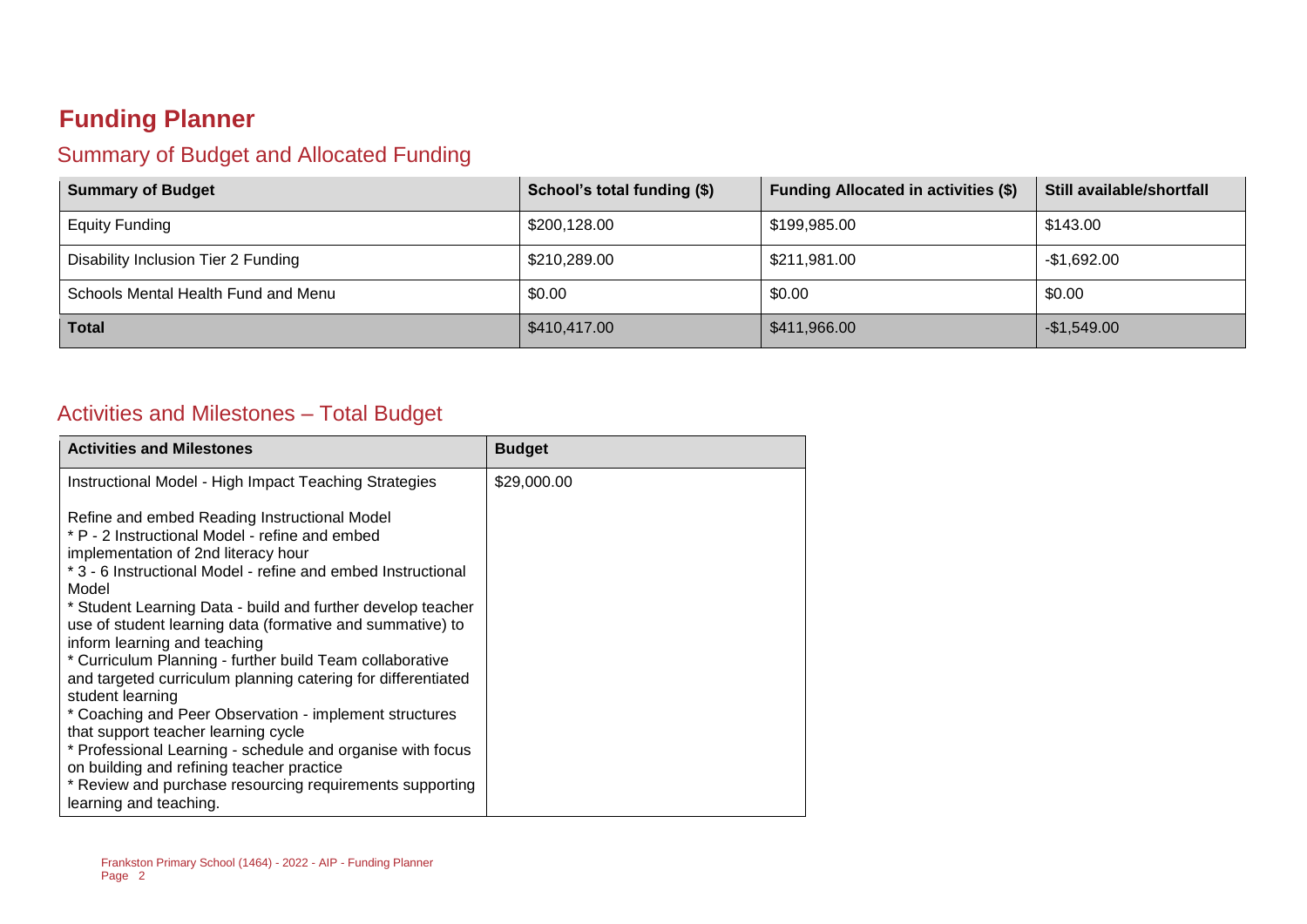| Implementation of Numeracy Instructional Model<br>* Review effective classroom timetabling of Maths P - 6<br>* Professional learning - schedule and organise PMSS<br>teacher professional learning focused on building teacher<br>knowledge and practice<br>* Curriculum Planning - build and support Team<br>collaborative and targeted curriculum planning catering for<br>differentiated student learning (Booker, Top Ten Resource,<br>Peter Sullivan resources)<br>* Coaching and Peer Observation - implement structures<br>that support teacher learning cycle<br>* Student Learning Data - build and further develop teacher<br>use of student learning data (formative and summative) to<br>inform learning and teaching<br>* Review and purchase resourcing requirements supporting<br>learning and teaching. |             |
|-------------------------------------------------------------------------------------------------------------------------------------------------------------------------------------------------------------------------------------------------------------------------------------------------------------------------------------------------------------------------------------------------------------------------------------------------------------------------------------------------------------------------------------------------------------------------------------------------------------------------------------------------------------------------------------------------------------------------------------------------------------------------------------------------------------------------|-------------|
| Data Literacy - Evaluating Impact on Learning                                                                                                                                                                                                                                                                                                                                                                                                                                                                                                                                                                                                                                                                                                                                                                           | \$15,000.00 |
| * Schedule and organise professional learning to further<br>build teacher capacity in data literacy - formative and<br>summative - collecting, analysing, responding to and<br>monitoring data throughout the year (NAPLAN, PAT,<br>DIBELS, EOI, MOI, maths pre and post test, reading and<br>maths rubrics).                                                                                                                                                                                                                                                                                                                                                                                                                                                                                                           |             |
| * Data Review Cycles - refine Team Weekly and Five<br>Weekly Team Data Review Cycles - review data cycles and<br>refine use of data / effectiveness of conversation for<br>supporting student learning achievement.                                                                                                                                                                                                                                                                                                                                                                                                                                                                                                                                                                                                     |             |
| * Data Walls - begin implementation of digital Data Wall to<br>assist in informing data review discussions, planning,<br>monitoring and tracking of students - triangulate with<br>teacher judgement.                                                                                                                                                                                                                                                                                                                                                                                                                                                                                                                                                                                                                   |             |
| * Assessment Schedule - implementation of whole school<br>assessment schedule.                                                                                                                                                                                                                                                                                                                                                                                                                                                                                                                                                                                                                                                                                                                                          |             |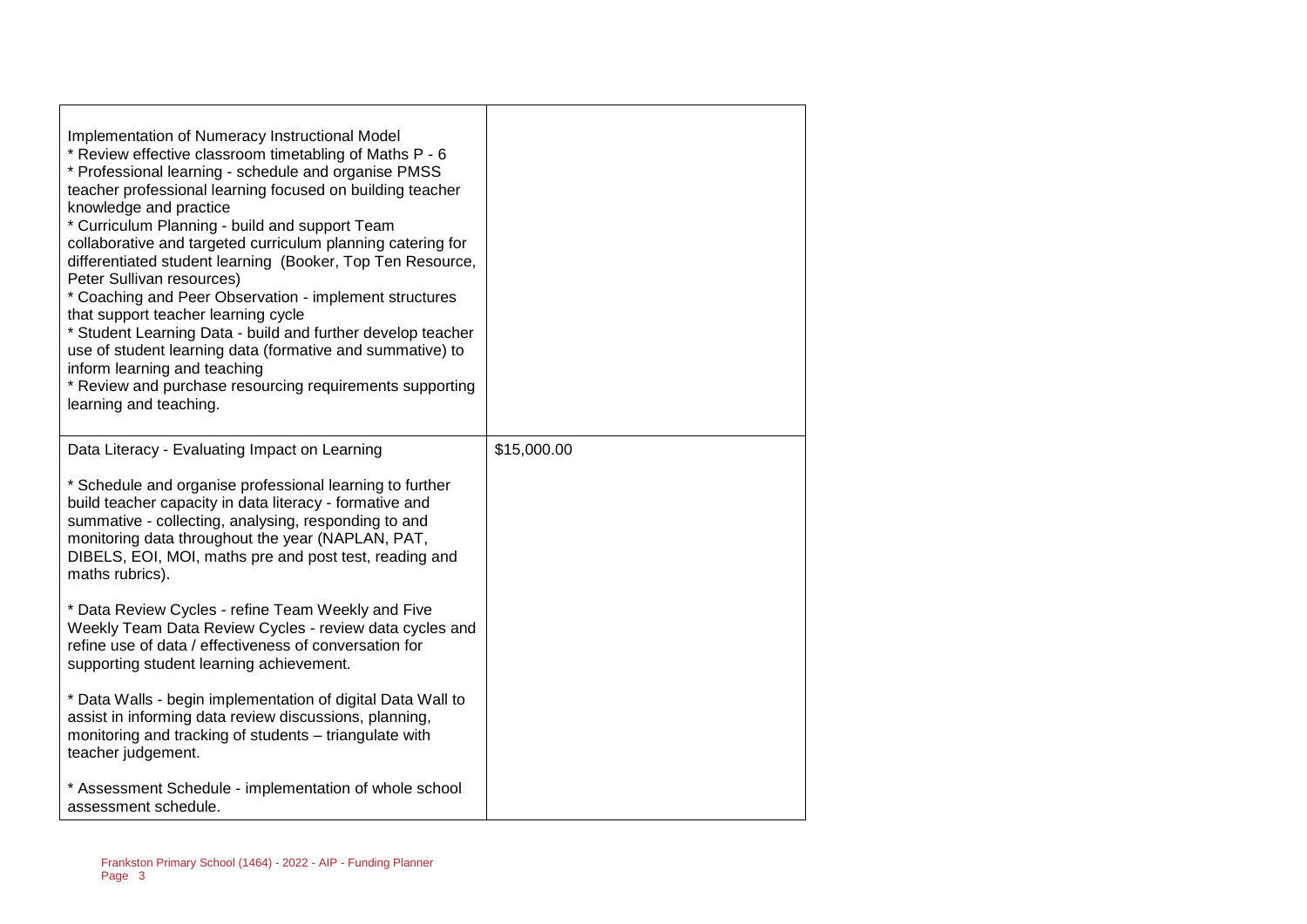| * Reading and Numeracy Rubric - build the relationship<br>between rubric student learning progress updates, Data<br>Wall and collaborative planning for student learning.<br>* Learner Agency 3 - 6 - begin implementation of student<br>learner agency focused on goal setting, self evaluation of<br>learning using Reading and Numeracy Rubric.                                                                                                                                                                                                                                                                                                                         |             |
|----------------------------------------------------------------------------------------------------------------------------------------------------------------------------------------------------------------------------------------------------------------------------------------------------------------------------------------------------------------------------------------------------------------------------------------------------------------------------------------------------------------------------------------------------------------------------------------------------------------------------------------------------------------------------|-------------|
| Coaching - Build Practice Excellence<br>* Staffing - implement staffing to support LS coaching and<br>peer observation - LS 0.4 and 0.2 teacher release.<br>* Commit and implement coaching and peer observation<br>model - complete teacher learning cycle Term 1 - Term 4.<br>* Building Leadership Development - 2 x leadership<br>complete GROWTH coaching training (D & I LS and 5/6<br>PLT leader).<br>* Coaching Culture - further build coaching culture that<br>supports high level development of teacher practice.                                                                                                                                              | \$73,000.00 |
| Tutoring Learning - Intervention & Extension<br>Literacy - Reading Focus Semester One<br>* Staffing - employ TLI Literacy Teacher 1.0<br>* Monitor impact on learning Intervention - monitoring<br>intervention student learning growth - continue structures in<br>monitoring student learning growth (DIBELS PM and<br>Benchmarking, cohort tracking (TLI assessment schedule)<br>* Tier 2 support - continue support for students within<br>classroom learning environment and informing classroom<br>learning and teaching, including student IEPs<br>* Maintain / Extension - continue learning program<br>supporting identified high performing students to maintain | \$31,500.00 |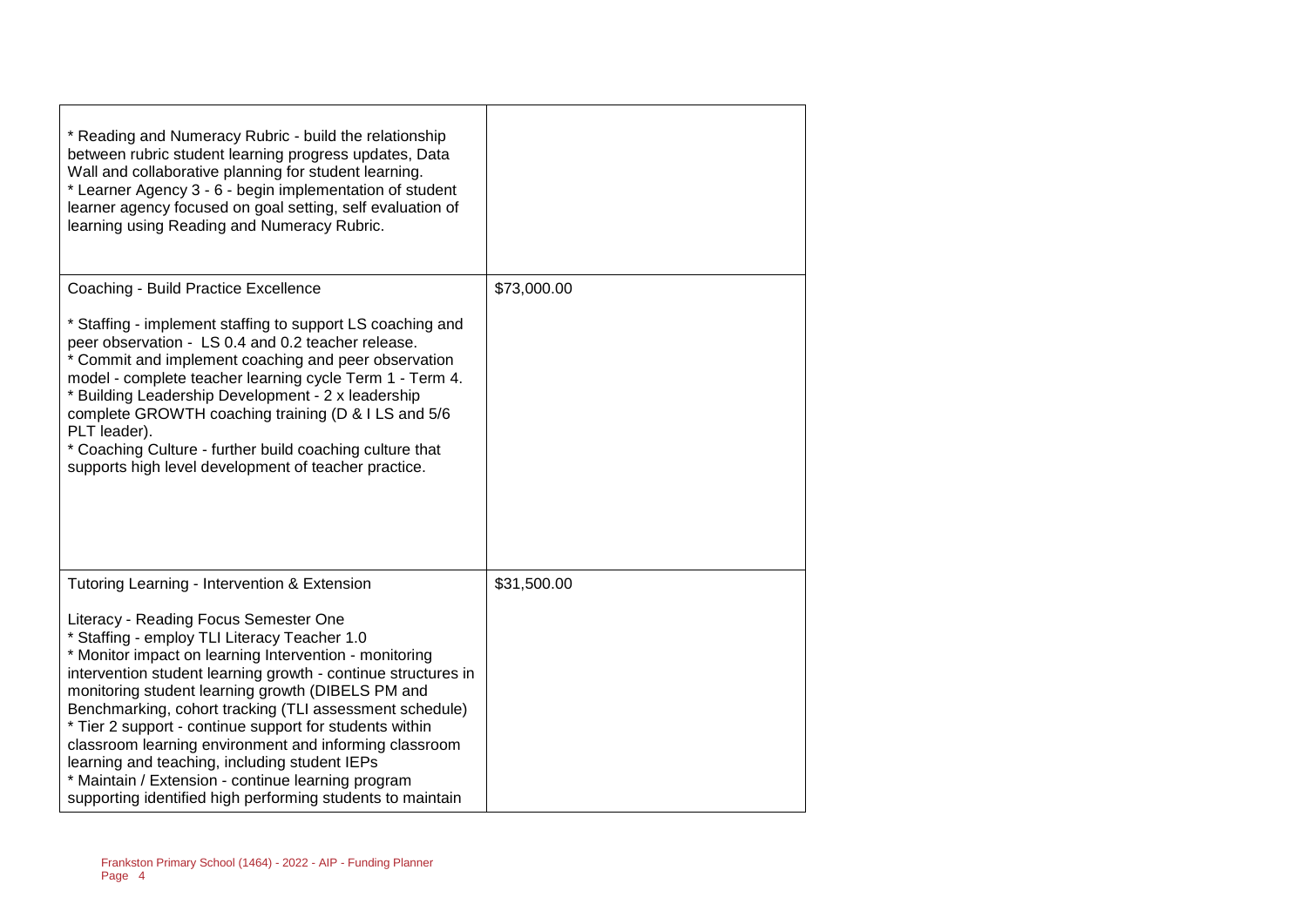| or excel in their learning growth.                                                                                                                                                                                                                                                                                                                                                                                                                                                                                                                                                                                                                                                                                                                                                                                                                                                                                                                                                     |              |
|----------------------------------------------------------------------------------------------------------------------------------------------------------------------------------------------------------------------------------------------------------------------------------------------------------------------------------------------------------------------------------------------------------------------------------------------------------------------------------------------------------------------------------------------------------------------------------------------------------------------------------------------------------------------------------------------------------------------------------------------------------------------------------------------------------------------------------------------------------------------------------------------------------------------------------------------------------------------------------------|--------------|
| Numeracy - Numeracy Focus Semester One<br>* Staffing - employ TLI Numeracy Teacher 0.6<br>* Intervention Model - implement Numeracy Intervention<br>Model informed by Peter Sullivan research.<br>* Develop Numeracy Intervention timetable<br>* Monitor impact on learning Intervention - monitoring<br>student learning growth through implementation of maths<br>pre and post testing schedule.<br>* Review intervention model - continue to review and refine<br>numeracy intervention model through Semester One.                                                                                                                                                                                                                                                                                                                                                                                                                                                                 |              |
| Social and Emotional Learning -                                                                                                                                                                                                                                                                                                                                                                                                                                                                                                                                                                                                                                                                                                                                                                                                                                                                                                                                                        | \$7,000.00   |
| * Establish Wellbeing Team and regular meeting schedule<br>* Develop a clear framework and documentation that<br>outlines the school's social and emotional approach<br>underpinned within a Restorative Practice Framework and<br>our school values, supporting student positive behaviours<br>through Respectful Relationships, Zones of Regulation and<br>supports in social and emotional learning<br>* Embed and refine work in Restorative Practice,<br>Respectful Relationships, Circle Time, Zones of Regulation<br>* Implement Green Room - to effectively support students<br>in their social and emotional development<br>* Management and clear BMP strategies for Tier 2 and<br>Tier 3 behaviour students<br>* Review data collection for yard - utilise to support student<br>behaviour development. Review Sentral and how Sentral<br>data can be used more effectively for monitoring student<br>behaviour and establishing supports for positive yard<br>environment. |              |
| Disability and Inclusion Model -                                                                                                                                                                                                                                                                                                                                                                                                                                                                                                                                                                                                                                                                                                                                                                                                                                                                                                                                                       | \$195,481.00 |
| * Staffing - employment of Disability and Inclusion LS 1.0                                                                                                                                                                                                                                                                                                                                                                                                                                                                                                                                                                                                                                                                                                                                                                                                                                                                                                                             |              |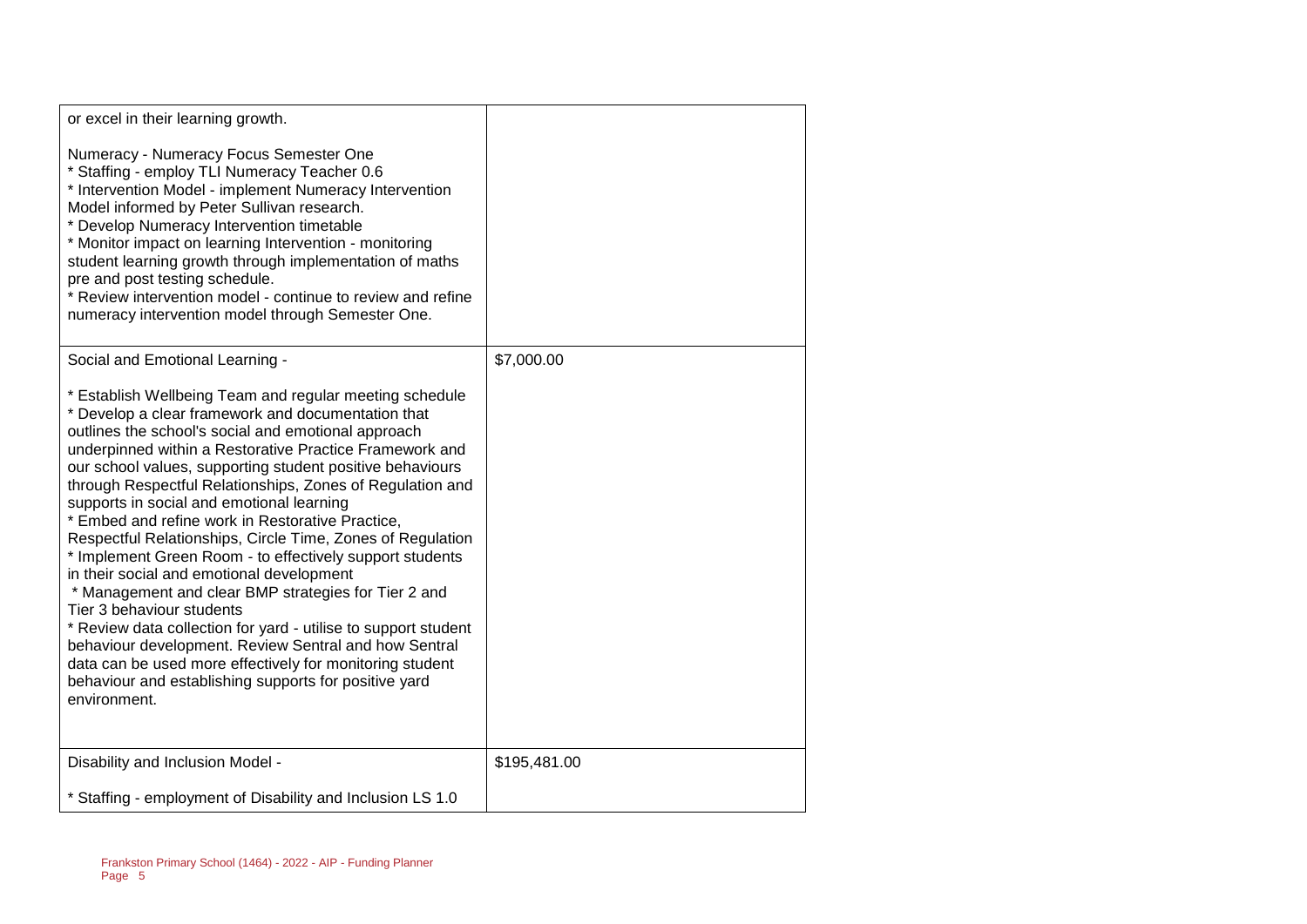| * Staffing - employment of ES staff member to support Tier<br>2 student learning needs within classroom.<br>* Professional Learning - build teacher and ES knowledge<br>in D & I process and capability in IEP development, SSG<br>protocols, review and monitoring of required adjustments to<br>support student learning<br>* Professional Learning - build staff capability in supporting<br>wide range of learning difficulties through suite of targeted<br>evidence-based professional learning.<br>* Support of staff through CRT release<br>* Additional Funds - to fund as required through first year<br>implementation. |              |
|------------------------------------------------------------------------------------------------------------------------------------------------------------------------------------------------------------------------------------------------------------------------------------------------------------------------------------------------------------------------------------------------------------------------------------------------------------------------------------------------------------------------------------------------------------------------------------------------------------------------------------|--------------|
| <b>Totals</b>                                                                                                                                                                                                                                                                                                                                                                                                                                                                                                                                                                                                                      | \$350.981.00 |

### Activities and Milestones - Equity Funding

| <b>Activities and Milestones</b>                                                                                                                                                                                                                                                              | When                   | <b>Funding allocated (\$)</b> | Category                                                                                          |
|-----------------------------------------------------------------------------------------------------------------------------------------------------------------------------------------------------------------------------------------------------------------------------------------------|------------------------|-------------------------------|---------------------------------------------------------------------------------------------------|
| Instructional Model - High Impact<br><b>Teaching Strategies</b>                                                                                                                                                                                                                               | from:<br>Term 1<br>to: | \$15,000.00                   | $\triangleright$ Professional development (excluding CRT costs and new FTE)<br>$\overline{M}$ CRT |
| Refine and embed Reading<br>Instructional Model<br>* P - 2 Instructional Model - refine<br>and embed implementation of 2nd<br>literacy hour<br>* 3 - 6 Instructional Model - refine<br>and embed Instructional Model<br>* Student Learning Data - build and<br>further develop teacher use of | Term 4                 |                               |                                                                                                   |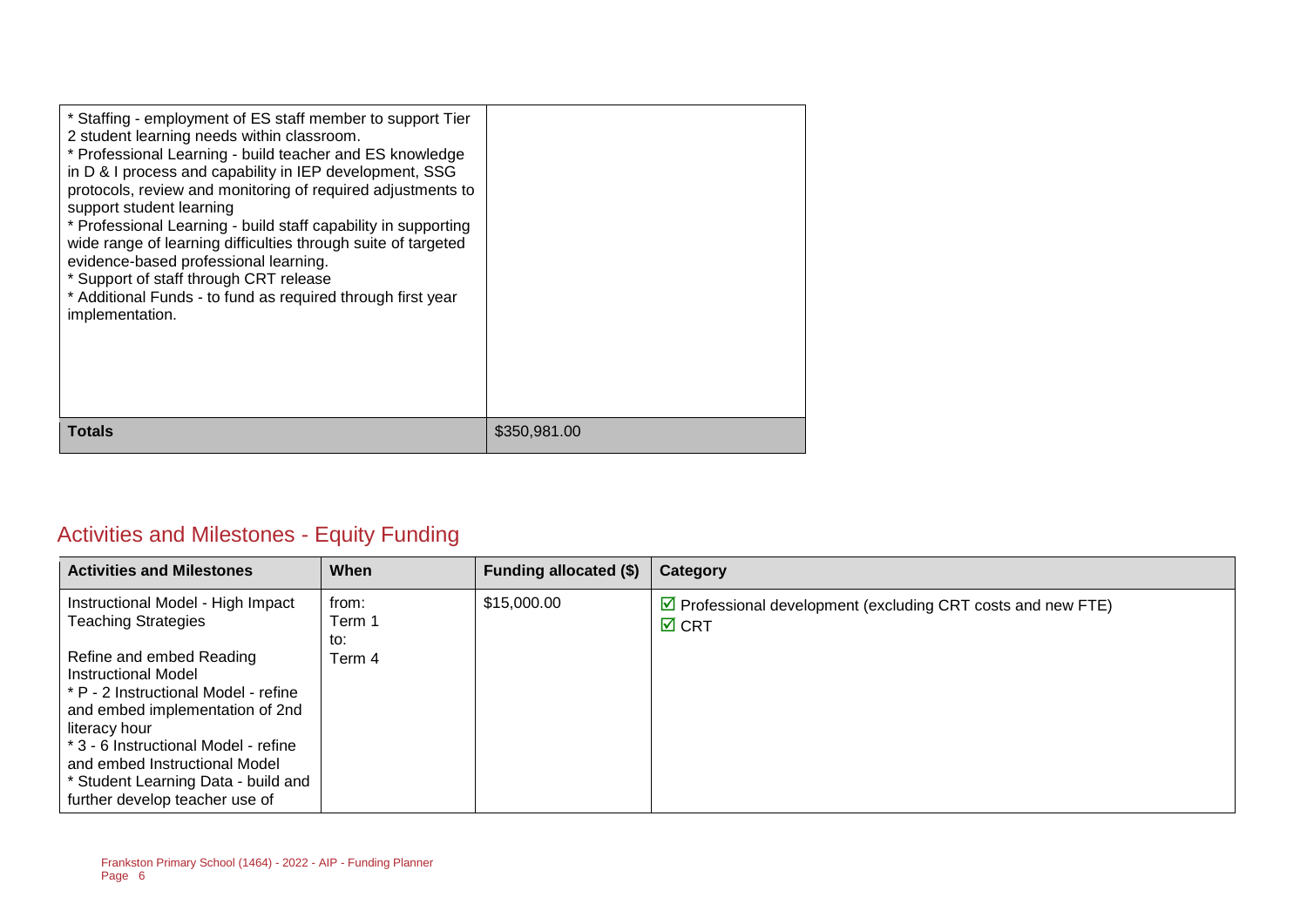| student learning data (formative    |  |  |
|-------------------------------------|--|--|
| and summative) to inform learning   |  |  |
|                                     |  |  |
| and teaching                        |  |  |
| * Curriculum Planning - further     |  |  |
| build Team collaborative and        |  |  |
| targeted curriculum planning        |  |  |
|                                     |  |  |
| catering for differentiated student |  |  |
| learning                            |  |  |
| * Coaching and Peer Observation -   |  |  |
| implement structures that support   |  |  |
| teacher learning cycle              |  |  |
| * Professional Learning - schedule  |  |  |
| and organise with focus on building |  |  |
|                                     |  |  |
| and refining teacher practice       |  |  |
| * Review and purchase resourcing    |  |  |
| requirements supporting learning    |  |  |
| and teaching.                       |  |  |
|                                     |  |  |
| Implementation of Numeracy          |  |  |
| <b>Instructional Model</b>          |  |  |
| * Review effective classroom        |  |  |
|                                     |  |  |
| timetabling of Maths P - 6          |  |  |
| * Professional learning - schedule  |  |  |
| and organise PMSS teacher           |  |  |
| professional learning focused on    |  |  |
| building teacher knowledge and      |  |  |
| practice                            |  |  |
| * Curriculum Planning - build and   |  |  |
| support Team collaborative and      |  |  |
| targeted curriculum planning        |  |  |
| catering for differentiated student |  |  |
|                                     |  |  |
| learning (Booker, Top Ten           |  |  |
| Resource, Peter Sullivan            |  |  |
| resources)                          |  |  |
| * Coaching and Peer Observation -   |  |  |
| implement structures that support   |  |  |
| teacher learning cycle              |  |  |
| * Student Learning Data - build and |  |  |
| further develop teacher use of      |  |  |
|                                     |  |  |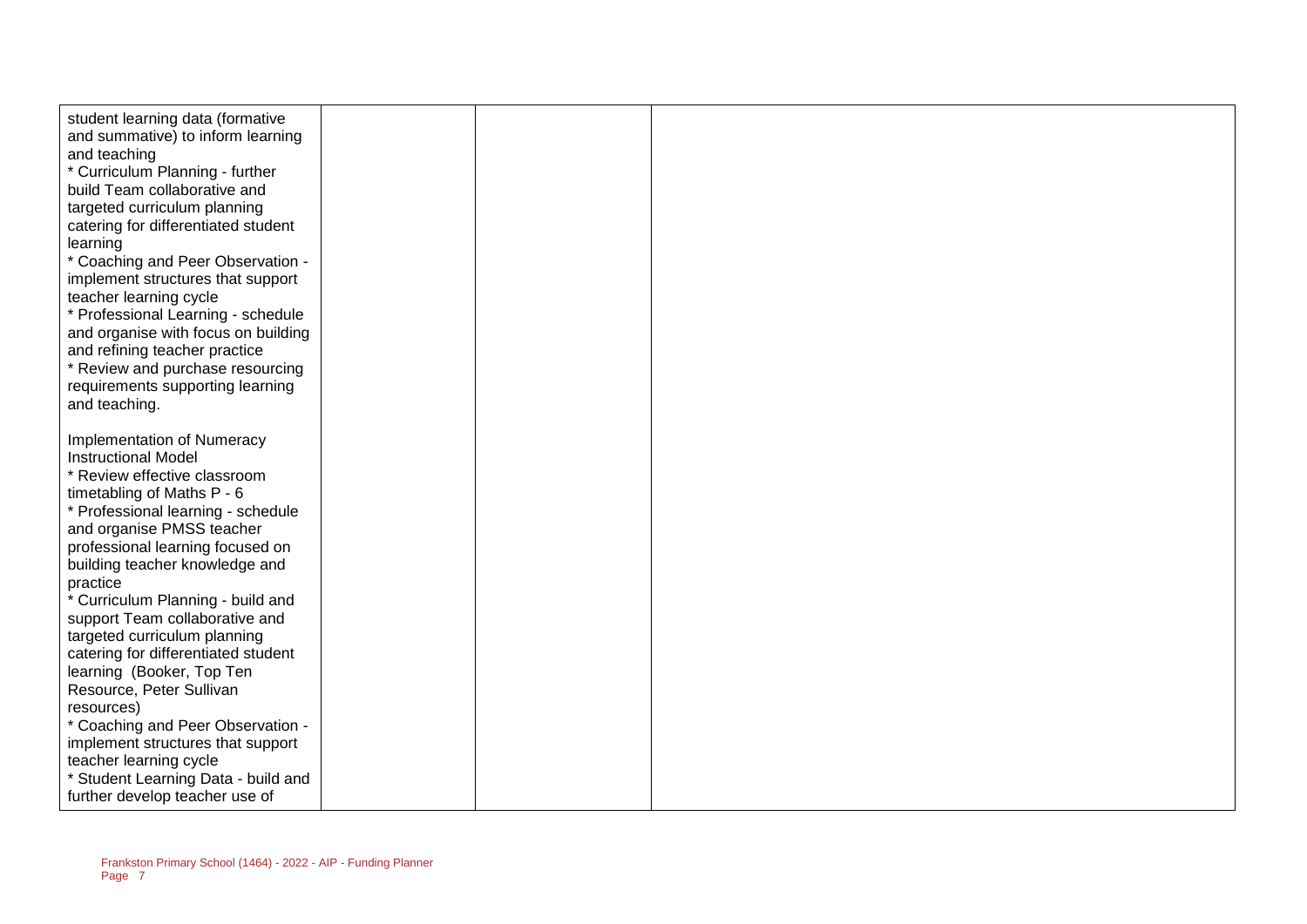| student learning data (formative<br>and summative) to inform learning<br>and teaching<br>* Review and purchase resourcing<br>requirements supporting learning<br>and teaching.                                                                                                                                                                                                                                                                                                                                                                                                                                                                                                                                                                                                                                                                                                                                 |                                  |             |                    |
|----------------------------------------------------------------------------------------------------------------------------------------------------------------------------------------------------------------------------------------------------------------------------------------------------------------------------------------------------------------------------------------------------------------------------------------------------------------------------------------------------------------------------------------------------------------------------------------------------------------------------------------------------------------------------------------------------------------------------------------------------------------------------------------------------------------------------------------------------------------------------------------------------------------|----------------------------------|-------------|--------------------|
| Data Literacy - Evaluating Impact<br>on Learning<br>* Schedule and organise<br>professional learning to further<br>build teacher capacity in data<br>literacy - formative and summative<br>- collecting, analysing, responding<br>to and monitoring data throughout<br>the year (NAPLAN, PAT, DIBELS,<br>EOI, MOI, maths pre and post test,<br>reading and maths rubrics).<br>* Data Review Cycles - refine<br>Team Weekly and Five Weekly<br>Team Data Review Cycles - review<br>data cycles and refine use of data /<br>effectiveness of conversation for<br>supporting student learning<br>achievement.<br>* Data Walls - begin<br>implementation of digital Data Wall<br>to assist in informing data review<br>discussions, planning, monitoring<br>and tracking of students -<br>triangulate with teacher judgement.<br>* Assessment Schedule -<br>implementation of whole school<br>assessment schedule. | from:<br>Term 1<br>to:<br>Term 4 | \$15,000.00 | $\overline{M}$ CRT |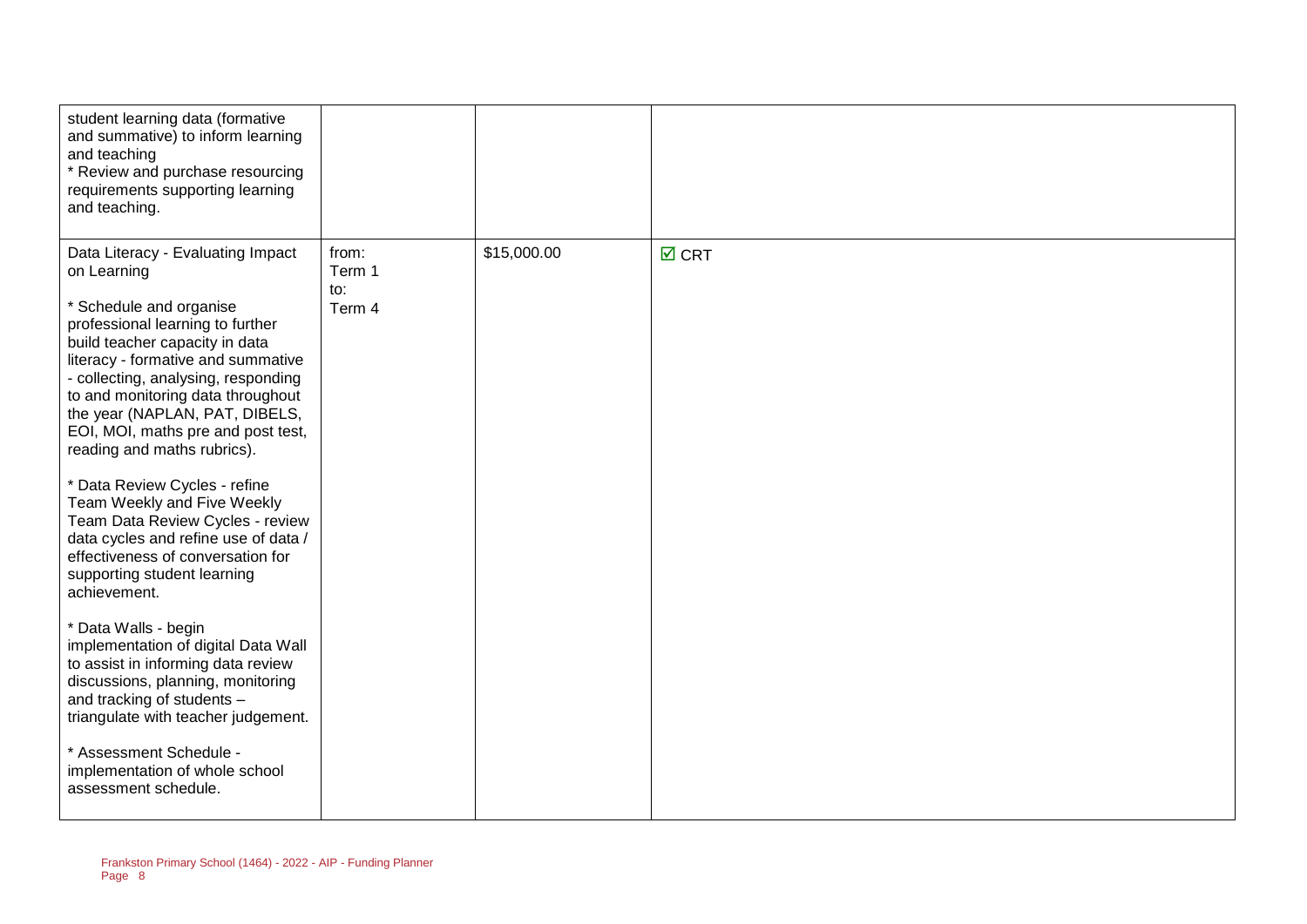| * Reading and Numeracy Rubric -<br>build the relationship between<br>rubric student learning progress<br>updates, Data Wall and<br>collaborative planning for student<br>learning.<br>* Learner Agency 3 - 6 - begin<br>implementation of student learner<br>agency focused on goal setting,<br>self evaluation of learning using<br>Reading and Numeracy Rubric.                                                                                                                                                                                     |                                  |             |                                                                                                                 |
|-------------------------------------------------------------------------------------------------------------------------------------------------------------------------------------------------------------------------------------------------------------------------------------------------------------------------------------------------------------------------------------------------------------------------------------------------------------------------------------------------------------------------------------------------------|----------------------------------|-------------|-----------------------------------------------------------------------------------------------------------------|
| Coaching - Build Practice<br>Excellence<br>* Staffing - implement staffing to<br>support LS coaching and peer<br>observation - LS 0.4 and 0.2<br>teacher release.<br>* Commit and implement coaching<br>and peer observation model -<br>complete teacher learning cycle<br>Term 1 - Term 4.<br>* Building Leadership Development<br>- 2 x leadership complete<br>GROWTH coaching training (D & I<br>LS and 5/6 PLT leader).<br>* Coaching Culture - further build<br>coaching culture that supports high<br>level development of teacher<br>practice. | from:<br>Term 1<br>to:<br>Term 4 | \$70,500.00 | $\boxtimes$ School-based staffing<br>$\triangledown$ Professional development (excluding CRT costs and new FTE) |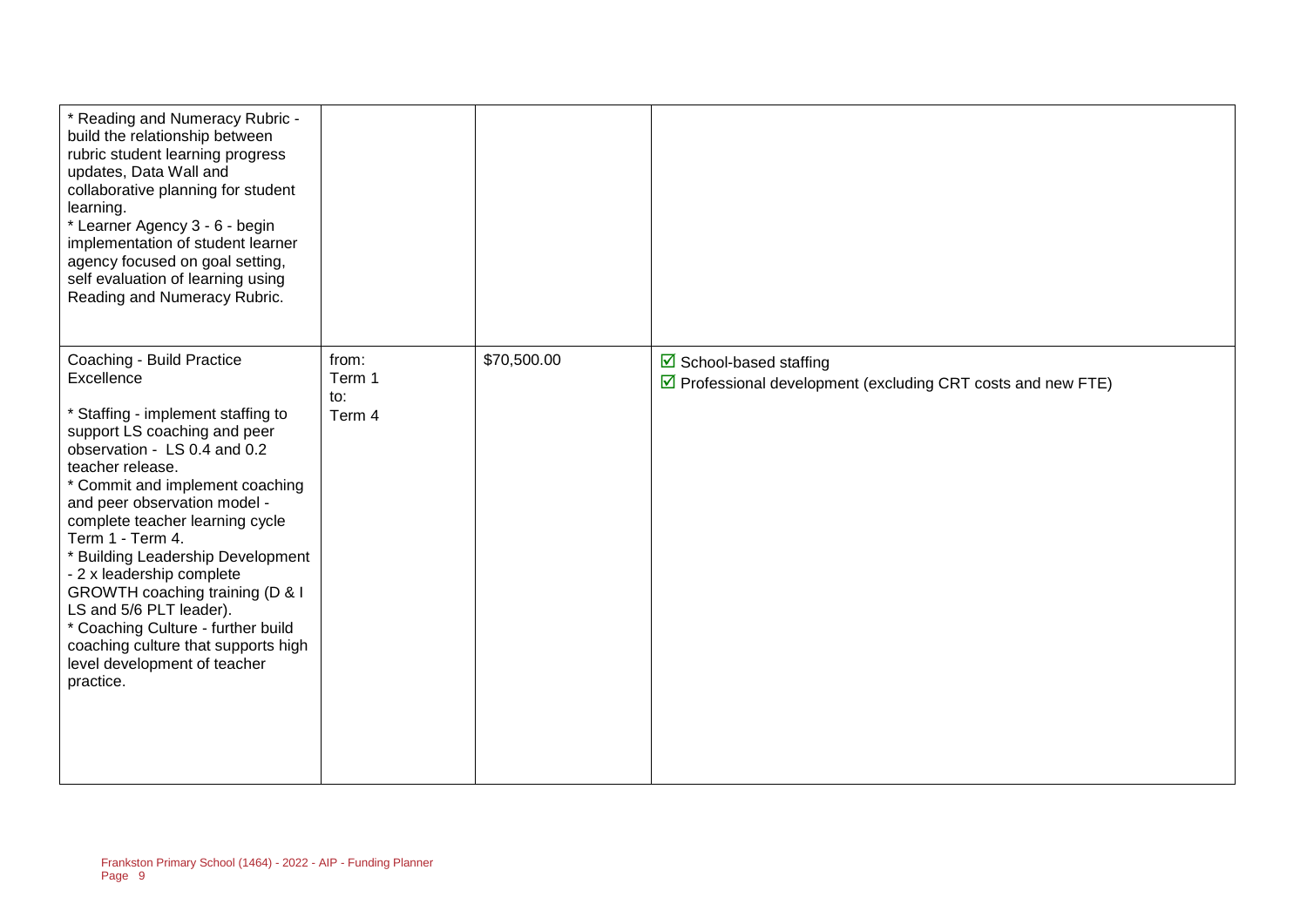| Tutoring Learning - Intervention &<br>Extension                      | from:<br>Term 1 | \$31,500.00 | $\triangleright$ School-based staffing |
|----------------------------------------------------------------------|-----------------|-------------|----------------------------------------|
|                                                                      | to:             |             |                                        |
| Literacy - Reading Focus Semester                                    | Term 4          |             |                                        |
| One                                                                  |                 |             |                                        |
| * Staffing - employ TLI Literacy                                     |                 |             |                                        |
| Teacher 1.0                                                          |                 |             |                                        |
| * Monitor impact on learning                                         |                 |             |                                        |
| Intervention - monitoring                                            |                 |             |                                        |
| intervention student learning                                        |                 |             |                                        |
| growth - continue structures in                                      |                 |             |                                        |
| monitoring student learning growth                                   |                 |             |                                        |
| (DIBELS PM and Benchmarking,                                         |                 |             |                                        |
| cohort tracking (TLI assessment                                      |                 |             |                                        |
| schedule)                                                            |                 |             |                                        |
| * Tier 2 support - continue support<br>for students within classroom |                 |             |                                        |
| learning environment and informing                                   |                 |             |                                        |
| classroom learning and teaching,                                     |                 |             |                                        |
| including student IEPs                                               |                 |             |                                        |
| * Maintain / Extension - continue                                    |                 |             |                                        |
| learning program supporting                                          |                 |             |                                        |
| identified high performing students                                  |                 |             |                                        |
| to maintain or excel in their learning                               |                 |             |                                        |
| growth.                                                              |                 |             |                                        |
|                                                                      |                 |             |                                        |
| Numeracy - Numeracy Focus                                            |                 |             |                                        |
| Semester One                                                         |                 |             |                                        |
| * Staffing - employ TLI Numeracy<br>Teacher 0.6                      |                 |             |                                        |
| * Intervention Model - implement                                     |                 |             |                                        |
| Numeracy Intervention Model                                          |                 |             |                                        |
| informed by Peter Sullivan                                           |                 |             |                                        |
| research.                                                            |                 |             |                                        |
| * Develop Numeracy Intervention                                      |                 |             |                                        |
| timetable                                                            |                 |             |                                        |
| * Monitor impact on learning                                         |                 |             |                                        |
| Intervention - monitoring student                                    |                 |             |                                        |
| learning growth through                                              |                 |             |                                        |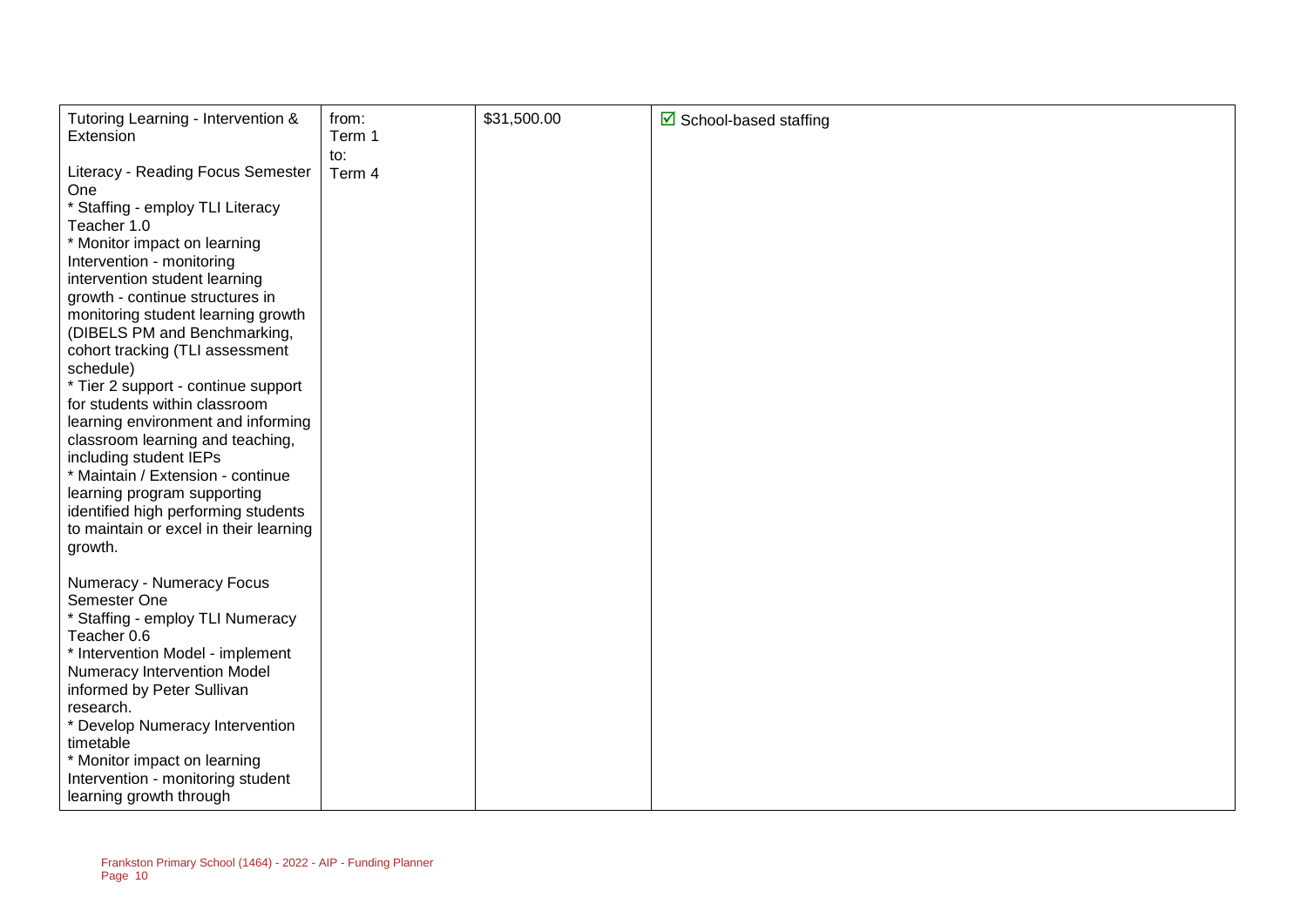| implementation of maths pre and<br>post testing schedule.<br>* Review intervention model -<br>continue to review and refine<br>numeracy intervention model<br>through Semester One.                                                                                                                                                                                                                                                                                                                                                                                                                                                                                                                                                                                                                                                                                                                                                                                                                                                                                  |                                  |            |                                                                                               |
|----------------------------------------------------------------------------------------------------------------------------------------------------------------------------------------------------------------------------------------------------------------------------------------------------------------------------------------------------------------------------------------------------------------------------------------------------------------------------------------------------------------------------------------------------------------------------------------------------------------------------------------------------------------------------------------------------------------------------------------------------------------------------------------------------------------------------------------------------------------------------------------------------------------------------------------------------------------------------------------------------------------------------------------------------------------------|----------------------------------|------------|-----------------------------------------------------------------------------------------------|
| Social and Emotional Learning -<br>* Establish Wellbeing Team and<br>regular meeting schedule<br>* Develop a clear framework and<br>documentation that outlines the<br>school's social and emotional<br>approach underpinned within a<br><b>Restorative Practice Framework</b><br>and our school values, supporting<br>student positive behaviours through<br>Respectful Relationships, Zones of<br>Regulation and supports in social<br>and emotional learning<br>* Embed and refine work in<br>Restorative Practice, Respectful<br>Relationships, Circle Time, Zones<br>of Regulation<br>* Implement Green Room - to<br>effectively support students in their<br>social and emotional development<br>* Management and clear BMP<br>strategies for Tier 2 and Tier 3<br>behaviour students<br>* Review data collection for yard -<br>utilise to support student behaviour<br>development. Review Sentral and<br>how Sentral data can be used more<br>effectively for monitoring student<br>behaviour and establishing<br>supports for positive yard<br>environment. | from:<br>Term 1<br>to:<br>Term 4 | \$7,000.00 | $\triangledown$ Professional development (excluding CRT costs and new FTE)<br>$\boxtimes$ CRT |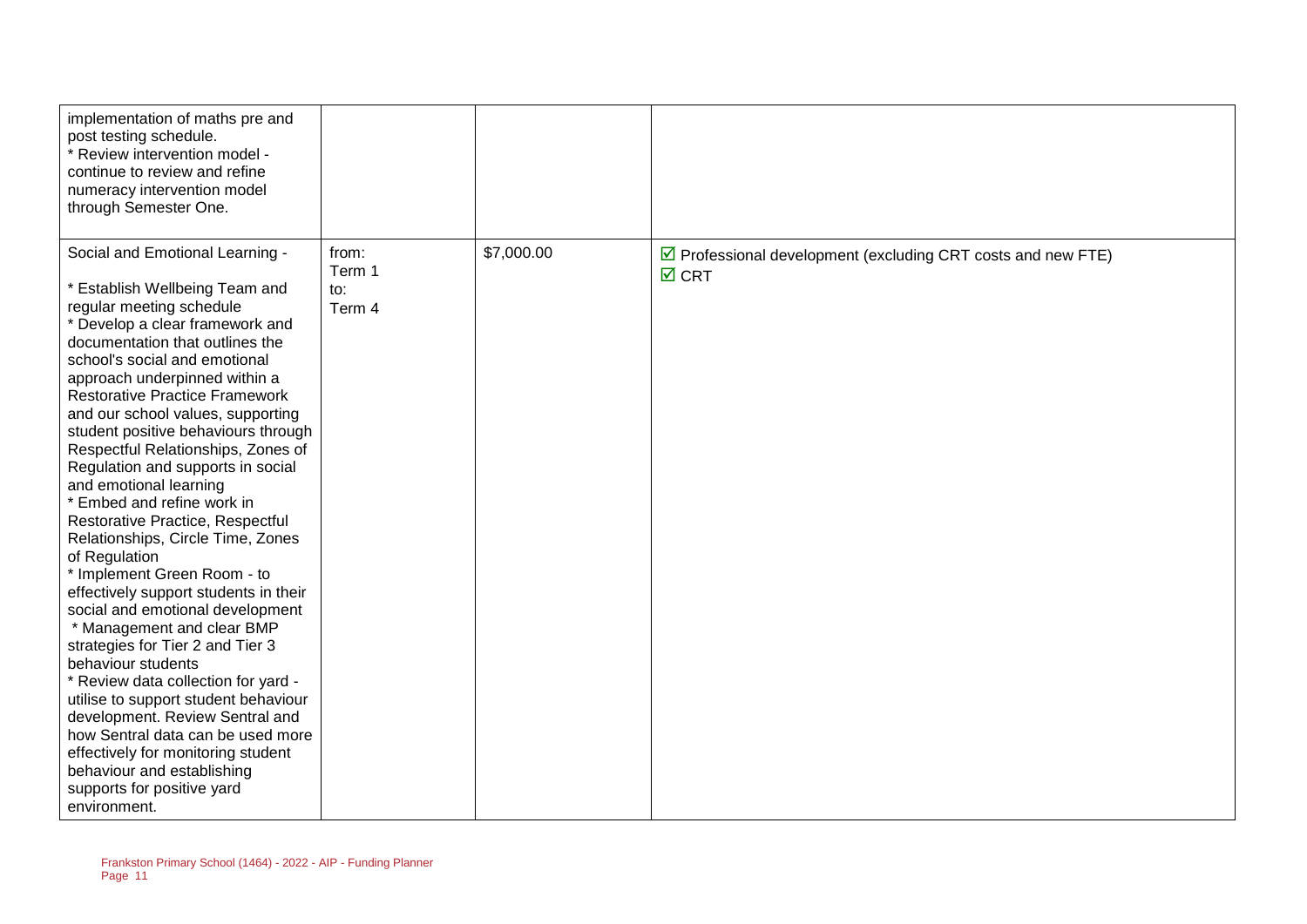| Totals | 1,000.00 |  |
|--------|----------|--|

### Activities and Milestones - Disability Inclusion Funding

| <b>Activities and Milestones</b>                             | When   | <b>Funding allocated (\$)</b> | <b>Category</b>                                               |
|--------------------------------------------------------------|--------|-------------------------------|---------------------------------------------------------------|
| Instructional Model - High Impact                            | from:  | \$14,000.00                   | $\triangleright$ Teaching and learning programs and resources |
| <b>Teaching Strategies</b>                                   | Term 1 |                               |                                                               |
|                                                              | to:    |                               |                                                               |
| Refine and embed Reading<br><b>Instructional Model</b>       | Term 4 |                               |                                                               |
| * P - 2 Instructional Model - refine                         |        |                               |                                                               |
| and embed implementation of 2nd                              |        |                               |                                                               |
| literacy hour                                                |        |                               |                                                               |
| * 3 - 6 Instructional Model - refine                         |        |                               |                                                               |
| and embed Instructional Model                                |        |                               |                                                               |
| * Student Learning Data - build and                          |        |                               |                                                               |
| further develop teacher use of                               |        |                               |                                                               |
| student learning data (formative                             |        |                               |                                                               |
| and summative) to inform learning<br>and teaching            |        |                               |                                                               |
| * Curriculum Planning - further                              |        |                               |                                                               |
| build Team collaborative and                                 |        |                               |                                                               |
| targeted curriculum planning                                 |        |                               |                                                               |
| catering for differentiated student                          |        |                               |                                                               |
| learning                                                     |        |                               |                                                               |
| * Coaching and Peer Observation -                            |        |                               |                                                               |
| implement structures that support                            |        |                               |                                                               |
| teacher learning cycle<br>* Professional Learning - schedule |        |                               |                                                               |
| and organise with focus on building                          |        |                               |                                                               |
| and refining teacher practice                                |        |                               |                                                               |
| Review and purchase resourcing                               |        |                               |                                                               |
| requirements supporting learning                             |        |                               |                                                               |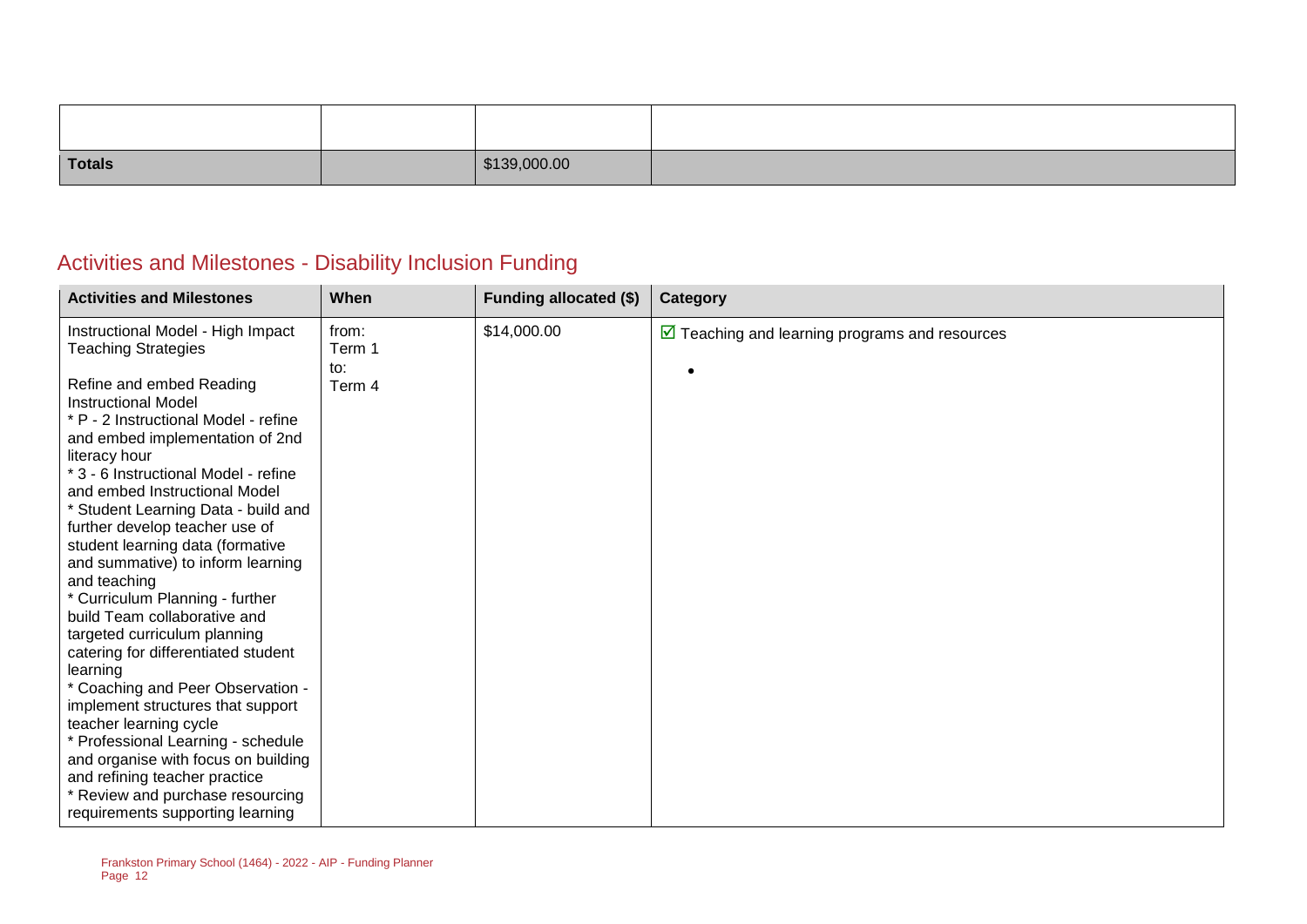| and teaching.                                                                                                                                                                                                                                                                                                                                                                                                                                                                                                                                                                                                                                                                                                                                                                                                                                                   |                                  |        |  |
|-----------------------------------------------------------------------------------------------------------------------------------------------------------------------------------------------------------------------------------------------------------------------------------------------------------------------------------------------------------------------------------------------------------------------------------------------------------------------------------------------------------------------------------------------------------------------------------------------------------------------------------------------------------------------------------------------------------------------------------------------------------------------------------------------------------------------------------------------------------------|----------------------------------|--------|--|
| Implementation of Numeracy<br><b>Instructional Model</b><br>* Review effective classroom<br>timetabling of Maths P - 6<br>* Professional learning - schedule<br>and organise PMSS teacher<br>professional learning focused on<br>building teacher knowledge and<br>practice<br>* Curriculum Planning - build and<br>support Team collaborative and<br>targeted curriculum planning<br>catering for differentiated student<br>learning (Booker, Top Ten<br>Resource, Peter Sullivan<br>resources)<br>* Coaching and Peer Observation -<br>implement structures that support<br>teacher learning cycle<br>* Student Learning Data - build and<br>further develop teacher use of<br>student learning data (formative<br>and summative) to inform learning<br>and teaching<br>* Review and purchase resourcing<br>requirements supporting learning<br>and teaching. |                                  |        |  |
| Data Literacy - Evaluating Impact<br>on Learning<br>* Schedule and organise<br>professional learning to further<br>build teacher capacity in data<br>literacy - formative and summative<br>- collecting, analysing, responding<br>to and monitoring data throughout                                                                                                                                                                                                                                                                                                                                                                                                                                                                                                                                                                                             | from:<br>Term 1<br>to:<br>Term 4 | \$0.00 |  |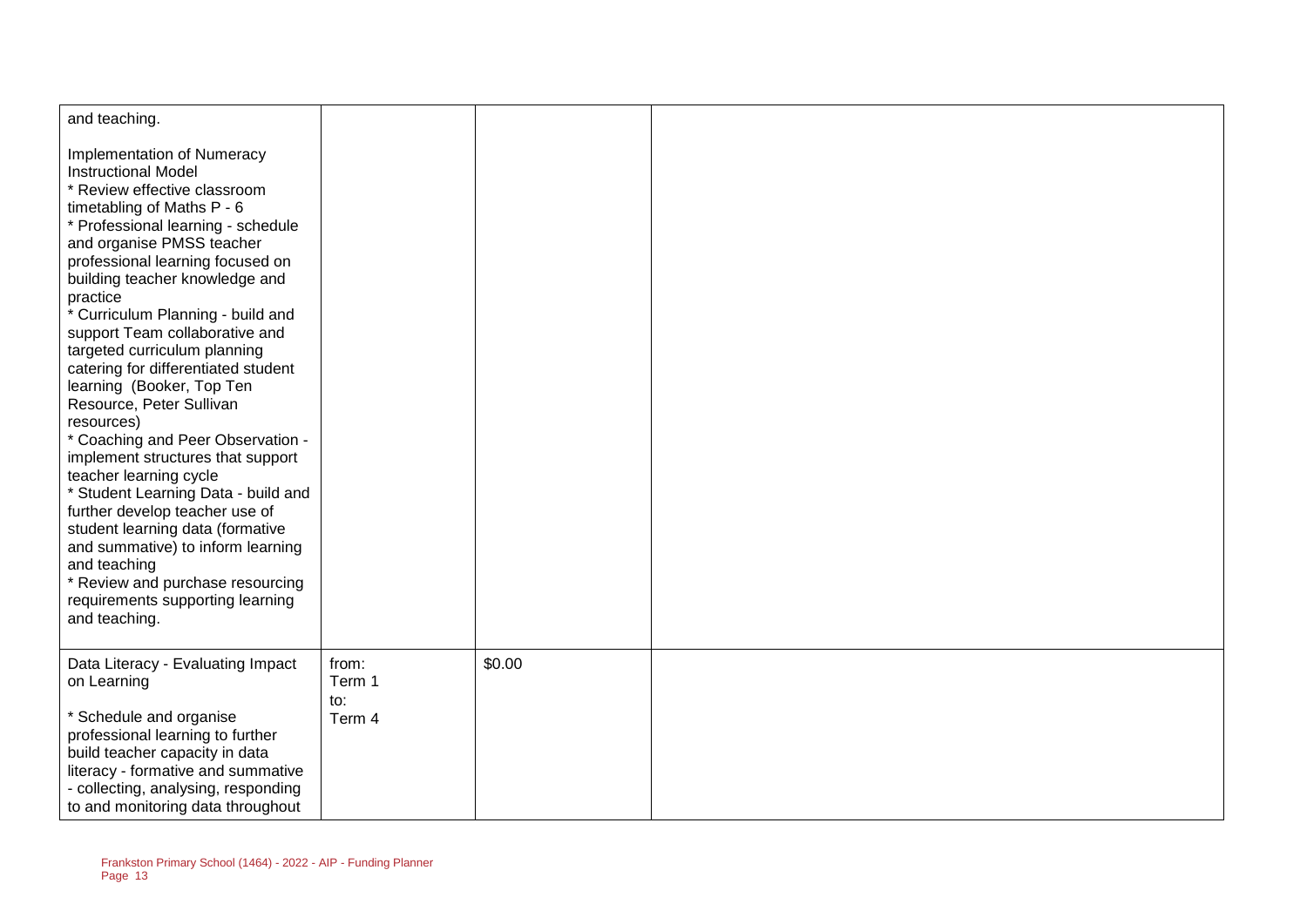| the year (NAPLAN, PAT, DIBELS,<br>EOI, MOI, maths pre and post test,<br>reading and maths rubrics).<br>* Data Review Cycles - refine<br>Team Weekly and Five Weekly<br>Team Data Review Cycles - review<br>data cycles and refine use of data /<br>effectiveness of conversation for<br>supporting student learning<br>achievement.<br>* Data Walls - begin<br>implementation of digital Data Wall<br>to assist in informing data review<br>discussions, planning, monitoring<br>and tracking of students -<br>triangulate with teacher judgement.<br>* Assessment Schedule -<br>implementation of whole school<br>assessment schedule.<br>* Reading and Numeracy Rubric -<br>build the relationship between<br>rubric student learning progress<br>updates, Data Wall and<br>collaborative planning for student<br>learning.<br>* Learner Agency 3 - 6 - begin<br>implementation of student learner<br>agency focused on goal setting,<br>self evaluation of learning using<br>Reading and Numeracy Rubric. |                 |            |  |  |
|--------------------------------------------------------------------------------------------------------------------------------------------------------------------------------------------------------------------------------------------------------------------------------------------------------------------------------------------------------------------------------------------------------------------------------------------------------------------------------------------------------------------------------------------------------------------------------------------------------------------------------------------------------------------------------------------------------------------------------------------------------------------------------------------------------------------------------------------------------------------------------------------------------------------------------------------------------------------------------------------------------------|-----------------|------------|--|--|
| Coaching - Build Practice<br>Excellence                                                                                                                                                                                                                                                                                                                                                                                                                                                                                                                                                                                                                                                                                                                                                                                                                                                                                                                                                                      | from:<br>Term 1 | \$2,500.00 |  |  |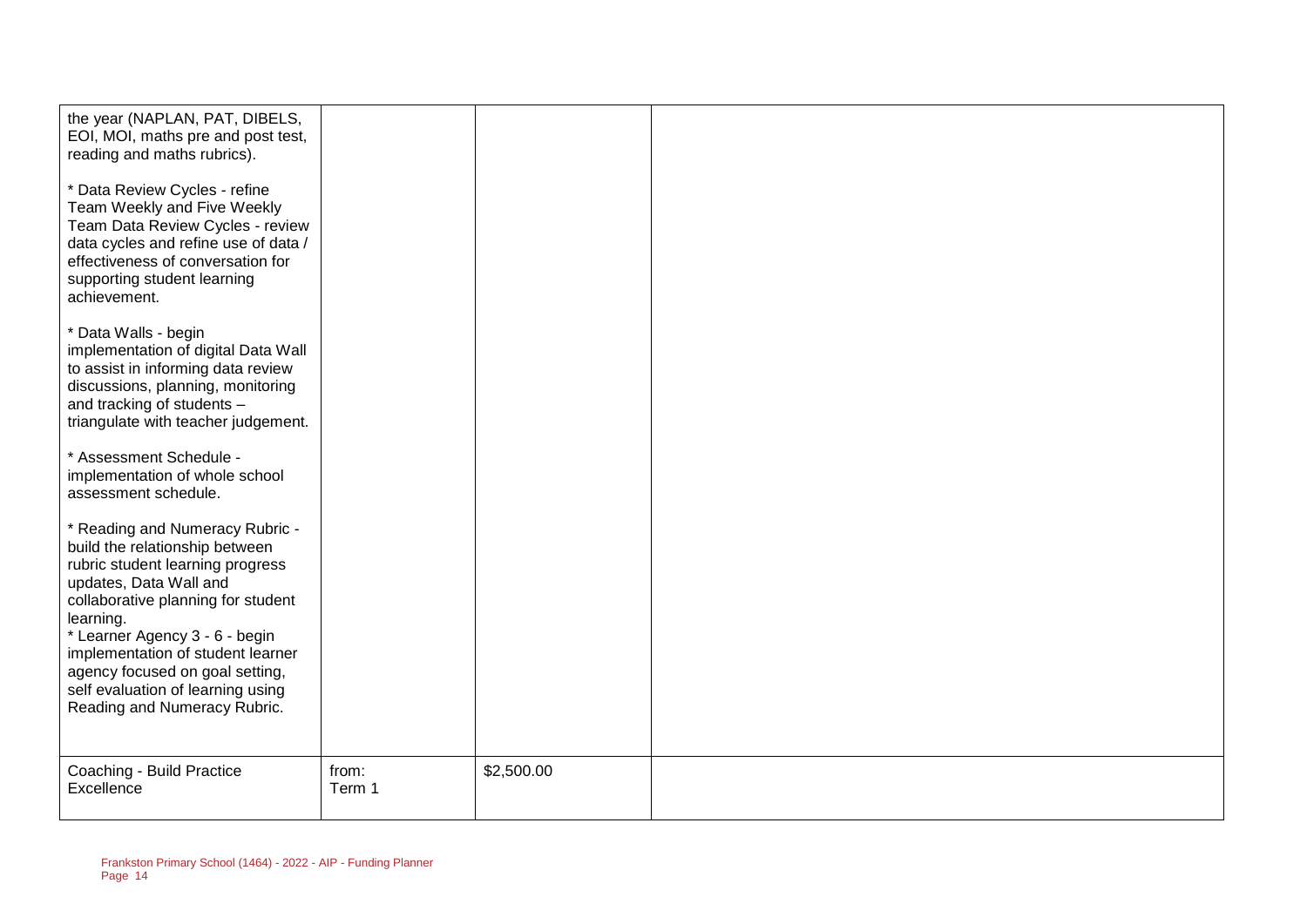| * Staffing - implement staffing to<br>support LS coaching and peer<br>observation - LS 0.4 and 0.2<br>teacher release.<br>* Commit and implement coaching<br>and peer observation model -<br>complete teacher learning cycle<br>Term 1 - Term 4.<br>* Building Leadership Development<br>- 2 x leadership complete<br>GROWTH coaching training (D & I<br>LS and 5/6 PLT leader).<br>* Coaching Culture - further build<br>coaching culture that supports high<br>level development of teacher<br>practice.                                                                                          | to:<br>Term 4                    |              |                                                                                                                                                                                                                                                                                                                                             |
|-----------------------------------------------------------------------------------------------------------------------------------------------------------------------------------------------------------------------------------------------------------------------------------------------------------------------------------------------------------------------------------------------------------------------------------------------------------------------------------------------------------------------------------------------------------------------------------------------------|----------------------------------|--------------|---------------------------------------------------------------------------------------------------------------------------------------------------------------------------------------------------------------------------------------------------------------------------------------------------------------------------------------------|
| Disability and Inclusion Model -<br>* Staffing - employment of Disability<br>and Inclusion LS 1.0<br>* Staffing - employment of ES staff<br>member to support Tier 2 student<br>learning needs within classroom.<br>* Professional Learning - build<br>teacher and ES knowledge in D & I<br>process and capability in IEP<br>development, SSG protocols,<br>review and monitoring of required<br>adjustments to support student<br>learning<br>* Professional Learning - build staff<br>capability in supporting wide range<br>of learning difficulties through suite<br>of targeted evidence-based | from:<br>Term 1<br>to:<br>Term 4 | \$195,481.00 | ☑ Professional learning for school-based staff<br>Whole school<br>$\triangleright$ Teaching and learning programs and resources<br>Other<br>to be determined as required<br>$\triangleright$ Equipment, adaptive technology, devices, or materials to support learning<br>Sensory resources<br>Inclusive recreation equipment and resources |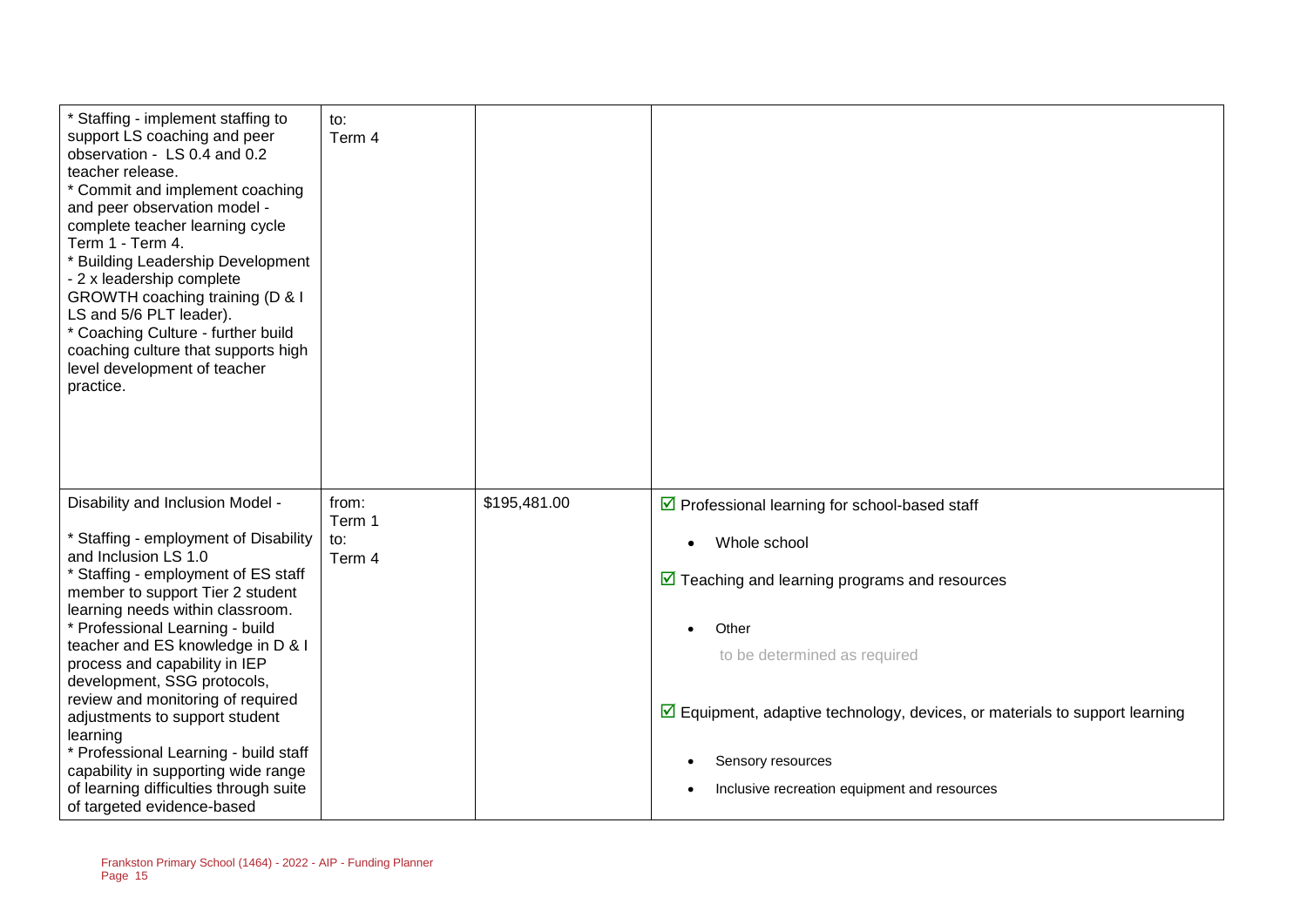| professional learning.<br>* Support of staff through CRT<br>release<br>* Additional Funds - to fund as<br>required through first year<br>implementation. |              | $\triangleright$ Education workforces and/or assigning existing school staff to inclusive<br>education duties<br><b>Inclusion Leader</b><br>$\bullet$<br>$\overline{M}$ CRT<br>CRT (to attend Profile meetings)<br>CRT (to attend staff PL)<br>CRT (to attend school planning)<br>$\bullet$ |
|----------------------------------------------------------------------------------------------------------------------------------------------------------|--------------|---------------------------------------------------------------------------------------------------------------------------------------------------------------------------------------------------------------------------------------------------------------------------------------------|
| <b>Totals</b>                                                                                                                                            | \$211,981.00 |                                                                                                                                                                                                                                                                                             |

#### Activities and Milestones - Schools Mental Health Fund and Menu

| <b>Activities and Milestones</b> | When | <b>Funding allocated (\$)</b> | Category |
|----------------------------------|------|-------------------------------|----------|
| <b>Totals</b>                    |      | \$0.00                        |          |

### Additional Funding Planner – Total Budget

| <b>Activities and Milestones</b> | <b>Budget</b> |
|----------------------------------|---------------|
| Sub Program Support              | \$60,985.00   |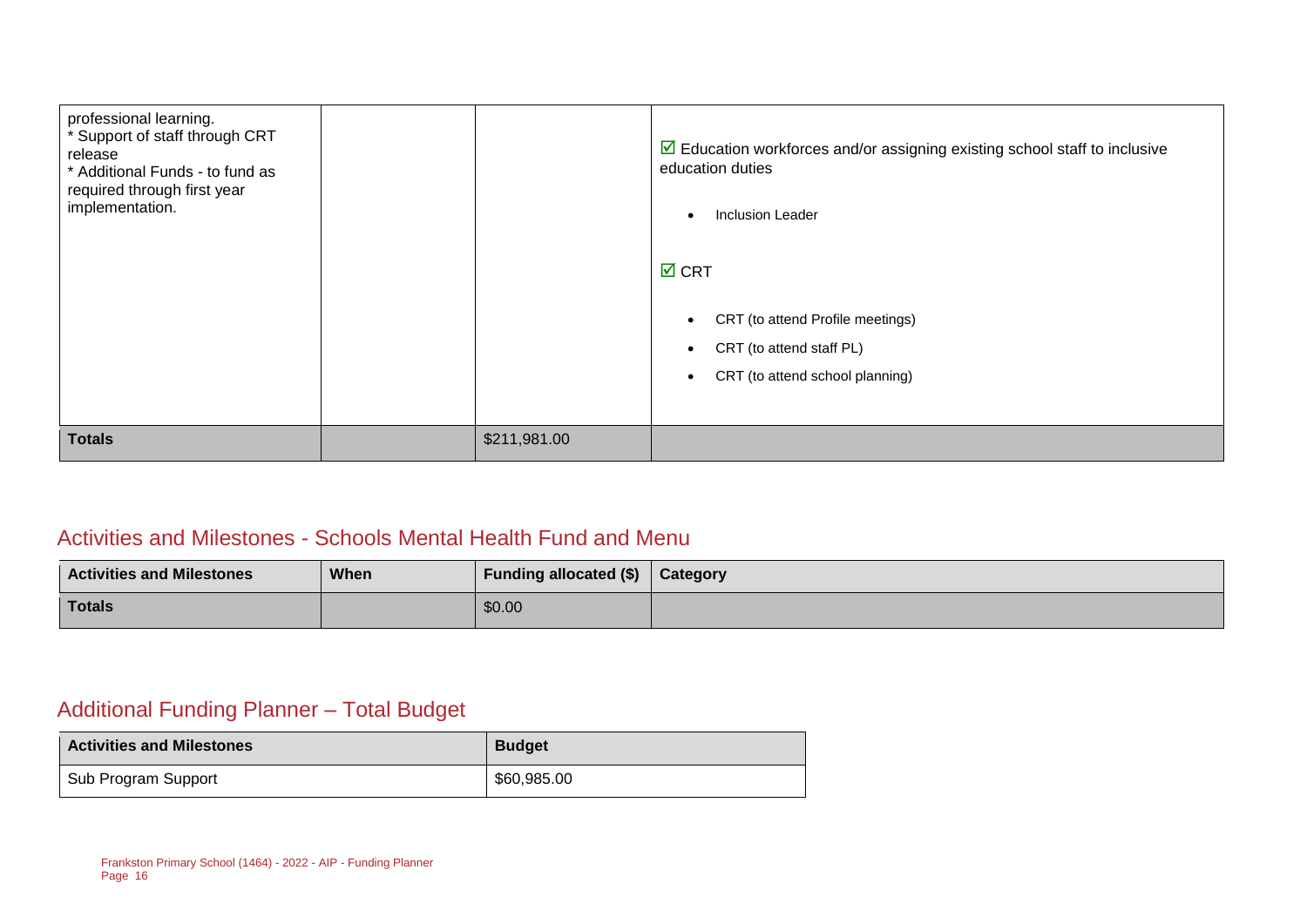| <b>Totals</b> | \$60,985.00 |
|---------------|-------------|
|               |             |

### Additional Funding Planner – Equity Funding

| <b>Activities and Milestones</b> | When                             | Funding allocated (\$) | Category                                                      |
|----------------------------------|----------------------------------|------------------------|---------------------------------------------------------------|
| Sub Program Support              | from:<br>Term 1<br>to:<br>Term 3 | \$60,985.00            | $\triangleright$ Teaching and learning programs and resources |
| <b>Totals</b>                    |                                  | \$60,985.00            |                                                               |

### Additional Funding Planner – Disability Inclusion Funding

| <b>Activities and Milestones</b> | When                             | <b>Funding allocated (\$)</b> | Category |
|----------------------------------|----------------------------------|-------------------------------|----------|
| Sub Program Support              | from:<br>Term 1<br>to:<br>Term 3 | \$0.00                        |          |
| <b>Totals</b>                    |                                  | \$0.00                        |          |

### Additional Funding Planner – Schools Mental Health Fund and Menu

| <b>Activities and Milestones</b> | When                                        | Funding allocated $(\$)$ | Category |
|----------------------------------|---------------------------------------------|--------------------------|----------|
| Sub Program Support              | from:<br>Term 1<br>to:<br>Term <sub>3</sub> | \$0.00                   |          |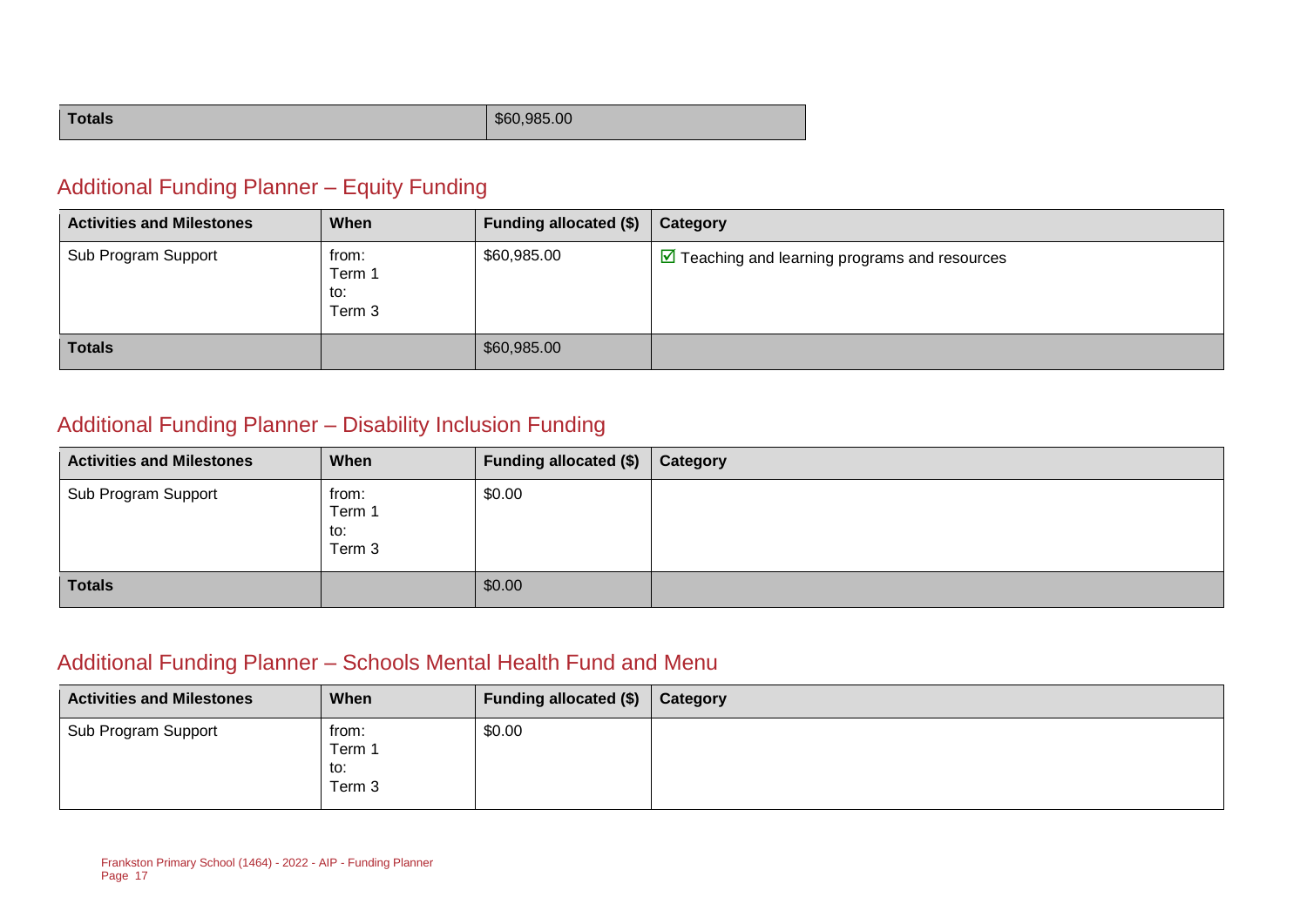| Totals | \$0.00 |  |
|--------|--------|--|
|        |        |  |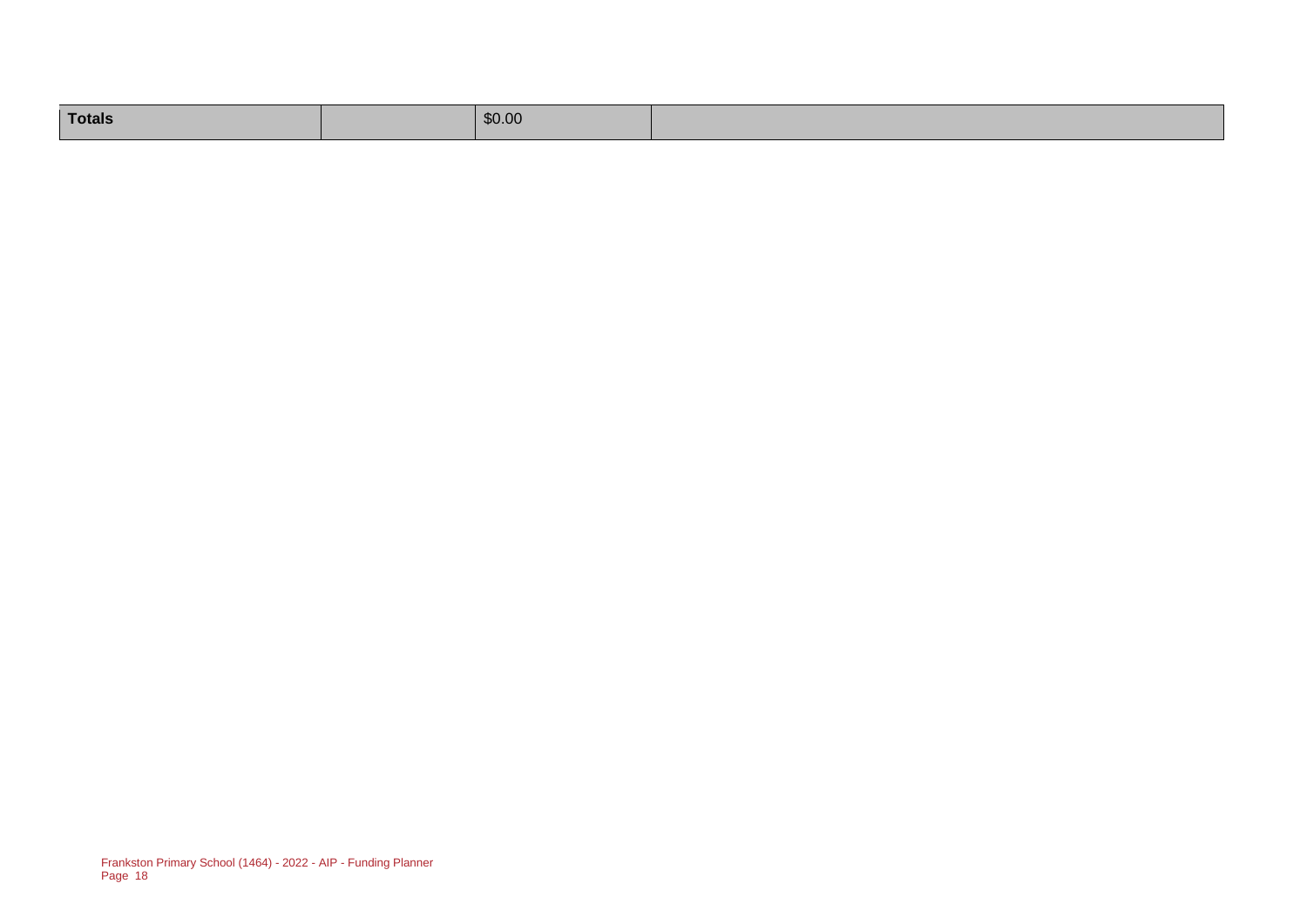## **Professional Learning and Development Plan**

| <b>Professional Learning</b><br><b>Priority</b>                                                                                                                                                                                                                                                                                                                                                                                                                                                                                                                                                                                                                                                                                                                                                                                               | <b>Who</b>                                                                                                                                                                                                                    | When                             | <b>Key Professional Learning</b><br><b>Strategies</b>                                                                                                          | <b>Organisational Structure</b>                                                                                                                | <b>Expertise Accessed</b>                                                                                                                                                                                                                                                                     | <b>Where</b>                                                                 |
|-----------------------------------------------------------------------------------------------------------------------------------------------------------------------------------------------------------------------------------------------------------------------------------------------------------------------------------------------------------------------------------------------------------------------------------------------------------------------------------------------------------------------------------------------------------------------------------------------------------------------------------------------------------------------------------------------------------------------------------------------------------------------------------------------------------------------------------------------|-------------------------------------------------------------------------------------------------------------------------------------------------------------------------------------------------------------------------------|----------------------------------|----------------------------------------------------------------------------------------------------------------------------------------------------------------|------------------------------------------------------------------------------------------------------------------------------------------------|-----------------------------------------------------------------------------------------------------------------------------------------------------------------------------------------------------------------------------------------------------------------------------------------------|------------------------------------------------------------------------------|
| Instructional Model - High<br><b>Impact Teaching Strategies</b><br>Refine and embed Reading<br><b>Instructional Model</b><br>* P - 2 Instructional Model -<br>refine and embed<br>implementation of 2nd<br>literacy hour<br>* 3 - 6 Instructional Model -<br>refine and embed<br><b>Instructional Model</b><br>* Student Learning Data -<br>build and further develop<br>teacher use of student<br>learning data (formative and<br>summative) to inform learning<br>and teaching<br>* Curriculum Planning -<br>further build Team<br>collaborative and targeted<br>curriculum planning catering<br>for differentiated student<br>learning<br>* Coaching and Peer<br>Observation - implement<br>structures that support<br>teacher learning cycle<br>* Professional Learning -<br>schedule and organise with<br>focus on building and refining | $\overline{\mathbf{M}}$ Learning<br>Specialist(s)<br>$\overline{\mathbf{y}}$ Literacy<br>Support<br>$\triangledown$ Numeracy<br>Leader<br>$\triangleright$ Principal<br>$\overline{\mathbf{M}}$ School<br>Improvement<br>Team | from:<br>Term 1<br>to:<br>Term 4 | $\boxdot$ Curriculum development<br>$\overline{\mathbf{y}}$ Peer observation<br>including feedback and<br>reflection<br>$\triangleright$ Demonstration lessons | ☑ Whole School Pupil<br>Free Day<br>☑ Formal School Meeting /<br>Internal Professional<br>Learning Sessions<br>$\triangledown$ PLC/PLT Meeting | $\triangleright$ Primary Mathematics<br>and Science specialists<br>$\triangleright$ Teaching partners<br>$\overline{\mathbf{z}}$ Internal staff<br>$\triangleright$ Learning Specialist<br>☑ Pedagogical Model<br>$\overline{\mathbf{M}}$ High Impact<br><b>Teaching Strategies</b><br>(HITS) | $\boxdot$ Off-site<br>Possible<br>school<br>visits - to<br>be<br>determined. |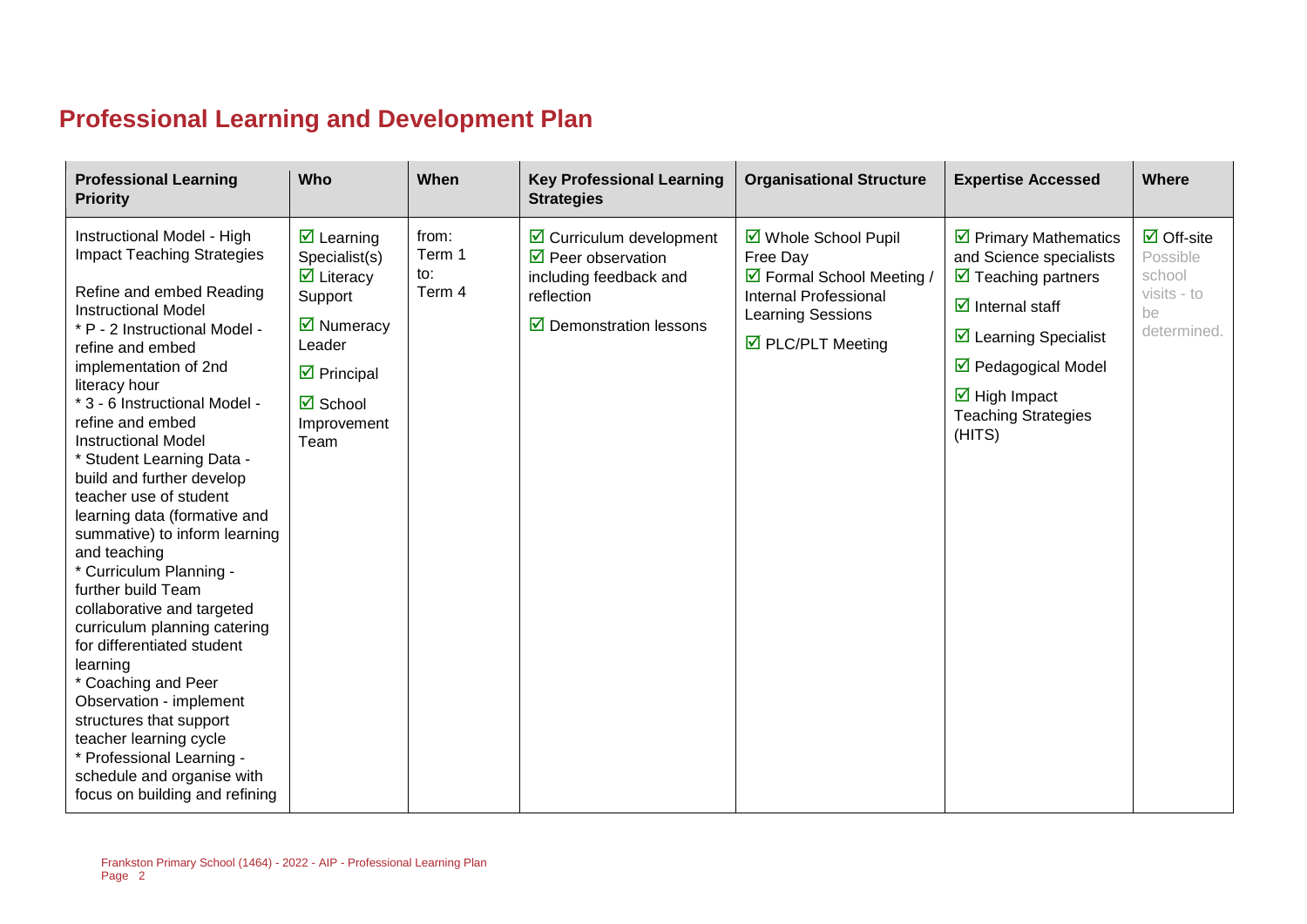| teacher practice<br>* Review and purchase<br>resourcing requirements<br>supporting learning and<br>teaching.                                                                                                       |  |  |  |
|--------------------------------------------------------------------------------------------------------------------------------------------------------------------------------------------------------------------|--|--|--|
| Implementation of Numeracy<br><b>Instructional Model</b><br>* Review effective classroom<br>timetabling of Maths P - 6<br>* Professional learning -<br>schedule and organise PMSS<br>teacher professional learning |  |  |  |
| focused on building teacher<br>knowledge and practice<br>* Curriculum Planning - build<br>and support Team<br>collaborative and targeted<br>curriculum planning catering<br>for differentiated student             |  |  |  |
| learning (Booker, Top Ten<br>Resource, Peter Sullivan<br>resources)<br>* Coaching and Peer<br>Observation - implement<br>structures that support                                                                   |  |  |  |
| teacher learning cycle<br>* Student Learning Data -<br>build and further develop<br>teacher use of student<br>learning data (formative and<br>summative) to inform learning<br>and teaching                        |  |  |  |
| * Review and purchase<br>resourcing requirements<br>supporting learning and                                                                                                                                        |  |  |  |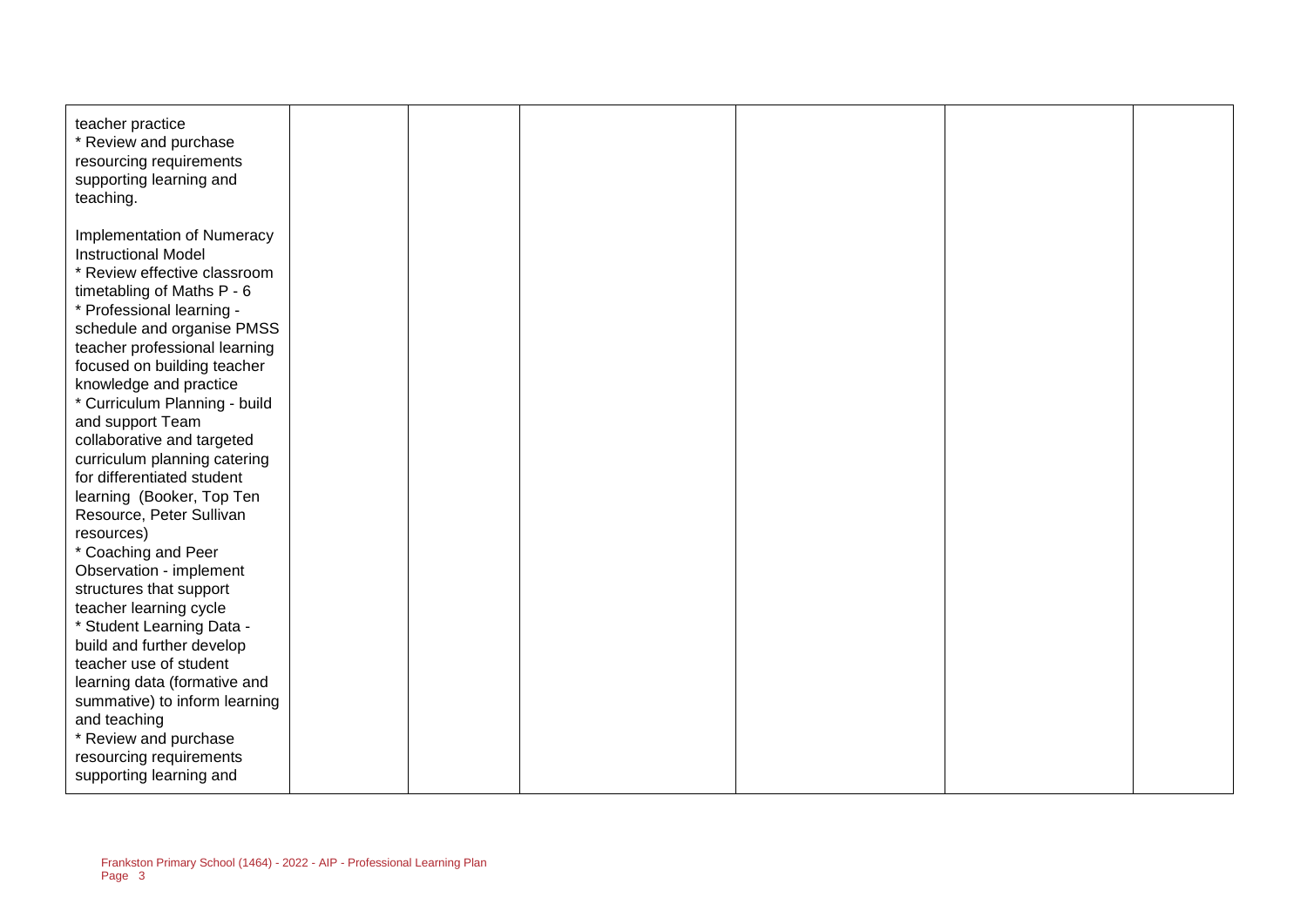| teaching.                                                                                                                                                                                                                                                                                                                                                                                                                                                                                                                                                                                                                                                                                                                                                                                                                                                           |                                                                                                                                                                    |                                  |                                                                                                                                                                         |                                                                                                                                           |                                                                                                                                                  |                     |
|---------------------------------------------------------------------------------------------------------------------------------------------------------------------------------------------------------------------------------------------------------------------------------------------------------------------------------------------------------------------------------------------------------------------------------------------------------------------------------------------------------------------------------------------------------------------------------------------------------------------------------------------------------------------------------------------------------------------------------------------------------------------------------------------------------------------------------------------------------------------|--------------------------------------------------------------------------------------------------------------------------------------------------------------------|----------------------------------|-------------------------------------------------------------------------------------------------------------------------------------------------------------------------|-------------------------------------------------------------------------------------------------------------------------------------------|--------------------------------------------------------------------------------------------------------------------------------------------------|---------------------|
| Data Literacy - Evaluating<br>Impact on Learning<br>* Schedule and organise<br>professional learning to<br>further build teacher capacity<br>in data literacy - formative<br>and summative - collecting,<br>analysing, responding to and<br>monitoring data throughout<br>the year (NAPLAN, PAT,<br>DIBELS, EOI, MOI, maths<br>pre and post test, reading<br>and maths rubrics).<br>* Data Review Cycles - refine<br>Team Weekly and Five<br>Weekly Team Data Review<br>Cycles - review data cycles<br>and refine use of data /<br>effectiveness of conversation<br>for supporting student<br>learning achievement.<br>* Data Walls - begin<br>implementation of digital Data<br>Wall to assist in informing<br>data review discussions,<br>planning, monitoring and<br>tracking of students -<br>triangulate with teacher<br>judgement.<br>* Assessment Schedule - | $\overline{\mathbf{M}}$ Learning<br>Specialist(s)<br><b>ØPLT</b><br>Leaders<br>$\triangleright$ Principal<br>$\overline{\mathbf{M}}$ School<br>Improvement<br>Team | from:<br>Term 1<br>to:<br>Term 4 | $\boxtimes$ Planning<br>$\overline{\mathbf{2}}$ Moderated assessment<br>of student learning<br>$\triangledown$ Peer observation<br>including feedback and<br>reflection | ☑ Formal School Meeting /<br><b>Internal Professional</b><br>Learning Sessions<br>■ Network Professional<br>Learning<br>☑ PLC/PLT Meeting | $\triangleright$ Leadership partners<br>$\triangleright$ Learning Specialist<br>$\overline{\mathbf{z}}$ Departmental<br>resources<br>Network EIL | $\boxtimes$ On-site |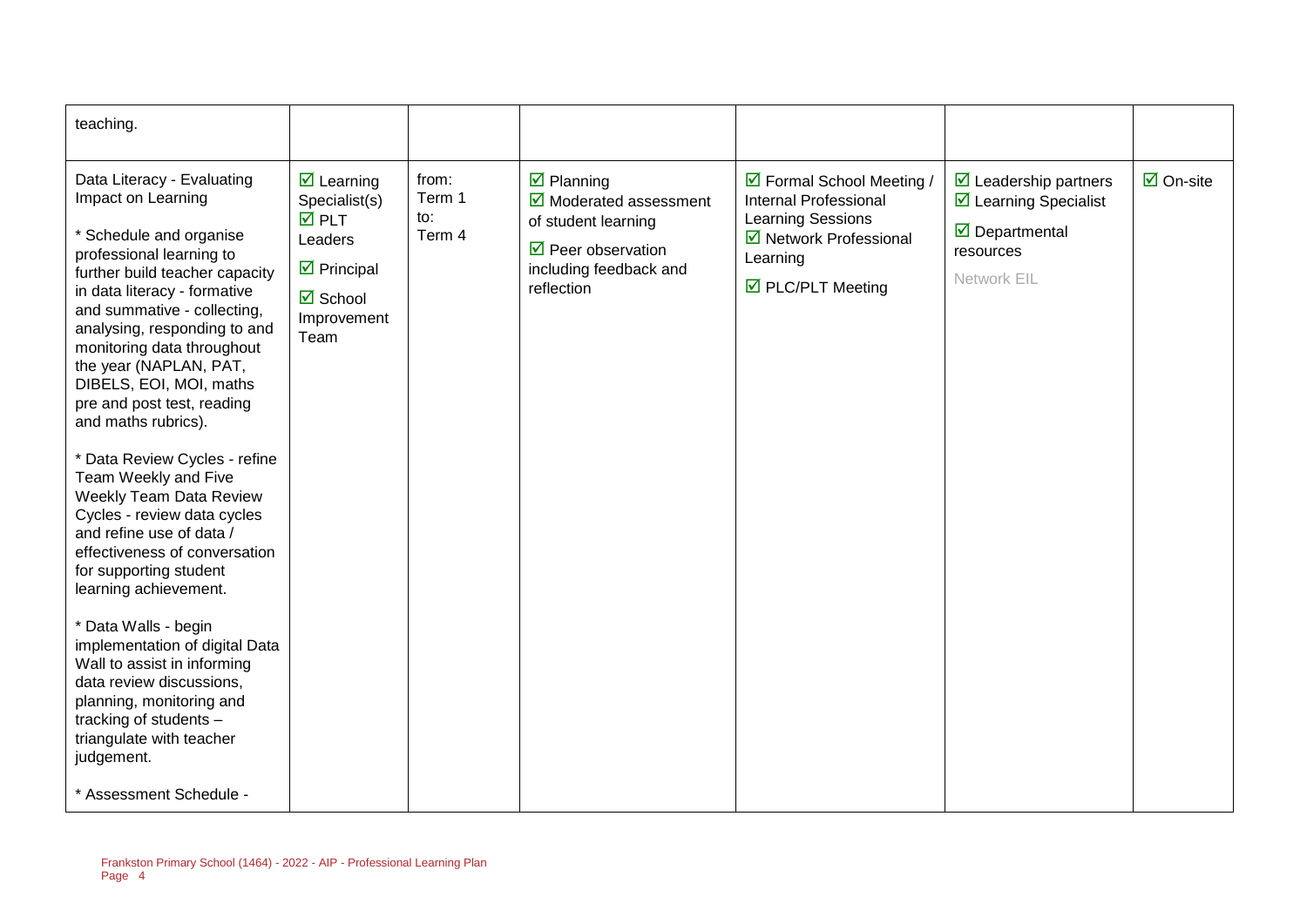| implementation of whole<br>school assessment schedule.<br>* Reading and Numeracy<br>Rubric - build the relationship<br>between rubric student<br>learning progress updates,<br>Data Wall and collaborative<br>planning for student learning.<br>* Learner Agency 3 - 6 -<br>begin implementation of<br>student learner agency<br>focused on goal setting, self<br>evaluation of learning using<br>Reading and Numeracy<br>Rubric. |                                                                                                                                  |                                  |                                                                   |                                                                                                            |                                                                                                                                                                |                                                                |
|-----------------------------------------------------------------------------------------------------------------------------------------------------------------------------------------------------------------------------------------------------------------------------------------------------------------------------------------------------------------------------------------------------------------------------------|----------------------------------------------------------------------------------------------------------------------------------|----------------------------------|-------------------------------------------------------------------|------------------------------------------------------------------------------------------------------------|----------------------------------------------------------------------------------------------------------------------------------------------------------------|----------------------------------------------------------------|
| PLC Approach - Build<br><b>Practice Excellence</b><br>* School leaders will<br>complete PLC training<br>* Leaders will support<br>teaching teams in the set up<br>of PLC structures.                                                                                                                                                                                                                                              | $\overline{M}$ PLC<br>Leaders<br>$\overline{\mathbf{z}}$ Principal<br>☑ School<br>Improvement<br>Team                            | from:<br>Term 3<br>to:<br>Term 4 | $\boxdot$ Planning<br>$\overline{\mathbf{M}}$ Formalised PLC/PLTs | $\overline{\mathbf{2}}$ Timetabled Planning<br>Day<br>☑ PLC/PLT Meeting                                    | $\triangledown$ Departmental<br>resources<br>Formal PLC Training                                                                                               | $\overline{\Box}$ Off-site<br>Formal<br><b>PLC</b><br>Training |
| Social and Emotional<br>Learning -<br>* Establish Wellbeing Team<br>and regular meeting schedule<br>* Develop a clear framework<br>and documentation that<br>outlines the school's social                                                                                                                                                                                                                                         | $\overline{\mathbf{z}}$ Assistant<br>Principal<br>$\overline{\mathbf{M}}$ Learning<br>Specialist(s)<br>$\triangledown$ Principal | from:<br>Term 1<br>to:<br>Term 4 | $\boxtimes$ Planning<br>$\triangledown$ Preparation               | ☑ Formal School Meeting /<br><b>Internal Professional</b><br><b>Learning Sessions</b><br>☑ PLC/PLT Meeting | $\overline{\mathbf{y}}$ Internal staff<br>$\triangleright$ Learning Specialist<br>$\overline{\mathbf{M}}$ External consultants<br>Real Schools - Adam<br>Voigt | $\overline{\mathsf{M}}$ On-site                                |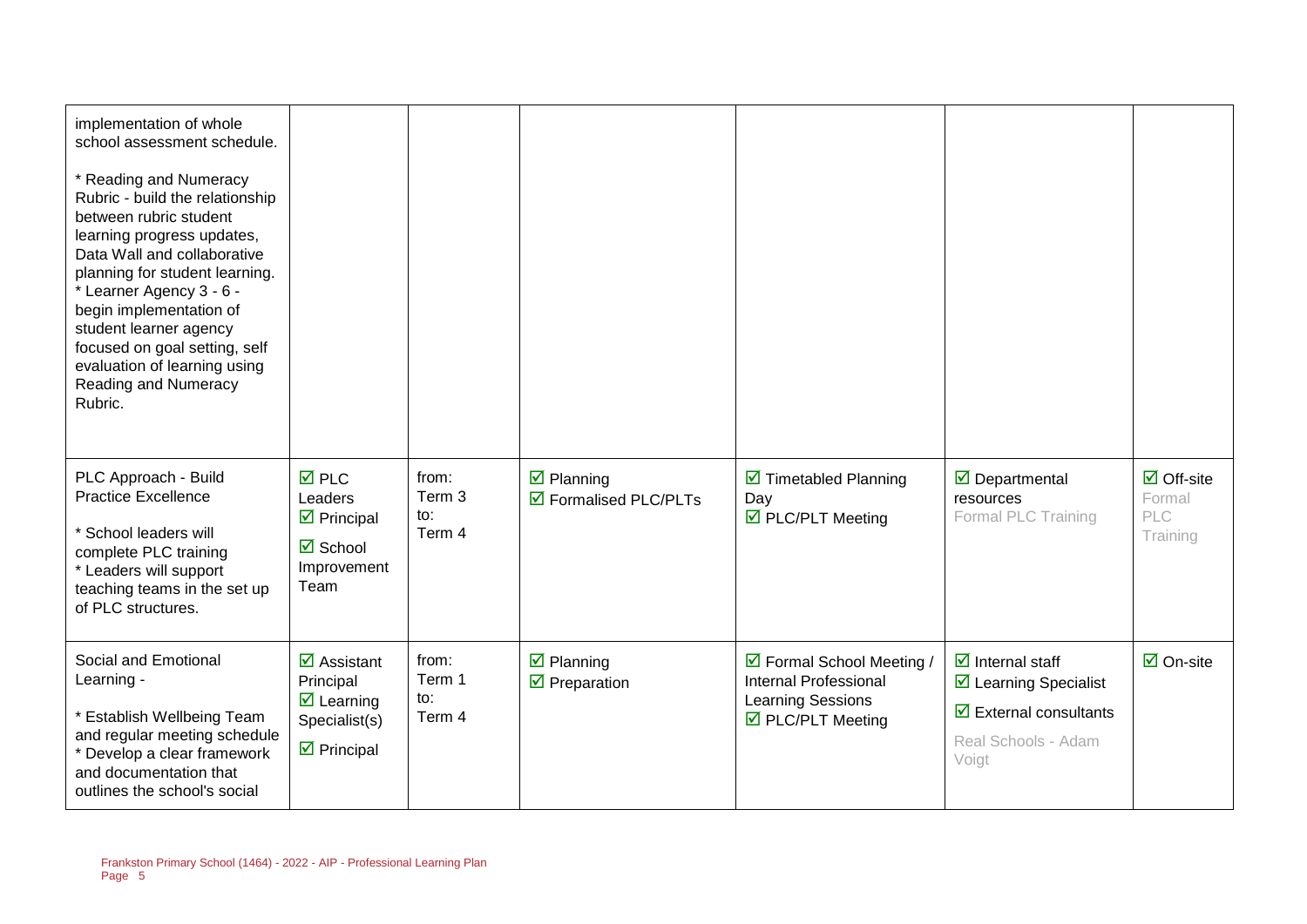| and emotional approach<br>underpinned within a<br><b>Restorative Practice</b><br>Framework and our school<br>values, supporting student<br>positive behaviours through<br>Respectful Relationships,<br>Zones of Regulation and<br>supports in social and<br>emotional learning<br>* Embed and refine work in<br>Restorative Practice,<br>Respectful Relationships,<br>Circle Time, Zones of<br>Regulation<br>* Implement Green Room - to<br>effectively support students in<br>their social and emotional<br>development<br>* Management and clear<br>BMP strategies for Tier 2 and<br>Tier 3 behaviour students<br>* Review data collection for<br>yard - utilise to support<br>student behaviour<br>development. Review Sentral<br>and how Sentral data can be<br>used more effectively for<br>monitoring student behaviour<br>and establishing supports for<br>positive yard environment. | <b>⊠</b> School<br>Improvement<br>Team         |                 |                                                     |                                                                                       |                                                                 |                                 |
|----------------------------------------------------------------------------------------------------------------------------------------------------------------------------------------------------------------------------------------------------------------------------------------------------------------------------------------------------------------------------------------------------------------------------------------------------------------------------------------------------------------------------------------------------------------------------------------------------------------------------------------------------------------------------------------------------------------------------------------------------------------------------------------------------------------------------------------------------------------------------------------------|------------------------------------------------|-----------------|-----------------------------------------------------|---------------------------------------------------------------------------------------|-----------------------------------------------------------------|---------------------------------|
| Disability and Inclusion Model                                                                                                                                                                                                                                                                                                                                                                                                                                                                                                                                                                                                                                                                                                                                                                                                                                                               | $\overline{\mathbf{z}}$ Assistant<br>Principal | from:<br>Term 1 | $\boxtimes$ Planning<br>$\triangledown$ Preparation | ☑ Formal School Meeting /<br><b>Internal Professional</b><br><b>Learning Sessions</b> | $\overline{\mathbf{y}}$ Internal staff<br>☑ Learning Specialist | $\overline{\mathsf{M}}$ On-site |